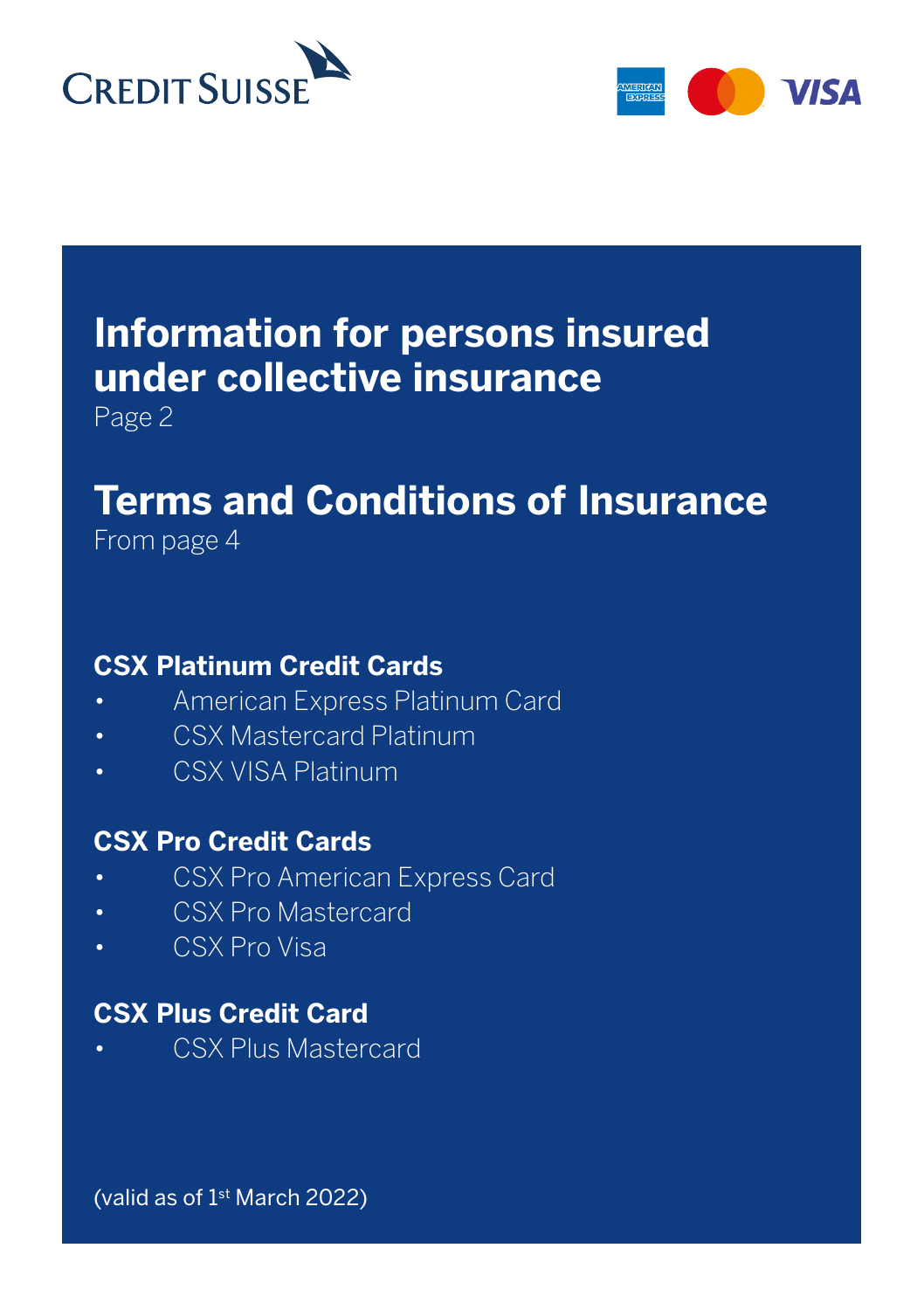## **Information for persons insured under collective insurance**

The following information for persons insured under collective insurance provides an overview of the identity of the insurer and the essential content of the insurance contract (Art. 3 Para. 3 of the Swiss Insurance Contract Act ["Bundesgesetz über den Versicherungsvertrag"] [hereinafter called: "VVG"]). The specific rights and obligations of the insured persons are derived from the Terms and Conditions of Insurance, any application forms or insurance confirmations, and from the applicable statutory provisions (ICA).

#### **1. Contracting parties**

Swisscard AECS GmbH, as issuer (hereinafter: "issuer") of charge and credit cards (hereinafter called: "card/s"), has concluded a collective insurance policy with the below-specified insurer that grants the insured persons (see Fig. 2) entitlement to certain benefits for the cards specified in the insurance terms and conditions (see Fig. 3) relative to the insurer, but not relative to the issuer.

The insurer and consequently the bearer of risk for the below-specified cover is:

## **Allianz Assistance**

AWP P&C S.A., Saint-Ouen (Paris), Wallisellen Branch (Switzerland), with registered domicile at Richtiplatz 1 in CH-8304 Wallisellen – hereinafter called: "Allianz Assistance" or "the insurer").

The insurer may delegate tasks to service-provider third parties within the context of the rendering of its performances.

## **2. Insured persons**

The insured persons are derived from the definition on page 4 of the Terms and Conditions of Insurance.

#### **3. Insured risks, scope of insurance cover**

The insured risks and the scope of insurance cover (including exclusions from insurance cover) as well as the individual insurance benefits are derived from the Terms and Conditions of Insurance, and particularly from the Table of Insurance Benefits (starting on page 6).

## **4. How is the premium calculated?**

Premiums are owed to the insurer essentially on the by the card issuer as the Policyholder. In respect of the insurance policies included in the cards, the card issuer shall bear the insurance premium, unless otherwise agreed. If optional insurance benefits are offered for the principal cardholder that incur costs,

then the premiums shall be expressly reported to the principal cardholder in advance within the context of admission to these insurance policies.

#### **5. What are the duties and obligations of the insured persons?**

 The duties and obligations are listed in detail in the Terms and Conditions of Insurance as well as in the ICA.

- The following are material duties of the insured persons, for example:
- If a damage event occurs, this must be reported to the insurer without undue delay.
- The *insured persons* must cooperate in the investigations of the insurer, e.g. in the event of a claim, and must submit all necessary documentation (obligation to cooperate).
- In case of a claim, reasonable steps to reduce and resolve the damage must be taken (duty to reduce damage).
- The *principal cardholder* is obliged to inform the other insured persons where applicable (in particular the additional cardholders) about the main features of insurance cover and obligations incumbent on them when making claims for benefits, and also that the General Terms and Conditions of Insurance can be obtained at any time from Swisscard AECS GmbH, Neugasse 18, CH-8810 Horgen, or called up on the Internet under [www.swiss](http://www.swisscard.ch/)[card.ch](http://www.swisscard.ch/)

#### **6. Duration of the insurance cover**

The insurance cover shall normally be in force as long as the card relationship is effective. Special provisions on the term of insurance cover (depending on covered risk) can be found in the Terms and Conditions of Insurance.

## **7. Amending the scope of cover/ the Terms and Conditions of Insurance**

The insurer and the issuer may amend the Terms and Conditions of Insurance (incl. insurance sums) in accordance with the provisions set out in the GCI (also see Fig. III GCI 8).

## **8. Information on the processing of person-related data**

The insurer processes data that result from the contract documentation or contract processing and use these data particularly for calculating the premium, for risk evaluation, for processing claims, for statistical analyses, and for marketing purposes.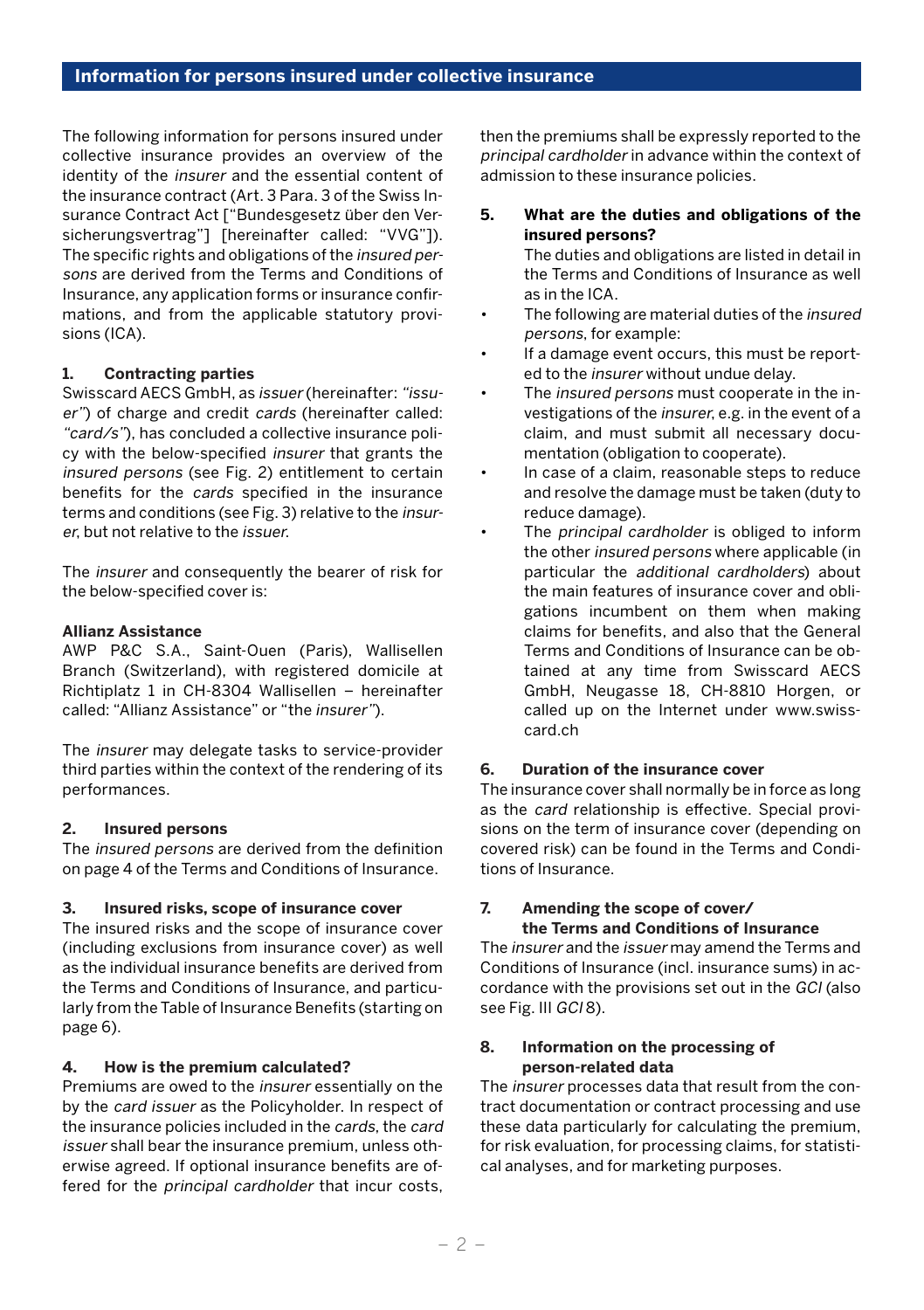The data are collected, stored, and deleted personally or physically or electronically in accordance with legal regulations. The insurer can share data for processing to the necessary extent with third parties in Switzerland and abroad, in particular the issuer, with co-issuers and reinsurers, service providers as well as domestic and foreign companies belonging to the insurer. In addition, the insurer can obtain relevant information from official agencies and other third parties, particularly with regard to the claim event. The insured person has the right to demand from the insurer information provided for by law regarding the processing of data relating to the insured person.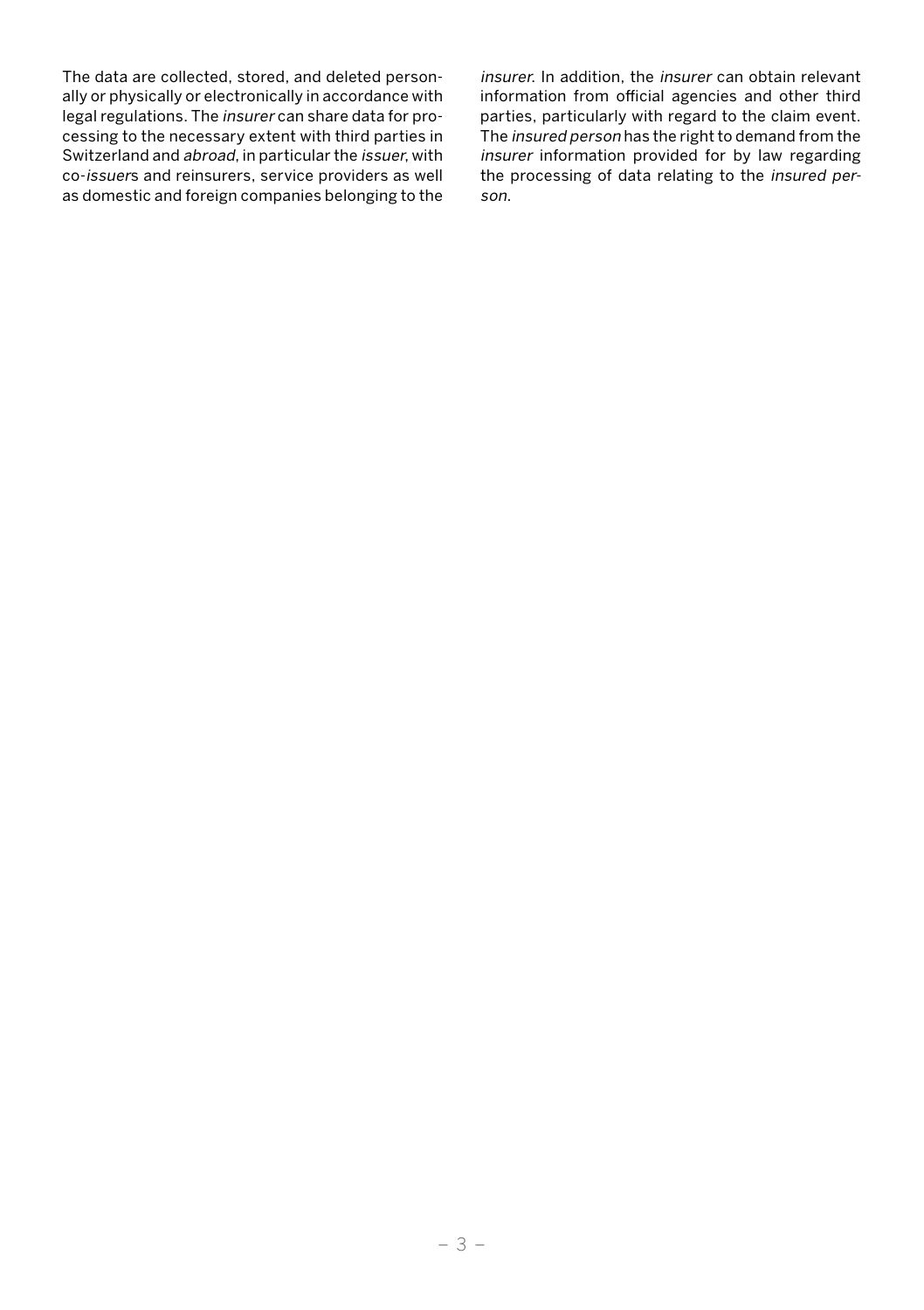## **I. Structure of the Conditions/ Introduction/Definitions**

## **I.) A Structure of the Conditions**

The Terms and Conditions of Insurance are composed of the following sections:

- I. Structure of the Conditions/Introduction/ Definitions
- II. Overview of the insurance benefits
- III. General Terms and Conditions of Insurance (GCI)
- IV Special Conditions of Insurance (SCI)
- V. Claims table

A definitive list of insurance benefits covered supplementary to the General Terms and Conditions of Insurance and the Special Conditions of Insurance is provided in the Table of Benefits. In the event of inconsistencies, the Table of Benefits, shall have precedence.

The General Terms and Conditions of Insurance are always applied if no other regulation is provided in the Special Conditions of Insurance. In the event of inconsistencies, the Special Conditions of Insurance shall be applicable.

Finally, the claims table lists the forms of evidence to be submitted when an insured event occurs. In the event of inconsistencies, it has precedence over the General and Special Conditions of Insurance.

## **I.) B Introduction**

Swisscard AECS GmbH has concluded a collective insurance contract with the insurer, through which cardholders and other insured persons are entitled to claim certain benefits from **the insurer, although not from Swisscard AECS GmbH and/or third parties charged with processing the contractual relationship.**

The principal cardholder is obliged to inform the other insured persons where applicable (in particular the additional cardholders) about the main features of insurance cover and obligations incumbent on them when making claims for benefits and also that the General Terms and Conditions of Insurance can be obtained at any time from Swisscard AECS GmbH, Neugasse 18, CH-8810 Horgen, or called up on the internet under **[www.swisscard.](http://www.swisscard.ch/) [ch](http://www.swisscard.ch/)**

Insured events must be reported without delay and directly to the insurer as soon as the insured claim

becomes known, as otherwise entitlement to benefits may be lost.

For ease of readability, differentiated gender designations have been avoided.

Meanings of terms used in the Terms and Conditions of Insurance:

#### **Abroad**

All countries outside the national territory in which the insured person is normally domiciled.

## **Accidents**

An accident is any sudden, involuntary, external event which results in physical injury to the insured person. An accident is also deemed to have occurred if heightened physical exertion to limbs or the spine causes a joint to be wrenched or strains or tears muscles, sinews, ligaments or capsules.

#### **Additional cardholder**

The person to whom the issuer issued an additional card at the request of the principal cardholder.

## **Advances**

Advance for claims that are not covered by the insurance policy, and that the insured person must repay to the insurer within one month of the advance or return to the state of residence.

Alternative means of transport

Alternative means of transport with public transport, in order to travel from the originally booked starting point to the originally booked place of destination.

## **Breakdown**

A breakdown means any sudden and unforeseen failure of the insured vehicle caused by an electrical or mechanical defect that makes it impossible to continue the journey, or that mean the continued journey is no longer permitted by law. The following are equivalent to a breakdown: Tyre defect, fuel shortage, vehicle key locked inside the vehicle, or flat battery. Theft, loss or damage of the vehicle key or filling the tank with the wrong fuel do not count as breakdowns.

#### **Card**

The charge and/or credit card issued by the issuer. **Cardholder**

The holder of a card.

## **Claims adjuster**

The insurer specified in the claims table.

#### **Close relatives**

Spouse, registered partner or life partner, children, parents, siblings, parents-in-law, son-in-law or daughter-in-law, brother-in-law or sister-in-law, grandparents, grandchildren and children of registered partner or of life partner.

## **Epidemic**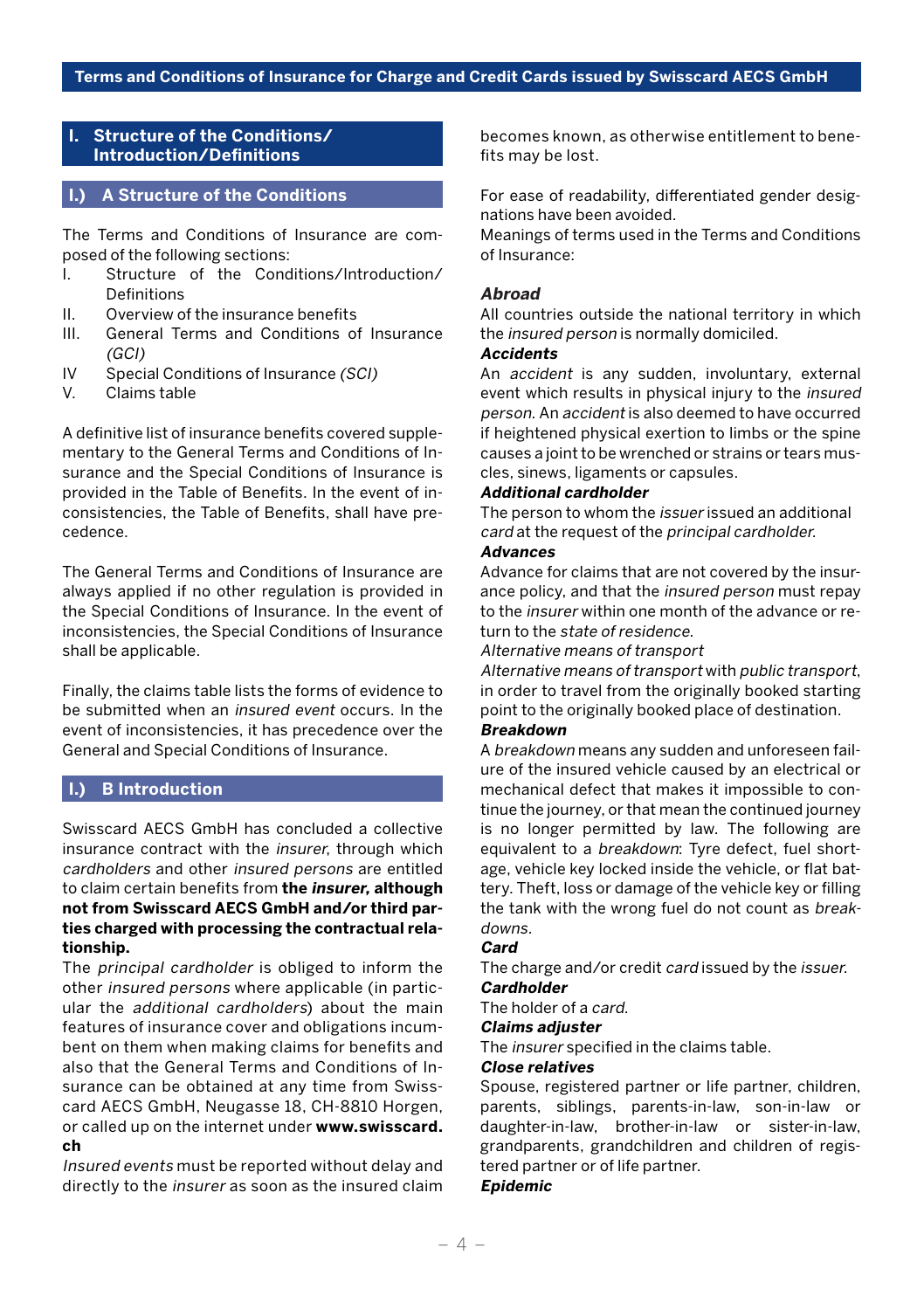A contagious disease recognized as such by the World Health Organization (WHO) or an official government authority (e.g. Federal Office of Public Health (FOPH) or Federal Department of Foreign Affairs (FDFA)) in the insured person's country of residence or travel.

## **GCI**

The General Terms and Conditions of Insurance applicable to all insurance benefits (Part III).

## **Insured event**

The incident leading to a loss covered by the insurance.

## **Insured person**

The principal cardholder or additional cardholder of a card, his spouse, registered partner or life partner who cohabits with him, his children and the children of his spouse, of his registered partner or life partner who are entitled to support, up to the age of 25, irrespective of their place of residence.

## **Insured sum**

Level of the maximum financial benefits or compensation entitlement pursuant to the Table of Insurance Benefits.

## **Insured trip**

A trip is a stay lasting more than one day at a place that is at least 30 km away from the normal place of residence, excluding journeys to work. Insurance cover is limited for trips abroad in respect of certain insurance benefits.

## **Insurer**

For all insurance benefits, with the exception of legal assistance:

AWP P&C S.A., Saint-Ouen (Paris), Wallisellen Branch (Switzerland).

Only for legal assistance:

CAP Rechtsschutz-Versicherungsgesellschaft AG. Issuer

Swisscard AECS GmbH, the principle issuer of the cards, and third parties mandated to process card services.

## **Minimum claim**

Claim sum from which insurance protection exists.

## **Pandemic**

An epidemic recognized as a pandemic by the World Health Organization (WHO) or an official government agency (e.g. FOPH or FDFA) in the insured person's country of residence or travel.

## Personal baggage/personal luggage

Personal baggage/personal luggage means the items brought or bought during the journey by the insured person for his personal use, that are normally carried on the person of the insured person.

## **Place of residence or**

## **customary place of residence**

Place where the insured person mostly stays or stayed in a calendar year.

## **Principal cardholder**

The person who submitted the application for the principal card with the issuer and who, at his/her own responsibility and cost, may apply for additional cards.

## **Public transport**

The following officially licensed and scheduled public transport for which payment is required, on land, water or in the air: Railway, tram, underground train, elevated railway, omnibus, ship or aircraft licensed for civil aviation, as well as taxis and hire cars, i.e. motor vehicles rented for money.

The following are not considered public transport within the terms of these conditions:

- Rail vehicles in pleasure parks or similar facilities;
- Ski lifts:
- Buses and aircraft operating sightseeing trips/ flights (arriving and departing from the same place);
- Aircraft whose owner or lessee is the cardholder;
- Rented (chartered) aircraft (not aircraft providing scheduled flights);
- Spacecraft, aircraft operated by armed forces or aircraft for the operation of which special authorization is required;
- Other means of transport principally used as dwellings, e.g. cruise ships, motorized homes, caravans, house boats, etc.

## **Quarantine**

Mandatory limitation of the freedom of movement (including ordered confinement) with the aim of preventing the spread of a contagious disease to which the insured person or a person traveling with him/ her may have been exposed.

## **SCI**

The Special Conditions of Insurance which are valid for specified insurance benefits (Part IV)

## **Serious illness / serious accident**

Illnesses or accidents are considered serious if they result in a temporary or unlimited incapacity to work or an inability to travel.

## **State of residence**

The country in which the insured person has his customary place of residence.

## **Travel allowance**

Compensation sum for travel expenses in conjunction with the insured purpose or for insured benefits.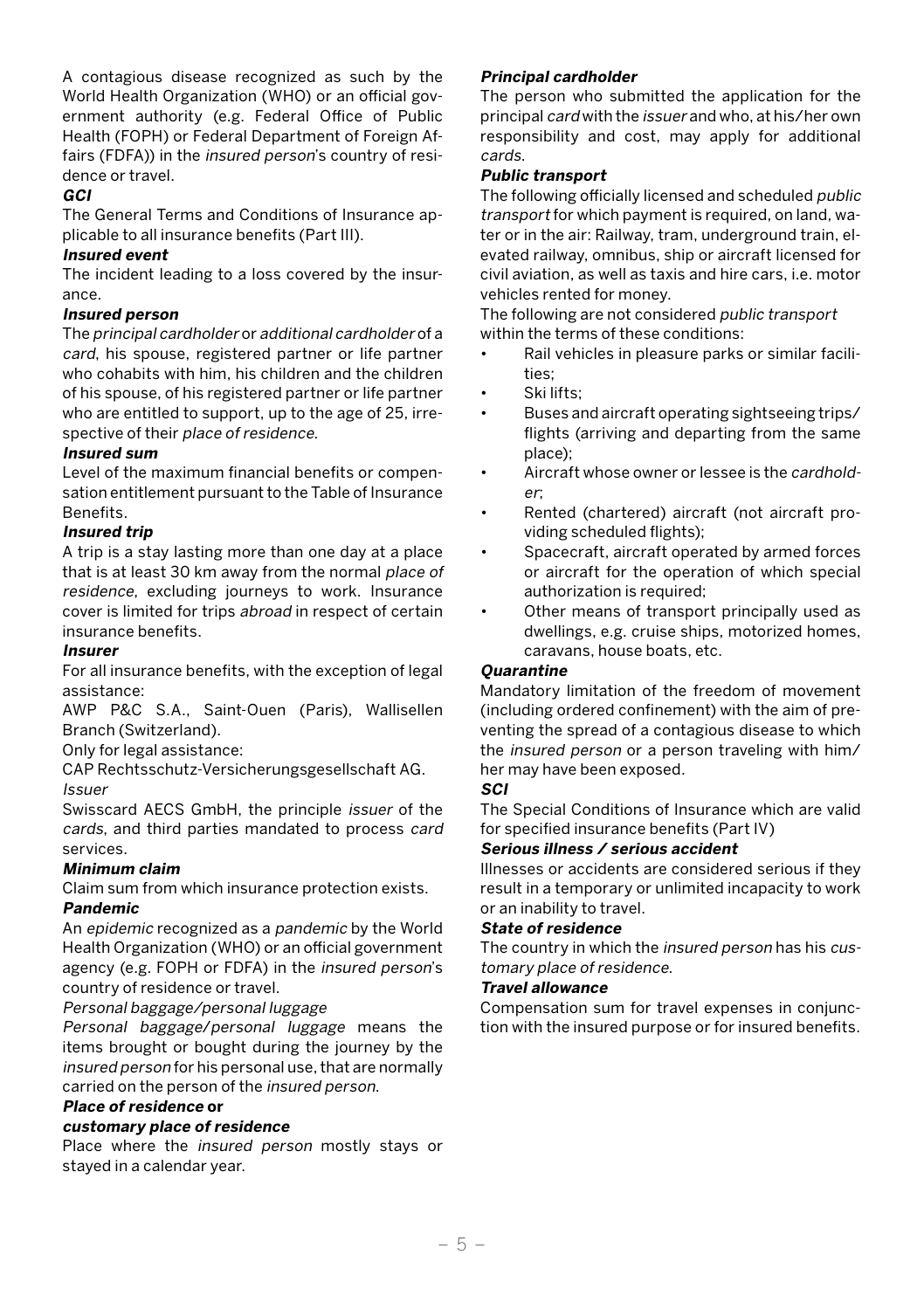## **II. Table of Insurance Benefits**

|             | <b>Insured sums in CHF</b><br><b>Table of Insurance Benefits</b>                                                                                                                                                              |                                     |                                                                     |                                       |                                     |                              |                                       |                        |                            |  |
|-------------|-------------------------------------------------------------------------------------------------------------------------------------------------------------------------------------------------------------------------------|-------------------------------------|---------------------------------------------------------------------|---------------------------------------|-------------------------------------|------------------------------|---------------------------------------|------------------------|----------------------------|--|
|             | Depending on the insured event<br>and insured person                                                                                                                                                                          | <b>CSX Platinum Credit</b><br>Cards |                                                                     | <b>CSX Pro</b><br><b>Credit Cards</b> |                                     |                              | <b>CSX Plus</b><br><b>Credit Card</b> |                        |                            |  |
|             |                                                                                                                                                                                                                               | American Express<br>Platinum Card   | <b>CSX</b> Mastercard<br>Platinum                                   | CSX Visa Platinum                     | CSX Pro<br>American Express<br>Card | <b>Aastercard</b><br>CSX Pro | CSX Pro Visa                          | CSX Plus<br>Mastercard | Geographic<br><b>Scope</b> |  |
| IV.) A      | Transport Accident Insurance* (lump-sum insurance)<br>Occurring on <i>public transport</i> (air, rail, sea, bus, taxi, rental vehicle)                                                                                        |                                     |                                                                     |                                       |                                     |                              |                                       |                        |                            |  |
|             | Disability: (pro rata, depending on degree of disability)                                                                                                                                                                     |                                     | 1000000 .-                                                          |                                       | Χ                                   |                              |                                       | Х                      |                            |  |
|             | Death; adults and children over the age of 12                                                                                                                                                                                 | 1000000 .-                          |                                                                     |                                       | X                                   |                              |                                       | X                      |                            |  |
|             | Death; children up to the age of 12                                                                                                                                                                                           | $20000 -$                           |                                                                     |                                       | X                                   |                              |                                       | X                      | worldwide                  |  |
|             | Death; children up to the age of 2.5                                                                                                                                                                                          |                                     | $2500 -$                                                            |                                       | $\times$                            |                              |                                       | X                      |                            |  |
| $IV.$ ) B   | Foreign travel medical expenses (indemnity insurance)<br>(for <i>insured persons</i> up to the age of 80)                                                                                                                     |                                     |                                                                     |                                       |                                     |                              |                                       |                        |                            |  |
|             | Cost of treatment, hospitalization                                                                                                                                                                                            |                                     | 3000000.-                                                           |                                       | 100000 .-                           |                              |                                       | X                      |                            |  |
|             | Dental treatment                                                                                                                                                                                                              |                                     | $1000 -$                                                            |                                       | $700 -$                             |                              |                                       | Χ                      | abroad                     |  |
|             | Travel expenses for single hospital visit                                                                                                                                                                                     | $5000 -$                            |                                                                     | $5000 -$                              |                                     |                              | $\mathsf{x}$                          |                        |                            |  |
| $IV.$ ) $C$ | Cost of repatriation from abroad (indemnity insurance)                                                                                                                                                                        |                                     |                                                                     |                                       |                                     |                              |                                       |                        |                            |  |
|             | Repatriation, child repatriation, travel expenses for<br>accompanying <i>insured persons</i> in the case of the<br>repatriation, accompaniment of children aged < 15 in<br>an emergency                                       |                                     | ✓                                                                   |                                       |                                     | ✓                            |                                       | X                      | abroad                     |  |
|             | Transport to hospital, transfer to another hospital,<br>repatriation                                                                                                                                                          |                                     | J                                                                   |                                       | J                                   |                              | X                                     |                        |                            |  |
|             | Repatriation of mortal remains or burial abroad                                                                                                                                                                               |                                     | $6000 -$                                                            |                                       |                                     | $6000 -$                     |                                       | $\mathsf{x}$           |                            |  |
| IV.) D      | Cost of search, rescue and recovery operations (indemnity insurance)                                                                                                                                                          |                                     |                                                                     |                                       |                                     |                              |                                       |                        |                            |  |
|             | · Search, rescue and recovery operations<br>• Transport to nearest hospital                                                                                                                                                   | $60000 -$                           |                                                                     | X                                     |                                     |                              | X                                     | worldwide              |                            |  |
| IV.) E      | Travel assistance (indemnity insurance)                                                                                                                                                                                       |                                     |                                                                     |                                       |                                     |                              |                                       |                        |                            |  |
|             | Cost of a replacement driver                                                                                                                                                                                                  |                                     | Rail 1st class / Taxi 80/<br>flight (business class)<br>from 700 km |                                       |                                     | X                            |                                       | X                      |                            |  |
|             | Repatriation in the case of hospitalization or death of<br>a close relative                                                                                                                                                   | $2000 -$                            |                                                                     | X                                     |                                     | X                            | worldwide                             |                        |                            |  |
|             | Hotel stay (up to 5 days), when ordered by a physician<br>after a period of hospitalization per night                                                                                                                         |                                     | $150 -$                                                             |                                       |                                     | $\times$                     |                                       | X                      |                            |  |
|             | Interpreters' fees                                                                                                                                                                                                            |                                     | ✓                                                                   |                                       |                                     | X                            |                                       | X                      |                            |  |
| $IV.$ ) $F$ | Benefits in the event of abduction (indemnity insurance)                                                                                                                                                                      |                                     |                                                                     |                                       |                                     |                              |                                       |                        |                            |  |
|             | Journey extension or curtailment for fellow travellers<br>in the event of abduction or Travel of a close relative of<br>the kidnapped party to the place of the kidnapping                                                    |                                     | $10000 -$                                                           |                                       |                                     | $\times$                     |                                       | $\mathsf{x}$           | worldwide                  |  |
| IV.) G      | Travel Cancellation and Curtailment Insurance* (indemnity insurance)<br>For the cost of travel and/or board/accommodation                                                                                                     |                                     |                                                                     |                                       |                                     |                              |                                       |                        |                            |  |
|             | • Cancellation or curtailment of travel due to death.<br>accident, illness, court summons, etc.<br>• Delayed arrival > 12 hours<br>· Delayed arrival due to vehicle breakdown, accident,<br>labour dispute, bad weather, etc. |                                     | $30000 -$                                                           |                                       |                                     | $4000 -$                     |                                       | X                      | worldwide                  |  |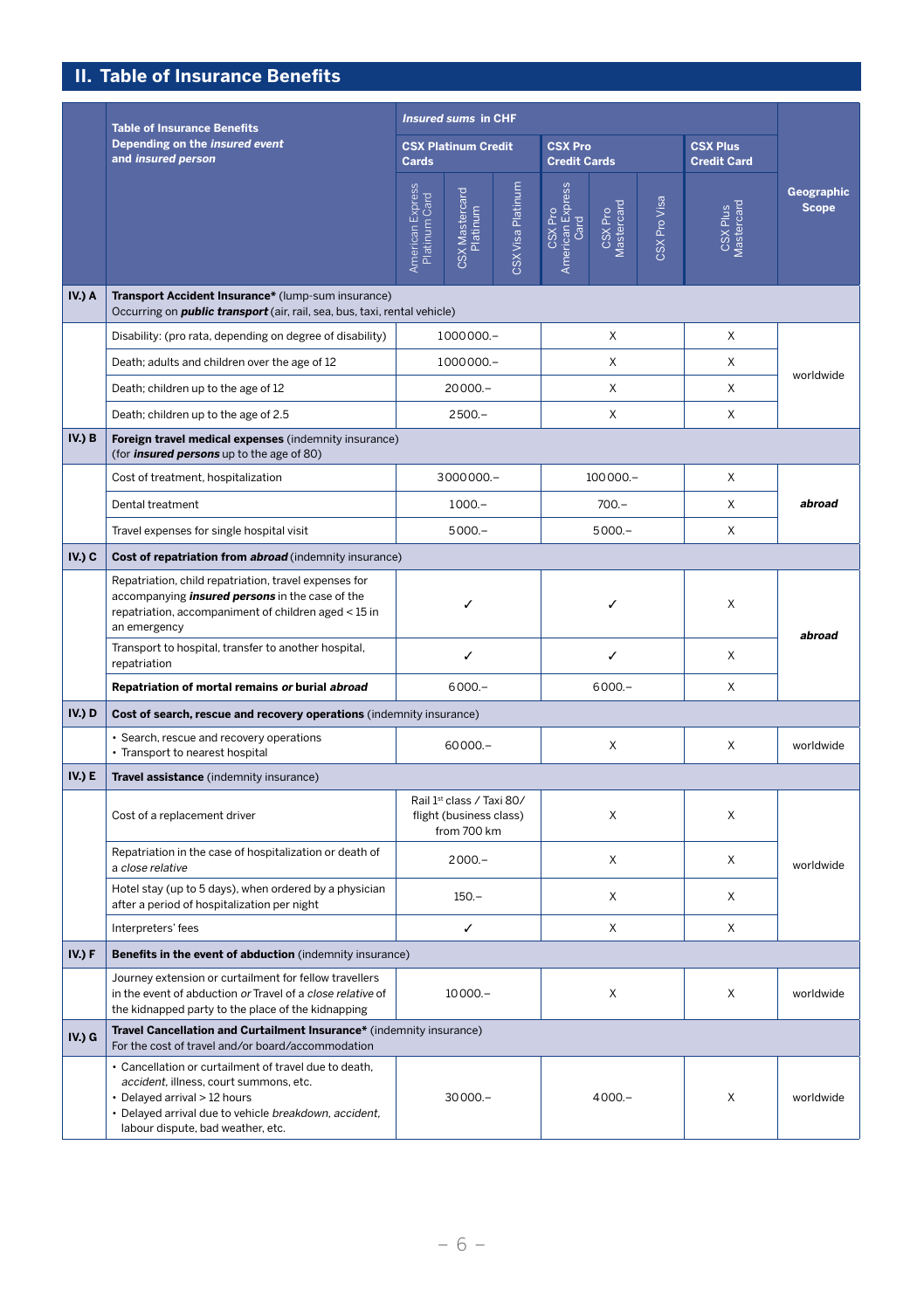## **II. Table of Insurance Benefits (continued)**

|           | Table of Insurance Benefits Depending on the<br>insured event and insured person                                                                                                                                      |                                          | <b>Insured sums in CHF</b>                 |                   |                                     |                                       |                   |                                       |                               |  |
|-----------|-----------------------------------------------------------------------------------------------------------------------------------------------------------------------------------------------------------------------|------------------------------------------|--------------------------------------------|-------------------|-------------------------------------|---------------------------------------|-------------------|---------------------------------------|-------------------------------|--|
|           |                                                                                                                                                                                                                       |                                          | <b>CSX Platinum</b><br><b>Credit Cards</b> |                   |                                     | <b>CSX Pro</b><br><b>Credit Cards</b> |                   | <b>CSX Plus</b><br><b>Credit Card</b> |                               |  |
|           |                                                                                                                                                                                                                       | American Express<br><b>Platinum Card</b> | CSX Mastercard<br>Platinum                 | CSX Visa Platinum | American Express<br>Card<br>CSX Pro | Mastercard<br>CSX Pro                 | CSX Pro Visa      | Mastercard<br>CSX Plus                | Geographic<br><b>Scope</b>    |  |
| IV.) H    | Travel Inconvenience Insurance* (indemnity insurance)<br>Reimbursement of cost of meals, hotel and alternative conveyance with a scheduled airline                                                                    |                                          |                                            |                   |                                     |                                       |                   |                                       |                               |  |
|           | • ACE > 4-hour departure delay<br>· Flight cancellation without alternative, after 4 hours<br>• Refusal of conveyance without alternative, after 4 hours<br>• Missed connection without alternative, after 4 hours    |                                          |                                            |                   |                                     |                                       |                   |                                       |                               |  |
|           | Upon presentation of receipts or<br>as flat-rate benefit                                                                                                                                                              |                                          | $400 -$<br>$150 -$                         |                   | X                                   |                                       |                   | X                                     | worldwide                     |  |
|           | Reimbursement of costs for essential clothing and toiletries in the case of luggage delay of at least 6 hours                                                                                                         |                                          |                                            |                   |                                     |                                       |                   |                                       |                               |  |
|           | Upon presentation of receipts or<br>as flat-rate benefit                                                                                                                                                              |                                          | $2000 -$<br>$300 -$                        |                   | X                                   |                                       | X                 | worldwide on<br>outbound trip         |                               |  |
| $IV.$ ) I | Luggage Insurance* (indemnity insurance)                                                                                                                                                                              |                                          |                                            |                   |                                     |                                       |                   |                                       |                               |  |
|           | Personal luggage per insured trip                                                                                                                                                                                     |                                          | $6000 -$                                   |                   |                                     | X                                     |                   | Χ                                     | weltweit                      |  |
|           | Transport costs after recovery of lost luggage                                                                                                                                                                        | $1000 -$                                 |                                            | X                 |                                     | X                                     |                   |                                       |                               |  |
| I(V.)     | Home Assistance (indemnity insurance)                                                                                                                                                                                 |                                          |                                            |                   |                                     |                                       |                   |                                       |                               |  |
|           | Advance for rescue costs                                                                                                                                                                                              |                                          | $10000 -$                                  |                   |                                     | Χ                                     |                   | Х                                     |                               |  |
|           | Hotel costs (for 2 nights) if home of the insured<br>person is uninhabitable - also valid for 7 days after<br>return home from the <i>insured trip</i>                                                                |                                          | $150 -$<br>in each case                    |                   | X                                   |                                       | X                 | State of<br>residence                 |                               |  |
|           | Cost of a locksmith if keys are lost                                                                                                                                                                                  |                                          |                                            |                   |                                     | X                                     |                   | X                                     |                               |  |
| IV.) K    | Loss Damage Waiver for Rental Cars (indemnity insurance)<br>(Loss damage waiver (LDW), collision damage waiver (CDW), theft) for passenger cars,<br>licensed for up to 9 persons for a rental period of up to 31 days |                                          |                                            |                   |                                     |                                       |                   |                                       |                               |  |
|           | Comprehensive accidental damage insurance                                                                                                                                                                             |                                          | 120000 .-                                  |                   |                                     | X                                     |                   | X                                     |                               |  |
|           | Minimum claim                                                                                                                                                                                                         |                                          | $400 -$                                    |                   |                                     | X                                     |                   | X                                     |                               |  |
|           | Unused rental time due to hospitalization or if the only<br>eligible driver is prescribed bed-rest                                                                                                                    |                                          | 40.- per day, maximum<br>$500 -$           |                   |                                     | X                                     |                   | X                                     | worldwide                     |  |
|           | Cost of returning the vehicle in the case of<br>accident or illness                                                                                                                                                   |                                          | $500 -$<br>in each case                    |                   |                                     | X                                     |                   | Χ                                     |                               |  |
|           | Door opening costs/cost of replacing keys                                                                                                                                                                             |                                          |                                            |                   |                                     |                                       |                   |                                       |                               |  |
| $IV.$ ) L | Vehicle assistance (indemnity insurance)                                                                                                                                                                              |                                          |                                            |                   |                                     |                                       |                   |                                       |                               |  |
|           | Breakdown assistance, towing and vehicle recovery                                                                                                                                                                     |                                          | ✓                                          |                   |                                     | X                                     |                   | X                                     | EU, EFTA,                     |  |
|           | Repair and towing, shipping of spare vehicle parts,<br>vehicle repatriation or scrapping                                                                                                                              |                                          | J                                          |                   |                                     | X                                     |                   | X                                     | Turkey<br>(European           |  |
|           | Balance for pickup of the vehicle                                                                                                                                                                                     |                                          | $100 -$                                    |                   |                                     | Χ                                     |                   | X                                     | part), Albania,<br>Montenegro |  |
|           | Storage of vehicle                                                                                                                                                                                                    |                                          | ✓                                          |                   | X                                   |                                       | X                 | and Bosnia-<br>Herzegovina            |                               |  |
|           | Hotel costs during the repair for up to 5 days;<br>alternatively travel expenses                                                                                                                                      | $1000 -$<br>$100 -$                      |                                            | Χ                 |                                     | Χ                                     | incl. Switzerland |                                       |                               |  |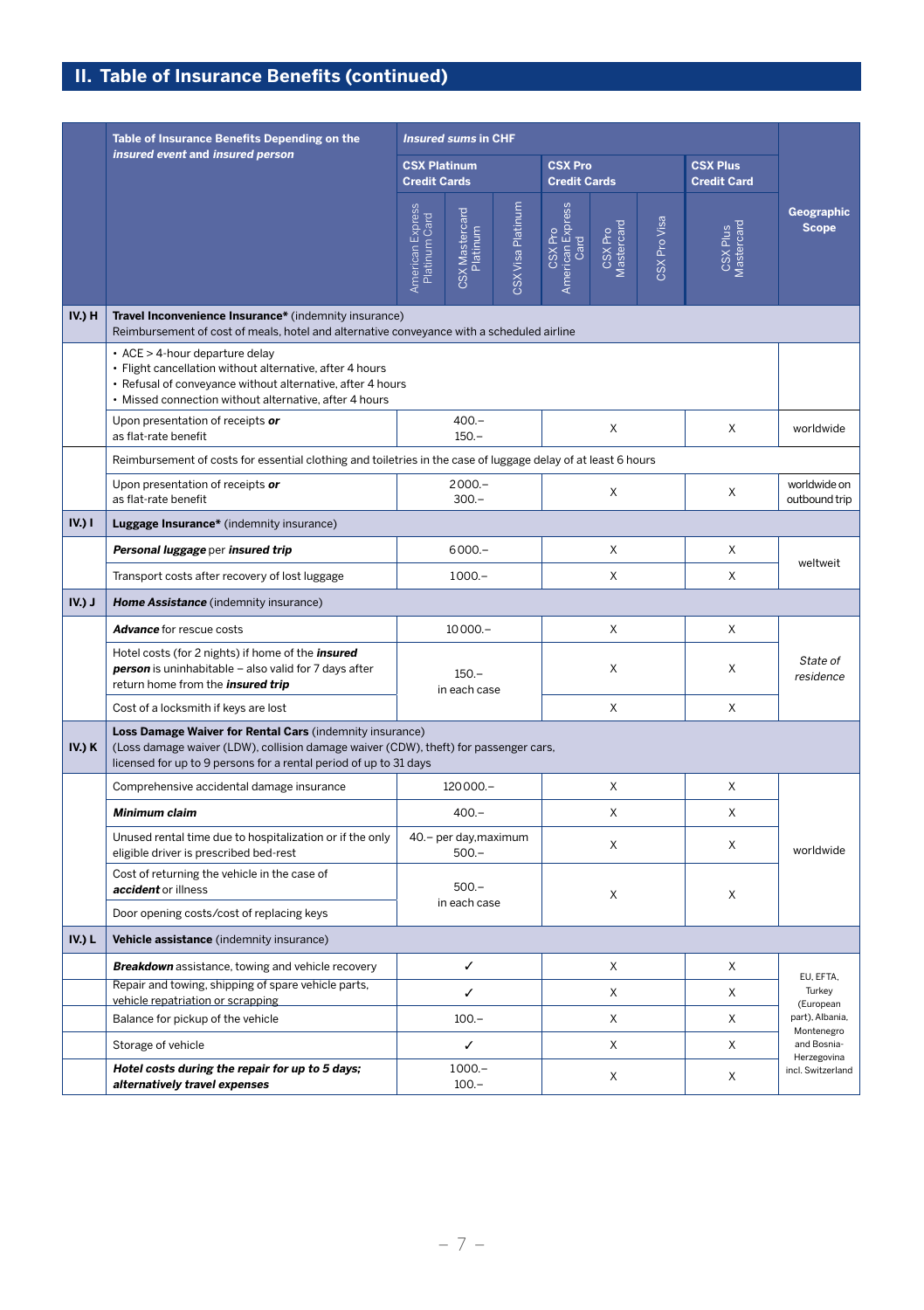## **II. Table of Insurance Benefits (continued)**

|           | Table of Insurance Benefits Depending on the<br>insured event and insured person                                                                                                                                               |                                                  | <b>Insured sums in CHF</b>                 |                   |                                       |                      |                                                                 |                                       |                            |  |
|-----------|--------------------------------------------------------------------------------------------------------------------------------------------------------------------------------------------------------------------------------|--------------------------------------------------|--------------------------------------------|-------------------|---------------------------------------|----------------------|-----------------------------------------------------------------|---------------------------------------|----------------------------|--|
|           |                                                                                                                                                                                                                                |                                                  | <b>CSX Platinum</b><br><b>Credit Cards</b> |                   | <b>CSX Pro</b><br><b>Credit Cards</b> |                      |                                                                 | <b>CSX Plus</b><br><b>Credit Card</b> |                            |  |
|           |                                                                                                                                                                                                                                | American Express<br>Platinum Card                | <b>CSX Mastercard</b><br><b>Platinum</b>   | CSX Visa Platinum | American Express<br>CSX Pro<br>Card   | Mastercard<br>CSXPro | CSX Pro Visa                                                    | CSX Plus<br>Mastercard                | Geographic<br><b>Scope</b> |  |
| IV.) M    | Travel information & advances (service)                                                                                                                                                                                        |                                                  |                                            |                   |                                       |                      |                                                                 |                                       |                            |  |
|           | Organisation and arrangement (without reimbursement costs) of                                                                                                                                                                  |                                                  |                                            |                   |                                       |                      |                                                                 |                                       |                            |  |
|           | Destination information (vaccinations, weather, etc.)                                                                                                                                                                          | ✓                                                |                                            |                   | X                                     |                      |                                                                 | X                                     | worldwide                  |  |
|           | · Physician, lawyer referrals, etc.<br>• Procurement of replacements for lost travel docu-<br>ments, incl. replacement tickets<br>• Passing on urgent messages                                                                 | ✓                                                |                                            | X                 |                                       |                      | X                                                               |                                       |                            |  |
|           | Repatriation of accompanying dogs and cats in the<br>case of the insured person's hospitalization                                                                                                                              | ✓                                                |                                            |                   | X                                     |                      |                                                                 | X                                     |                            |  |
|           | Search for lost luggage                                                                                                                                                                                                        | ✓                                                |                                            | X                 |                                       |                      | X                                                               |                                       |                            |  |
|           | Advances                                                                                                                                                                                                                       |                                                  |                                            |                   |                                       |                      |                                                                 |                                       |                            |  |
|           | for physicians'/hospital expenses                                                                                                                                                                                              |                                                  |                                            | X                 |                                       |                      | X                                                               |                                       |                            |  |
|           | for lawyers' and interpreters' expenses                                                                                                                                                                                        |                                                  | $15000 -$                                  |                   | X                                     |                      | X                                                               | worldwide                             |                            |  |
|           | for payment of bail bond                                                                                                                                                                                                       |                                                  | in each case                               |                   | X                                     |                      | X                                                               |                                       |                            |  |
|           | in the case of loss of cash or traveller's cheques                                                                                                                                                                             |                                                  |                                            | X                 |                                       |                      | X                                                               |                                       |                            |  |
| IV.) N    | Return Protection Insurance* (indemnity insurance)<br>for undamaged, fully functioning goods valued CHF 60<br>or more if they are not accepted to be taken back by<br>the seller within 90 days of sale per purchase           | $3000 -$                                         |                                            | $2000 -$          |                                       | $1000 -$             | worldwide                                                       |                                       |                            |  |
| IV.) O    | <b>Purchase Protection Insurance*</b><br>(indemnity insurance)<br>for moveable items for personal use for a period of 90<br>days from the day of purchase<br>In the case of theft, burglary, robbery, destruction<br>or damage | $3000 -$                                         |                                            | $2000 -$          |                                       | $1000 -$             | worldwide                                                       |                                       |                            |  |
| IV.) P    | <b>Extended warranty*</b> (indemnity insurance)<br>Extension of the manufacturer's warranty by 2 years -<br>costs for repair or replacement                                                                                    | $3000 -$<br>per calendar year                    |                                            | X                 |                                       | $\mathsf{x}$         | Switzerland, its<br>neighbouring<br>countries and<br>Luxembourg |                                       |                            |  |
| $IV.$ ) Q | Ticket insurance* (indemnity insurance)<br>Ticket prices for events that you cannot attend                                                                                                                                     | 1000 per event<br>max. 2000<br>per calendar year |                                            |                   | X                                     |                      | X                                                               | worldwide                             |                            |  |
| $IV.$ ) R | Online buyer protection*<br>(indemnity insurance)<br>Financial loss for purchases over the Internet as<br>a result of non-delivery, misdelivery or delivery of<br>damaged items                                                | $\mathsf X$                                      |                                            | $2000 -$          |                                       | $1000 -$             | worldwide                                                       |                                       |                            |  |

\* These benefits are conditional upon the use of the **card**.

**Versicherer:**

# **Allianz (II) Assistance**

AWP P&C S.A., Saint-Ouen (Paris), Wallisellen Branch (Switzerland) Richtiplatz 1, ,8304 Wallisellen, Phone: Platinum +41 44 283 38 38, other cards +41 44 283 38 39, info.ch@allianz.com, www.allianz-travel.ch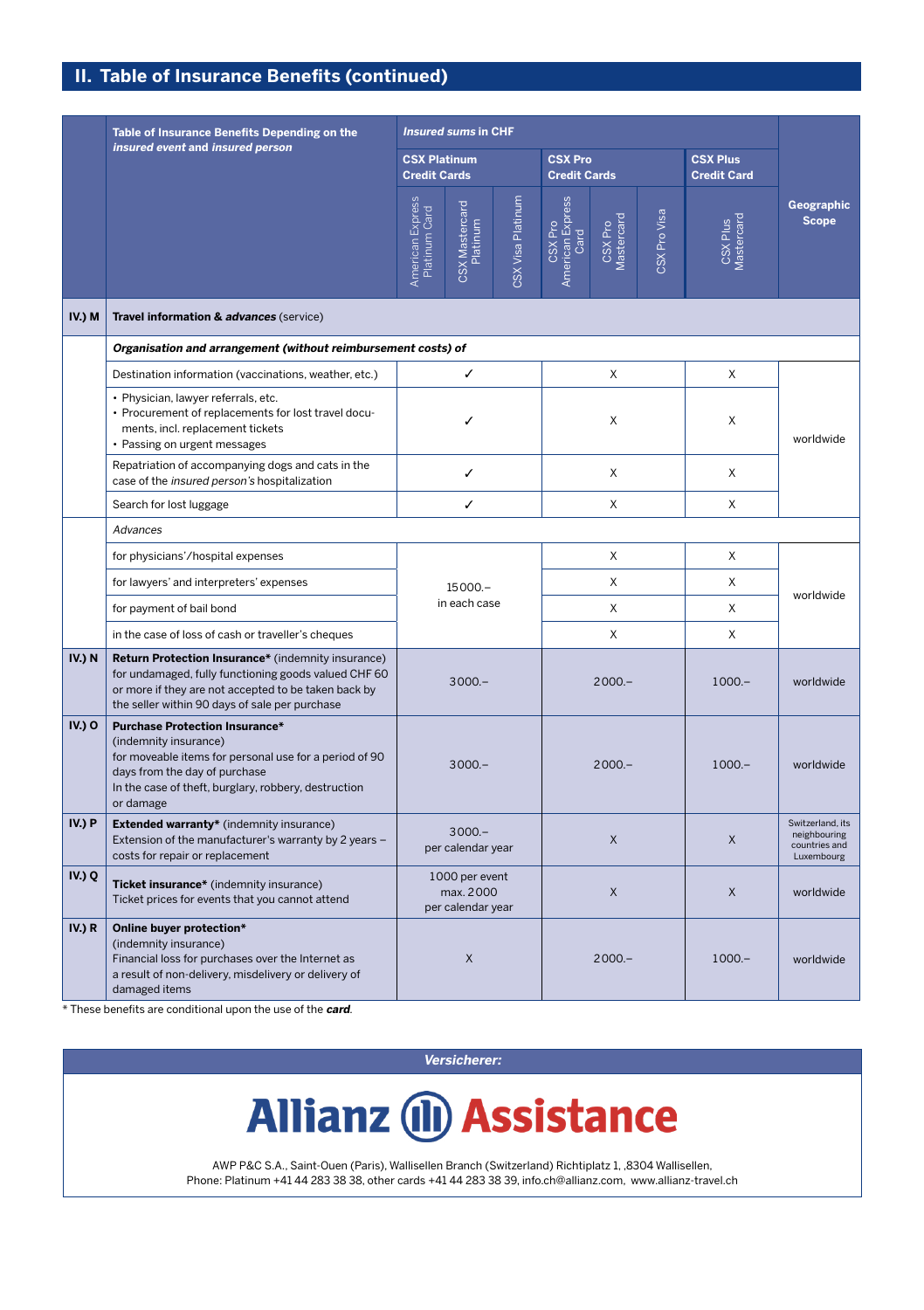## **1 When does insurance cover commence and when does it terminate?**

- 1.1 Insurance cover commences when the cardholder received the card and is granted to insured persons if the card relationship between the cardholder and the issuer exists in accordance with the General Terms and Conditions of the issuer. When claims are made, the insurer shall enquirer of the issuer if such an arrangement exists.
- 1.2 Insurance cover for certain benefits may be subject to time limits. Please note the details set out in the SCI. In cases where insurance cover is subject to time limits, the day of arrival and the day of departure are each regarded as a single day.
- 1.3 The insurance cover shall end in every case at the end of the card relationship in accordance with the General Terms and Conditions of the issuer. For events that have already occurred at that time, insurance benefits will still be provided even if the resulting loss occurs after termination of the insurance cover.

## **2 In what circumstances will cover not apply, or only limited cover apply?**

## **2.1 Similar claims**

 With the exception of the death and disability benefit under Transport Accident Insurance or other lump-sum insurance, the following applies: If the insured person is entitled to claim from another insurance contract (voluntary or obligatory private or social insurance), the cover provided by the insurer shall be limited to the portion of the insurance benefits that exceed those of the other insurance contract. In overall terms, costs shall be reimbursed only once.

## **2.2 Third-party benefits**

 If the insurer has provided benefits for a claim that was insured by another insurer, then these shall be treated as an advance. The advance shall be repaid by assigning the claims of the insured person against the other liable insurer to the insurer. The assignment shall be performed in place of the payment, and shall have the effect of discharging the obligations of the insured person.

## **2.3 Exclusions**

 Apart from the limits and exclusions listed in the SCI without exception no insurance cover is granted for losses:

- 2.3.1 that are intentionally caused by the insured person;
- 2.3.2 that the insured person causes by or during the

wilful exercise of an offence or crime, or the wilful attempt to exercise an offence or crime;

2.3.3 arising through acts of war or civil war, whether war is openly declared or not;

> Entitlement to benefits from Transport Accident Insurance exists, however, if the insured person is taken unaware by such acts of war or civil war while on a trip abroad.

> Entitlement to benefits is cancelled at the end of the 14th day after war or civil war commences in the national territory of the state in which the insured person is staying. This extension is not valid for trips to or through states in whose territory war or civil war already prevailed. It also does not apply to active participation in war or civil war.

- 2.3.4 by nuclear energy;
- 2.3.5 that are directly or indirectly caused or caused in part by incidents with atomic, biological or chemical substances;
- 2.3.6 as a result of natural disasters, terrorist attacks or civil unrest. Civil unrest is defined as a significant share of the population gathering in a manner that disturbs public peace and order and committing acts of violence against persons or property.
- 2.3.7 in connection with epidemics and pandemics, except as expressly defined as covered in the SCI in Sections B. Foreign travel medical expenses, C. Cost of repatriation from abroad, E. Travel Assistance and G. Travel Cancellation and Curtailment Insurance.
- 2.3.8 Also excluded are costs that would have been incurred if the insured event had not occurred.
- 2.3.9 Embargo clause

 The insurance cover shall lapse insofar and as soon as a payment by the insurer to the policyholder or the beneficiary is opposed by coercive measures applicable under the Federal Act on the Enforcement of International Sanctions (Embargo Act of 22.03.2002, SR 946.231).

 Economic, trade or financial sanctions or embargoes imposed by the European Union or the United States of America are deemed equivalent to coercive measures under the Embargo Act, provided that European law is applicable in the individual case and no Swiss legal provision precludes such denial of benefits.

## **3 What is the correct response to an insured incident or to an insured event? (obligations)**

The insurer cannot issue a benefit declaration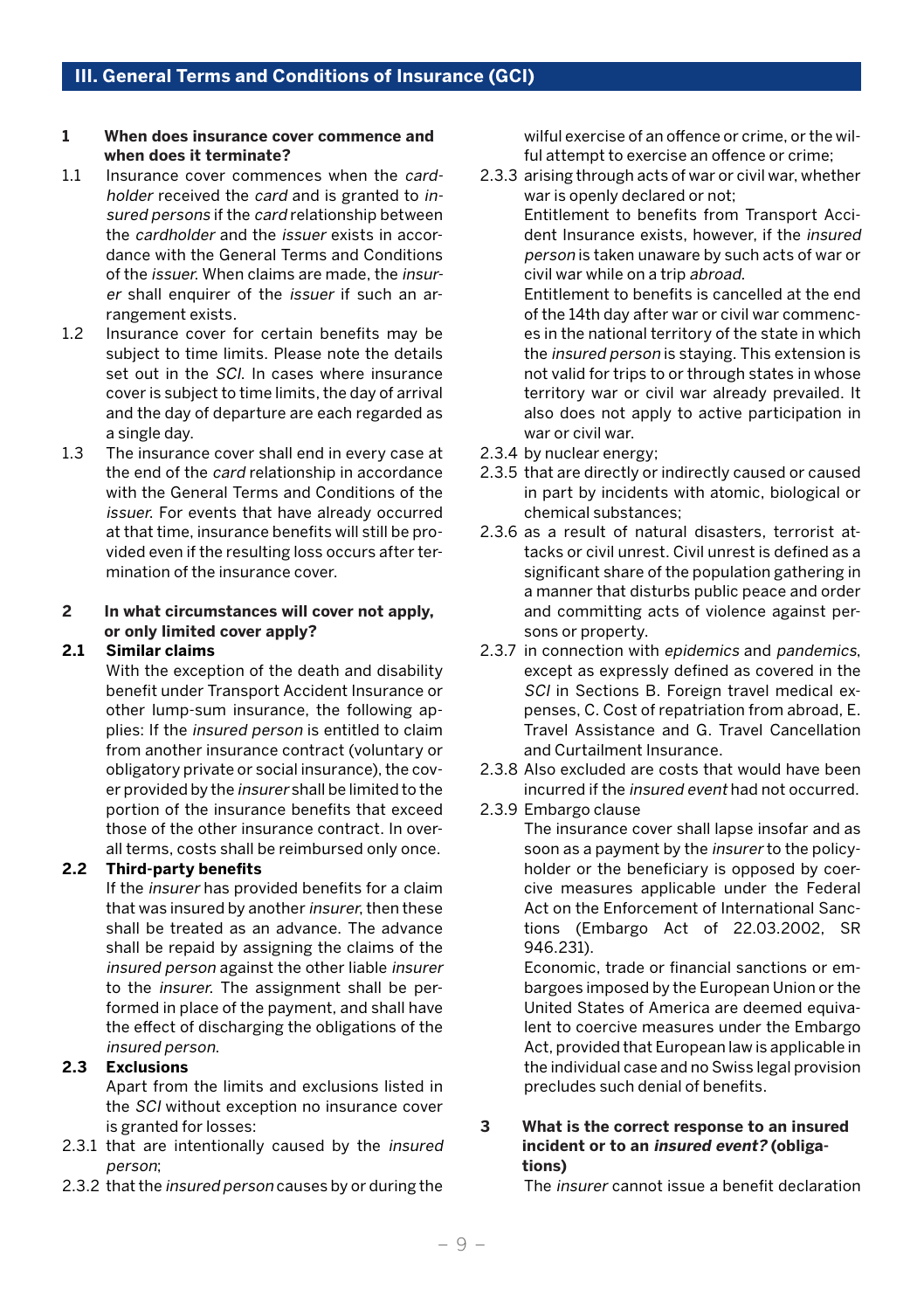and consequently cannot provide benefits without the cooperation of the insured person. The following obligations are imposed upon the insured person (in the event of the death of the insured person, the persons who are entitled to the lump sum payable at death are treated as equivalent to the insured person):

## **3.1 General:**

- 3.1.1 to endeavour to the best of his ability to avert and reduce the damage;
- 3.1.2 to inform the insurer without delay, comprehensively and truthfully, providing all details about any circumstance that may lead to benefits being owed by the insurer;
- 3.1.3 to submit to the insurer the documents listed in the claims table (part V) or to take steps to have these drawn up;
- 3.1.4 to permit the insurer to make reasonable enquiries to ascertain the cause and the scope of benefits payable;
- 3.1.5 to heed instructions issued by the insurer;
- 3.1.6 to authorize third parties (e.g. physicians, other insurers, insurance carriers and authorities) to give information required if necessary;
- 3.1.7 to inform the insurer about the existence of other insurance policies providing cover for an insured event and of any claims made on such policies and indemnities received and of any obligation to effect compensation resting on third parties;
- 3.2 Depending on the insured benefit in question:
- 3.2.1 to consult a physician immediately after any accident that in all probability will lead to benefits being payable;
- 3.2.2 to follow the physician's instructions;
- 3.2.3 to submit to examinations by physicians acting on behalf of the insurer;
- 3.2.4 to report cases of accidental death within 48 hours even if the accident has already been reported;
- 3.2.5 to furnish the insurer with the right to have an autopsy performed by a physician appointed by the insurer, where appropriate and necessary for the settlement of a claim, after an accident for which death benefit is claimed;
- 3.2.6 to report losses caused by crimes, fire or explosions without delay to the police at the competent police station and receive an authenticated copy of the report;
- 3.2.7 to report losses of luggage to the local police nearest to the place where the loss of luggage occurred within 24 hours after the loss is determined and to inform the travel company or hotel that was holding the luggage immediately and to have this notification confirmed in writing;
- 3.2.8 to take all measures necessary and reasonable

to recover lost or stolen objects and to identify, apprehend and prosecute in the courts the guilty party(ies).

## **4 What are the consequences of non-observance of obligations?**

 If a breach of the obligations occurs after an insured event, the insured person shall lose the entitlement to the insurance benefit and the insurer shall be entitled to curtail or reject benefits, unless he did not breach the obligation either wilfully or through gross negligence. In cases of gross or wilful negligence, the insured person shall retain his entitlement to the insurance benefit provided the breach of the obligations has neither influenced the determination of the insured event nor the assessment of the benefits due.

## **5 When does a claim for benefits expire?**

 The statutory limitation period of five years applies to claims arising out of the insurance contract. The period starts when the insured event occurs.

## **6** Which court is responsible?<br>**61** The place of jurisdiction for a

- The place of jurisdiction for disputes brought by the insured person or the legitimate claimant in conjunction with these insurance terms and conditions may be chosen as follows:
	- the registered domicile of the Swiss branch office of the insurer;
	- with jurisdiction at the residence or domicile of the insured person and/or legitimate claimant under civil law in Switzerland.
- 6.2 The place of jurisdiction for claims brought by the insurer is the place of residence of the insured person pursuant to civil law.
- 6.3 Mandatory place of jurisdiction provisions remain reserved in all cases.

## **7 How should the insurer be informed? What applies when a change of address occurs?**

7.1 All notifications or declarations intended for the insurer must be made in writing (e.g. letter, fax, e-mail).

 They must be sent to the contact address of the insurer specified on page 8.

7.2 If neither the *insurer* nor the *issuer* have been notified of a change of address, then it shall be sufficient on their part to send any declaration of intent by registered letter to the last address known to the insurer. The declaration becomes effective on the date it would have been delivered under normal conditions if the address had not been changed.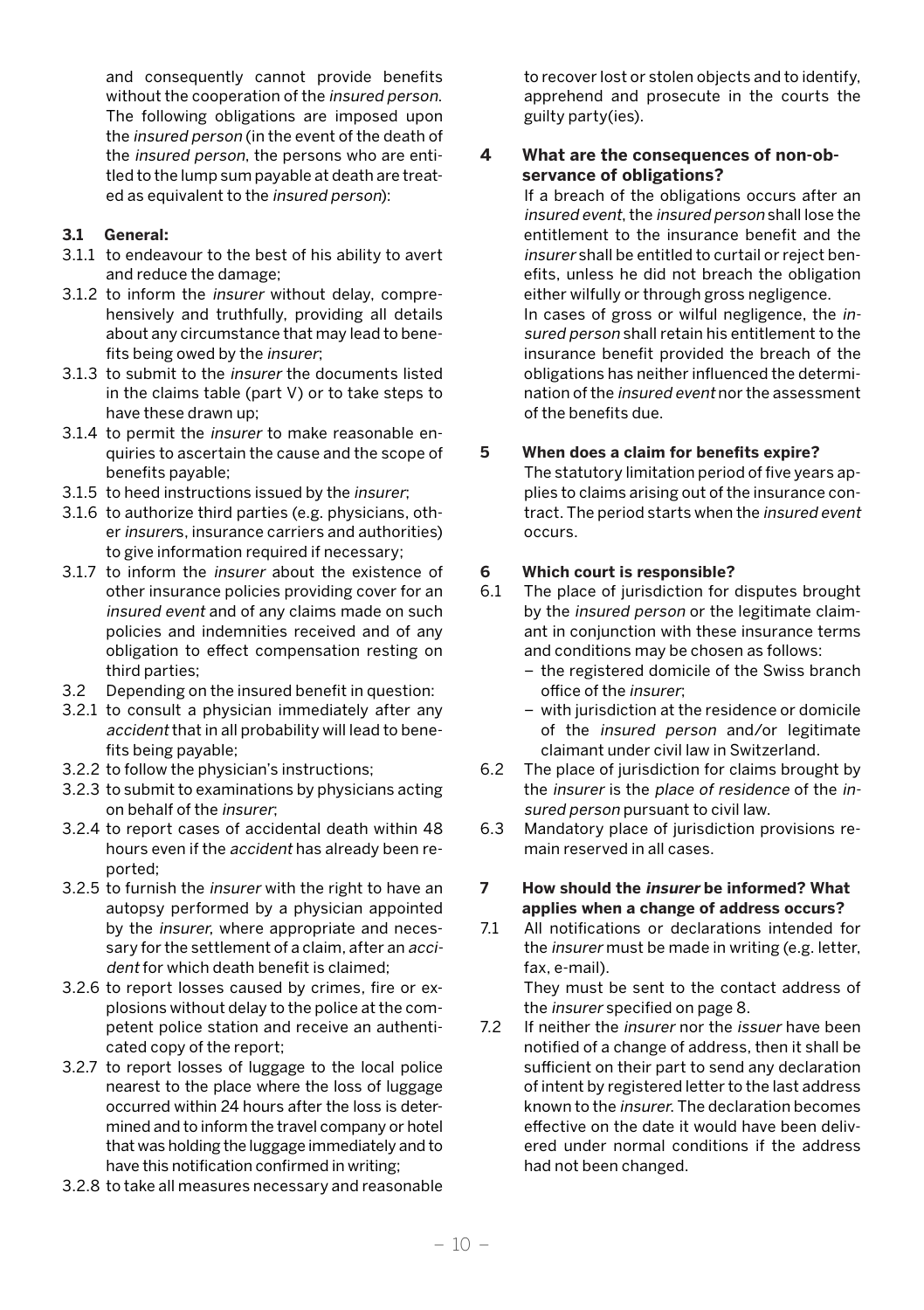- **8 What applies in the event of amendments of the insurance terms and conditions?**  Amendments of these terms and conditions and of the insurance sums may be agreed by the insurer and by the issuer (as the policyholder). These shall be reported to the principal cardholder in good time and in a suitable manner. They shall be deemed to have been approved by him, insofar as the card is not terminated before the amendment comes into force. No obligation to inform the principal cardholder shall exist in respect of amendments of the terms and conditions that do not have a detrimental effect on the insured parties.
- **9 Which legal system is applicable?** This contract is governed by Swiss law. The provisions of the Swiss Insurance Contract Act [Bundesgesetz über den Versicherungsvertrag – ("VVG")] remain reserved, insofar as its mandatory regulations have not been amended in these GCI.
- **10 Ombudsman for private insurance and Suva**  The ombudsman for private insurance and Suva is available to insured persons as a neutral arbitrator. The ombudsman is only competent to advise and mediate and can therefore make no decision in litigation. This is reserved for the law courts.

## **Contact address in German-speaking Switzerland (head office):**

P.O. Box 2646, CH-8022 Zurich Tel.: +41 44 211 30 90, Fax: +41 44 212 52 20 Email: [help@versicherungsombudsman.ch](mailto:help@versicherungsombudsman.ch)

## **Branch in French-speaking Switzerland:**

Chemin Des Trois-Rois 2 Case postale 5843 CH-1002 Lausanne Tel.: +41 21 317 52 71, Fax: +41 21 317 52 70 Email: [help@ombudsman-assurance.ch](mailto:help@ombudsman-assurance.ch)

## **Branch in Italian-speaking Switzerland:**

Via G. Pocobelli 8, P.O. Box CH-6903 Lugano Tel.: +41 91 967 17 83, Fax: +41 91 966 72 52 Email: [help@ombudsman-assicurazione.ch](mailto:help@ombudsman-assicurazione.ch)

**11 How does the insurer handle personal data?**  The insurer shall be entitled to process essential data from third parties involved in cases (e.g. the issuer) as are necessary to administer the contract and process claims. The insurer shall also be authorised to procure all pertinent information necessary from such third parties and to inspect official files as required to administer the contract and to process claims. The insurer shall undertake to treat all such information confidentially. Data will be stored physically and/or electronically.

 If required, data shall be passed on to third parties, namely to co-insurers or reinsurers and to other involved insurers, to service providers, the issuer as well as the insurers in Switzerland and abroad. In addition, information may be passed on to other liable third parties and their liability insurers to assist in the enforcement of claims for recourse.

 The insurer is authorised to inform third parties (specifically the responsible authorities, official agencies and the issuer), to whom insurance was confirmed of the suspension, alteration or cessation of the insurance, and of the refusal to pay a claim.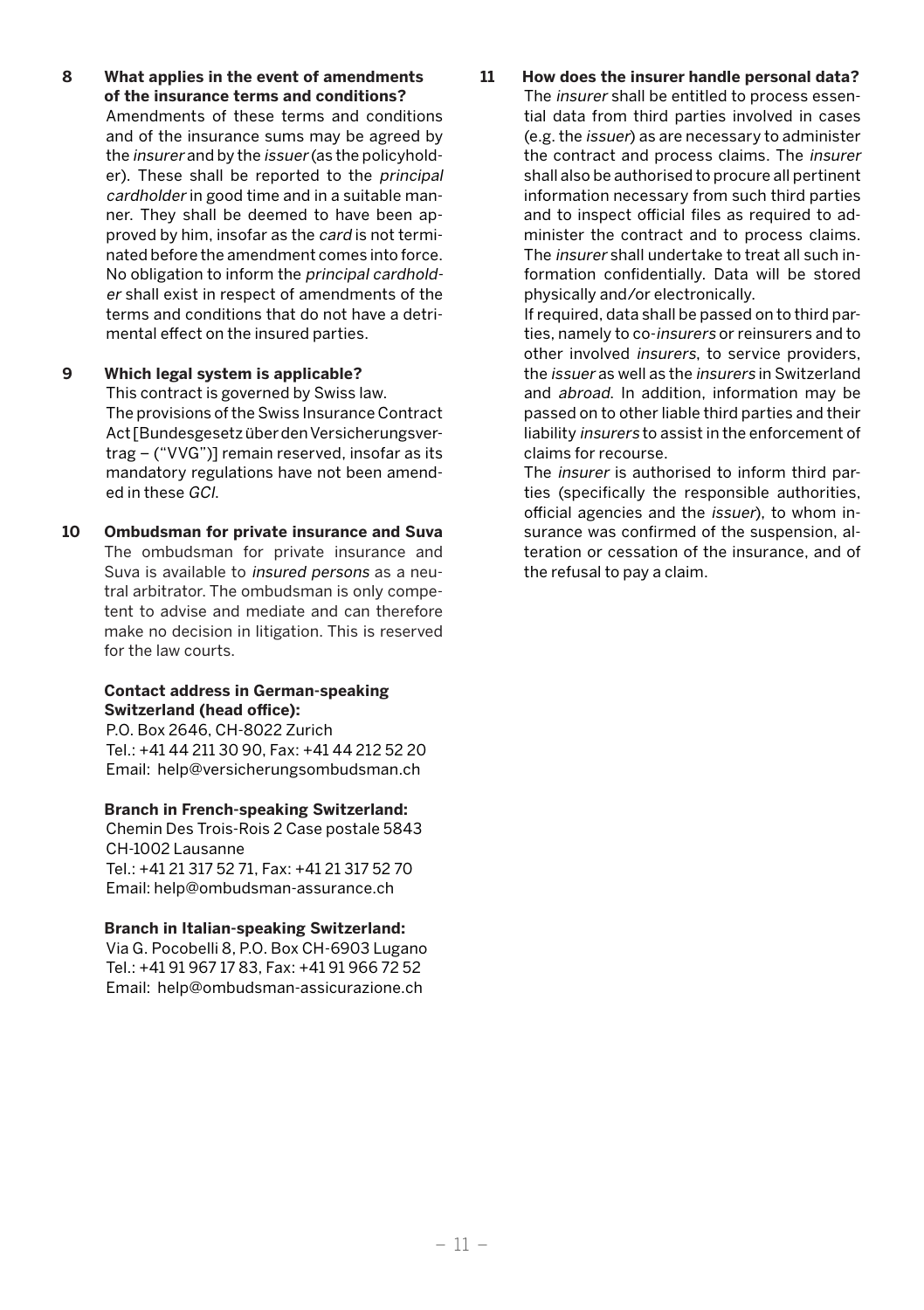#### **IV.) A Transport Accident Insurance**

## **1 What is insured and when does cover apply?**

#### **1.1 Scope of the insurance cover**

 insured persons shall be covered for accidents that occur while using public transport (incl. alighting and disembarking) in accordance with the following provisions, insofar as at least 50% of the cost of the utilised public transport was paid before the commencement of the journey with the card.

 Insurance cover exists for the purpose of starting or ending a journey paid with the card as a passenger in public transport on a direct and uninterrupted route to and from an airport, seaport or railway station, irrespective of whether the use of this public transport was paid for with this card.

## **2 What benefit types are provided?**

#### **2.1 Disability benefits**

#### **2.1.1 Conditions of eligibility for the benefit:**

 If, as the result of an accident, a probable irreversible disability (permanent impairment of physical or mental capacity) occurs within 5 years. If, as a result of injury sustained in the accident, the insured person dies within one year of the date of the accident, there shall be no entitlement to disability benefits. In such event, the death benefit described in Fig. A 2.2 shall apply.

## **2.1.2 Nature and level of benefit:**

 Disability benefit shall be paid out as a capital sum. The benefit shall be calculated on the basis of the insured sums as indicated in the table of benefits and the degree of disability caused by the accident. The following degrees of disability shall apply exclusively in the event of the loss or total functional impairment of the parts of the body or sensory organs indicated below:

| Arm                                 | 70% |
|-------------------------------------|-----|
| Arm to above the elbow joint        | 65% |
| Arm to below the elbow joint        | 60% |
| Hand                                | 55% |
| Thumb                               | 20% |
| Index finger                        | 10% |
| Other finger                        | 5%  |
| Leg                                 |     |
| - above the middle of the upper leg | 70% |
| - to the middle of the upper leg    | 60% |
| - to below the knee                 | 50% |
| - to the middle of the lower leg    | 45% |
| Foot                                | 40% |
|                                     |     |

| Big toe            | 5%  |
|--------------------|-----|
| Other toes         | 2%  |
| Eve                | 50% |
| Hearing in one ear | 30% |
| Sense of smell     | 10% |
| Sense of taste     | 5%  |

In the event of partial loss or partial impairment, the corresponding portion of the respective aforementioned percentage shall be applicable. For any other parts of the body or sensory organs, the degree of disability shall be measured by the extent of overall impairment to normal physical or mental functioning. Such calculation shall be based solely on medical factors; no account shall be taken of the insured person's earning capacity (occupation or business activity) or any actual reduction in income.

If physical or sensory organs or their functions were already wholly or partially lost or impaired, or if they were already incapable of movement or function before the accident, then when determining the degree of disability (and not when calculating the disability capital) the already existing degree of disability determined in accordance with the above principles shall be deducted.

If the accident results in the impairment of several physical or sensory functions, the degrees of disability calculated in accordance with the foregoing provisions shall be added together. More than 100 percent is not considered, however.

The degree of disability shall initially be assessed on the basis of any condition of the insured person deemed likely to be permanent. but within five years of the accident at the latest.

If the death of the insured person occurs within one year of the accident for a reason unrelated to the accident, or more than one year of the accident irrespective of the cause, and if an entitlement to disability benefit that had been established, the insurer shall provide the benefit in accordance with the degree of disability that would have been expected on the basis of the medical diagnosis.

## 2.1.3 Rendering the disability benefit

- The insurer shall assume payment of the medical fees incurred by the insured person on which basis a claim is made only if the insurer has requested the medical examination.
- Once it is established in principle that disability benefits are payable, the insurer shall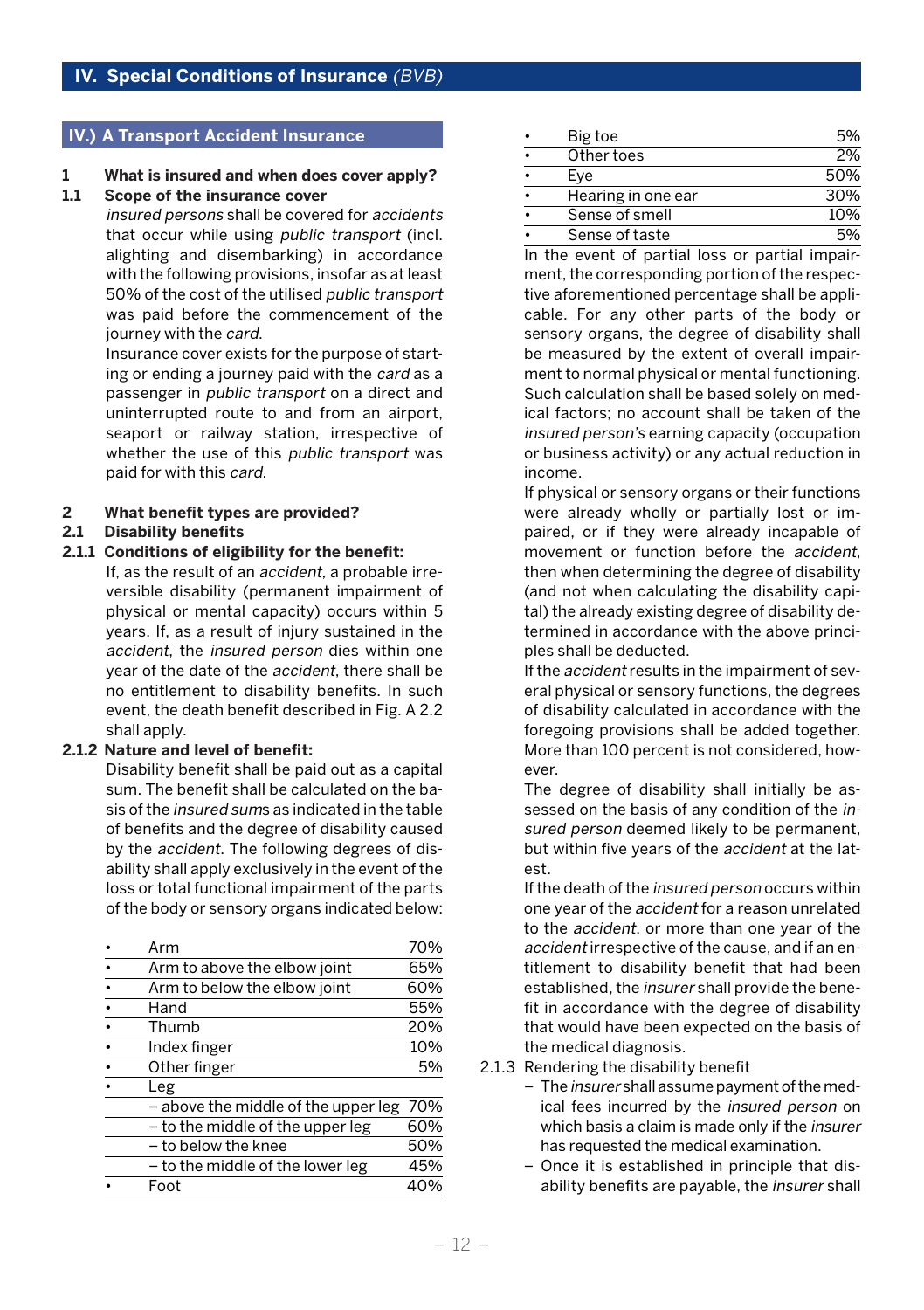at the request of the insured person make reasonable advances.

- Both the insured person and the insurer shall be entitled to have the degree of disability determined by a physician annually, however, not later than five years after the accident.
- This entitlement must be exercised by the insurer together with his declaration of his obligation to provide the benefit, and by the insured person at the latest three months before the expiry of the deadline.
- Disability benefits shall be paid out as soon as the degree of permanent disability has definitively been medically determined, at the latest 5 ½ years after the day on which the accident occurred.
- If the insurer recognises the claim or comes to an agreement with the insured person about the basis for payments and the amount to be paid, benefits shall be paid within two weeks if this is permitted by the local regulations of the country of residence.
- This obligation is regarded as having been fulfilled on the date the insurer transfers the sum involved.
- If official enquiries or criminal proceedings have been initiated against the insured person in connection with an insured event, the insurer can postpone payment until a final decision is made in these proceedings.
- The statutory limitation period (Sec. 5 GTC) shall be suspended from the opening of the official or criminal investigation until its final and binding conclusion.
- The insurer shall pay benefits directly to the insured person or, in case of death, to the heirs.

## **2.2 Death benefits**

If the insured person dies within one year as a result of the accident, the insured sum shown in the table of benefits shall be paid.

2.3 Cumulated maximum compensation If several insured persons are injured or killed by one and the same accident incident, then in the case of disability benefits pursuant to Fig. A 2.1 the cumulated maximum compensation of CHF 24,000,000 and in the case of death benefits pursuant to Fig. A 2.2 of CHF 12,000,000 as the collective maximum insurance sum for all cards issued by the issuer. The insurance sums agreed for the individual persons shall be reduced to the same extent, i.e. the insurance sum to be paid out per insured person shall be multiplied by the factor resulting from the division of the aforementioned cumulated total compensation by the total insurance sum of all persons who suffered the accident

- 2.4 What is the effect of illness or infirmity? The insurer shall pay out benefits only in respect of the consequences of an accident. If any illness or infirmity has contributed to the injury caused by the accident or the effects thereof, the benefits payable shall be reduced in proportion to the contributing factor of such illness or infirmity. However, no deduction shall be made where the contributing factor is less than 25 per cent.
- **3 In what circumstances will cover not apply?** In addition to the exclusions pursuant to Fig. 2.3 GCI, insurance cover shall not be provided for:
- 3.1. accidents suffered by the insured person as a result of mental disorders or impairment of consciousness (including disorders or impairments caused by ingesting drugs, medicines or alcohol) and by strokes, epileptic fits or other types of fit or convulsion seizing the insured person's whole body.

However, insurance cover shall apply:

- to disorders or fits caused by an accident covered by this policy;
- to accidents caused by impairment of consciousness due to drunkenness; but where the accident occurred behind the steering wheel of a motor vehicle, cover shall only apply if the blood/alcohol concentration at the time of the accident was below the alcohol level defined as legal in the jurisdiction in which the accident occurred.
- 3.2 Accidents suffered by the insured person:
	- as the pilot of an aircraft (including sports aircraft), for which a pilot's license is required under Swiss law, or as any other crew member of an aircraft;
	- while using spacecraft;
	- as the driver or crew member of a means of public transport.
- 3.3 Injuries or health impairment caused to/by:
	- Vertebral discs as well as bleeding from internal organs and cerebral haemorrhaging; however, insurance cover shall continue to apply if an accident event covered under this Transport Accident Insurance, as defined in Fig. 1.1, is the predominant cause.
		- Ionising radiation;
		- Infections; these are excluded even if they were caused by insect stings or bites or by other minor skin or mucous membrane injuries, through which pathogens passed into the body immediately or subsequently. The following are excluded: Rabies and tetanus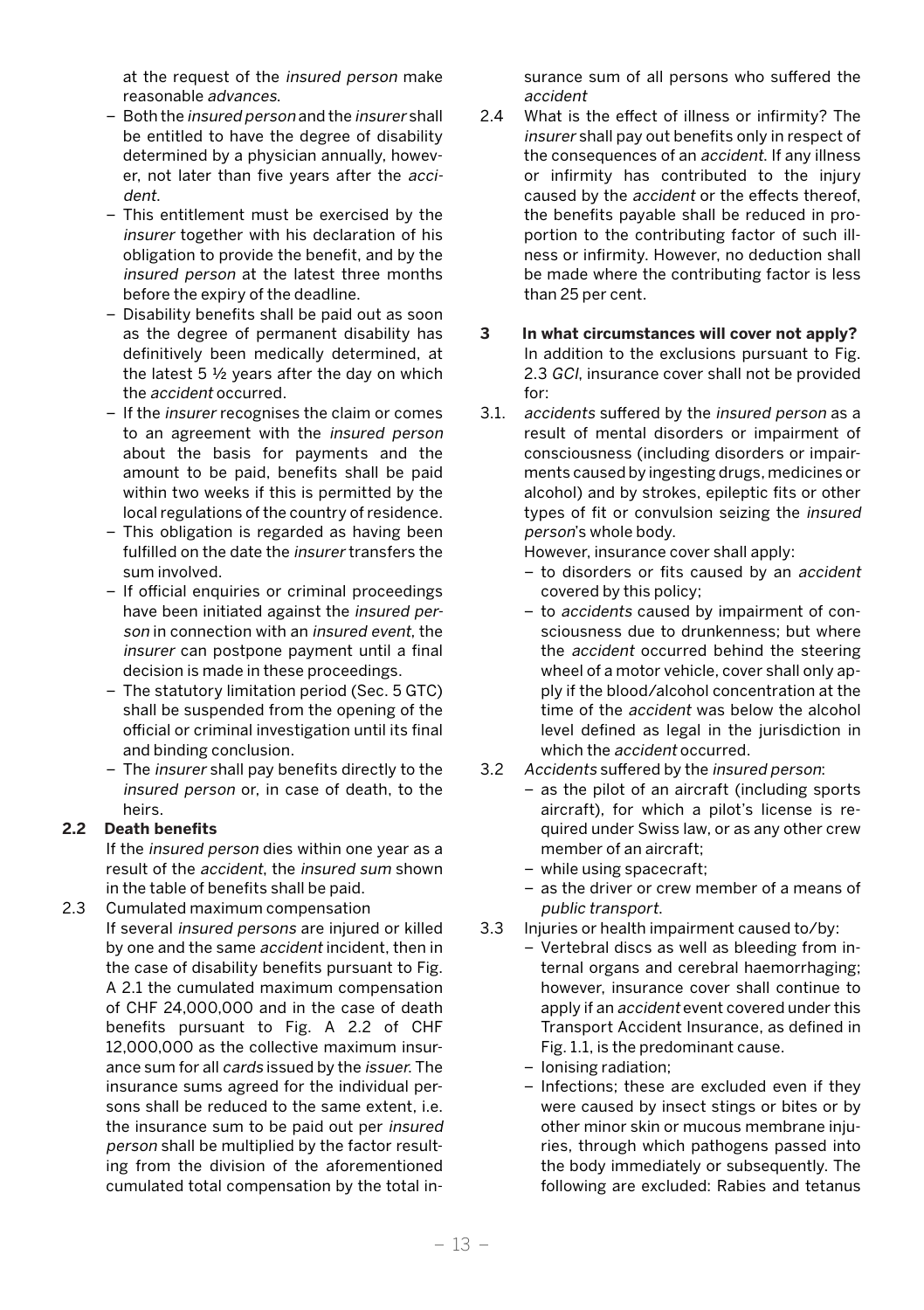as well as inflections where the pathogen passes into the body through accident injuries.

- 3.4 Poisoning caused by the oral consumption of solid or liquid substances.
- 3.5 Pathological disorders resulting from psychological reactions, even if these were caused by an accident.
- 3.6 Abdominal or lower abdominal ruptures; however, cover shall continue to apply where these are caused by a violent act and external influence falling within the scope of this Transport Accident Insurance.

## **IV.) B Foreign travel medical expenses**

**1 What is covered when and where?**

 Insurance cover is provided for unforeseen costs that the insured person incurs as a consequence of an acute illness (including the diagnosis of an epidemic or a pandemic disease) or accident that occurs during an insured trip abroad.

**2 What preconditions apply if benefits are provided?**

 The provision of assistance services and the reimbursement of the associated financial outlay are subject to the insured person or a person appointed by him having contacted the insurer as soon as the insured event occurred, or as soon as they were physically able to do so, in order to coordinate the next steps and approve any costs in advance.

## **3 What benefits and services are available?**

 The insurer provides the benefits as a supplementary insurance to the statutory social insurance in Switzerland (health insurance, accident insurance, etc.) and to any supplementary insurance for emergency hospitalization and emergency outpatient treatment costs that these do not fully cover. The following benefits shall be rendered up to the limit specified in the table of insurance benefits:

## **3.1 Cost of medical treatment**

 Medical expenses in connection with treatments conducted by a recognized medical professional which serve to treat or alleviate an acute illness or serious injury on an emergency basis, and expenses incurred for pain-relieving dental treatment are reimbursed.

## **3.2 Hospitalisation**

 In the event of hospitalisation: Guaranteed assumption of hospital costs.

## **3.3 Single patient visit**

Organisation of trip by a close relative of the

insured person to the hospital where the insured person is staying and back, as well as assumption of the driving or flight costs for this person to the hospital and back, provided the insured person is hospitalised for a period of more than seven days. The cost of accommodation (midpriced hotel) and sustenance (excluding alcoholic drinks) shall be covered for up to 10 nights. This benefit is payable once only per insured event up to the insured sum, even if the insured person is admitted to a hospital on several occasions.

## **3.4 Benefit limitation and benefit exclusion**

 If there is no Swiss health and/or accident insurance coverage, the insurer will reimburse 50% of the difference between the documented total costs of hospitalization and outpatient treatment and the cost coverage by the mandatory part of a Swiss health and/or accident insurance coverage (up to a maximum of the sum insured). Benefits will only be provided if the costs are incurred as a result of illness and accident. Further benefits will not be provided in such a case.

**4 In what circumstances will cover not apply? (exclusions)**

 In addition to the exclusions pursuant to Fig. 2.3

GCI, insurance cover shall not be provided for:

- 4.1 for previously existing illnesses, i.e. for all physical or mental illnesses that already existed before the journey was undertaken, such as for example:
	- for a condition in respect of which the insured person is on a waiting list for inpatient treatment;
	- for a condition for which the insured person has been referred to a specialist;
	- for a condition for which the insured person has received in-patient treatment within six months of embarking on the journey;
	- for a condition for which a physician has delivered a prognosis of "incurable" and/or "chronic";
- 4.2 for all psychological illnesses as well as fear of flying or other travel phobias;
- 4.3 for pregnancy during the final 8 weeks before the estimated date of birth;
- 4.4 for persons who have reached the age of 80;
- 4.5 for **loss and/or damage caused by gross negligence on the part of the insured person;** or if the insured person has attempted to mislead the insurer deliberately;
- 4.6 in the event of epidemic or pandemic diseases occurring during a trip undertaken against advice issued in connection with an epidemic/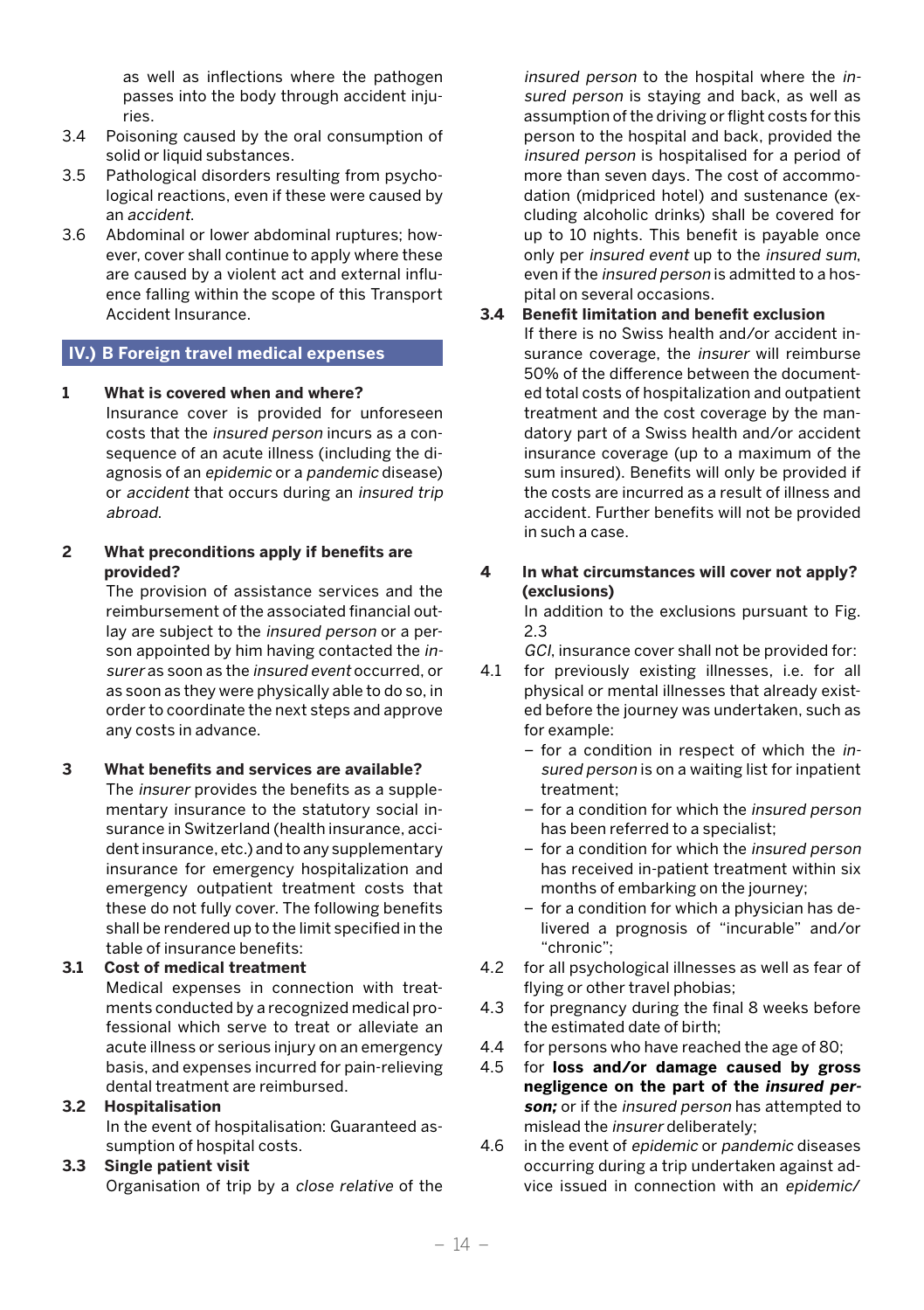pandemic by the government of the insured person's home country or by the local authorities at the travel destination;

- 4.7 for loss and/or damage that occurs during the insured person's activity as a professional, contracted or licensed sportsperson;
- 4.8 for loss and/or damage that occurs while the insured person is engaged in an extreme sport. Extreme sport means sports that the insured person undertakes as a wager within the meaning of the Swiss Accident Prevention Act [Bundesgesetz über die Unfallversicherung ("UVG")], i.e. performs acts that expose the insured person to a particularly large risk, without taking or being able to take safety precautions that limit the risk to a reasonable level. Extreme sport within the meaning of these GCI also includes skiing and snowboarding trips outside regular pistes without a professional guide (mountain guide, skiing instructor);
- 4.9 for loss and/or damage that occurs during the insured person's activity as or preparation for: – racing (where high speed, stamina and skill
	- are called for);
	- stress tests;
	- any kind of organized competition;
- 4.10 in the case of suicide, mental illness, self-mutilation, alcohol, drug or solvent abuse of the insured person, or cases in which the insured person is under the influence of alcohol or drugs, for phobias and illnesses;
- 4.11 for costs incurred for medical resources (e.g. inserts, spectacles, sanitary items, radiation machines, thermometers, etc.), medical notes, expert opinions, prophylactic vaccines, and cosmetic surgery;
- 4.12 for treatment or hospitalization required due to a lingering illness, need for nursing care or secure accommodation;
- 4.13 for treatments at a health spa and sanatorium, and rehabilitation programmes;
- 4.14 for outpatient medical treatment in a spa or spa town; the restriction is not applicable if the medical treatment is necessary on account of an accident suffered at this location; in the case of illnesses, it is not applicable if the insured person was visiting the spa or spa town only briefly and not for spa purposes;
- 4.15 for detoxification measures, including withdrawal measures;
- 4.16 for pregnancy checks and treatment during pregnancy, childbirth, and abortions, insofar as the aforementioned were not necessary as a result of a sudden and acute deterioration in the health of the mother or the unborn child;
- 4.17 for treatments by spouses, registered partners or life partners, parents or children; document-

ed material expenses shall be reimbursed;

- 4.18 for psychoanalytic and psychotherapeutic treatments;
- 4.19 for expenses incurred through treatments that are not generally recognized either in the country of residence or at the location;
- 4.20 for curative treatment or other health programs which go beyond what is medically necessary. In this case, the insurer may reduce its benefits as appropriate;
- 4.21 for the costs of a rescue operation at sea or an emergency transfer from ship to shore.
- 4.22 for the costs of any excess or deductibles in relation to statutory social insurance schemes (health insurance, accident insurance etc.) and any supplementary insurance.

## **IV.) C Repatriation from** *abroad*

## **1 What is covered when and where?**

 Insurance cover is provided for the organisation and expense of the below-listed repatriation services, if the insured person unexpectedly falls ill (including being diagnosed with an epidemic or a pandemic disease), suffers an accident or dies during an insured trip abroad.

## **2 What preconditions apply if benefits are provided?**

 The provision of assistance services and the reimbursement of the associated financial outlay are subject to the insured person or a person appointed by him having contacted the insurer as soon as the insured event occurred, or as soon as they were physically able to do so, in order to coordinate the next steps and prove any costs in advance.

## **3 What benefits and services are available?**

 The following benefits shall be rendered up to the limit specified in the table of insurance benefits:

3.1 Repatriation with ambulance/aircraft Organization of and payment for medically essential repatriations of the insured person by ambulance or aircraft, as ordered by a physician. the senior medical officer of the insurer together with the physician in charge shall decide on the necessity of the transfer and whether the insured person needs to be transported by road or air.

 In the case of an accident or illness in a non-European country or in neighbouring Mediterranean states outside Europe, the insurance will only pay for the cost of a scheduled flight home for the repatriation, albeit with any special medical equipment, should this be necessary.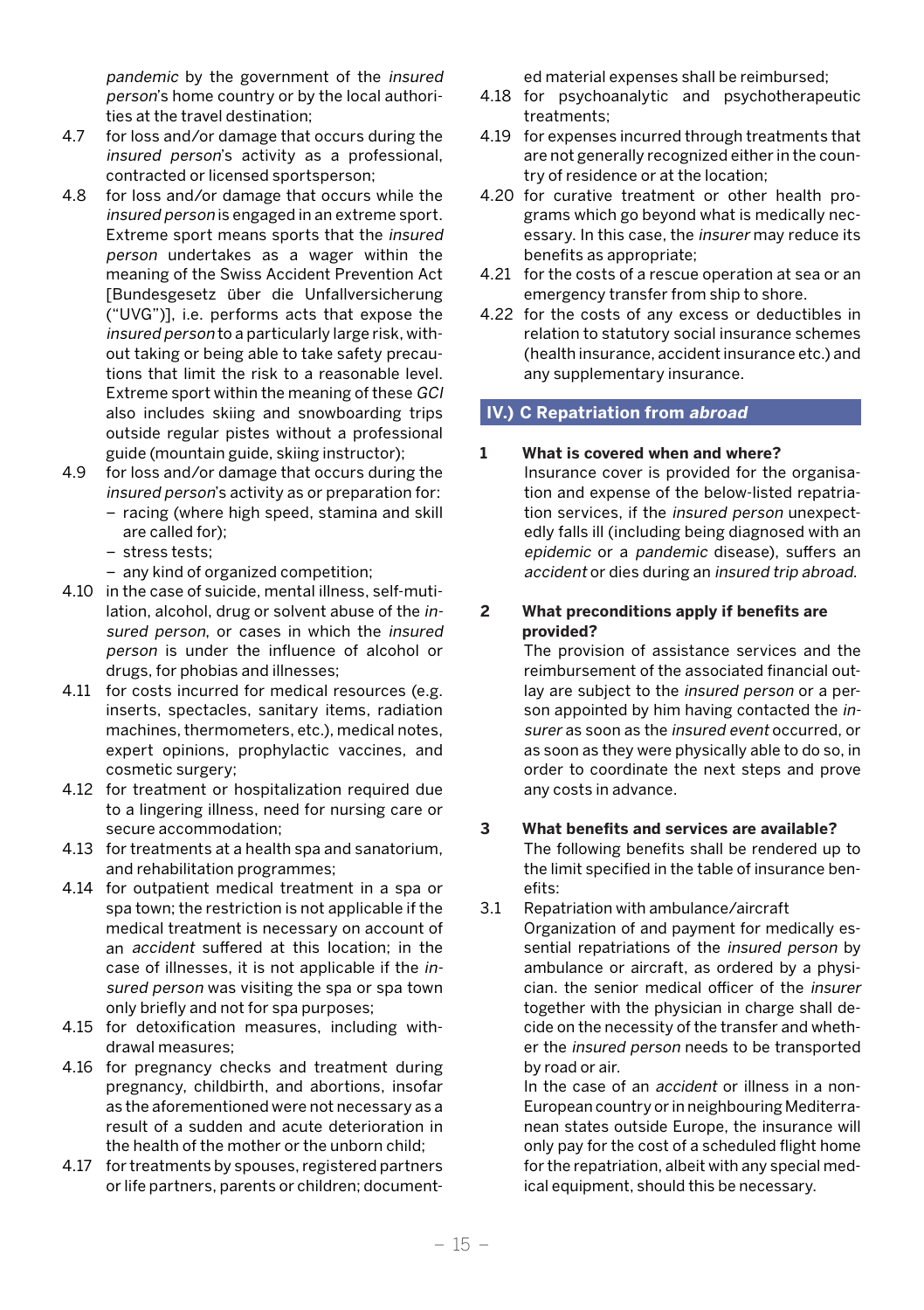## **3.2 Repatriation using normal means of transport**

 Organisation and payment for the repatriation of the insured person after medical treatment, provided that the senior medical office of the insurer deems that the insured person is fit to travel and that the insured person is unable to travel home via the original means of travel because the original date of travel has elapsed and from a medical point of view he/she was not able to travel at that time.

## **3.3 Repatriation of children**

 Organisation and payment for the outward and return journey of a close relative of the insured person domiciled in the country of residence of the insured person, for the purpose of accompanying home an insured child up to the age of 15, if the child is abroad alone and the insured person is physically unable to look after the child. If the insured person is unable to nominate someone, the insurer shall appoint a suitable person.

## **3.4 Relocation to another hospital**

 Transfer of the insured person to the nearest appropriately equipped hospital if the senior medical officer of the insurer is of the opinion that the standard of medical equipment at the local hospital is inadequate.

**3.5 Repatriation to a hospital at the place of residence**

 Repatriation of the insured person from abroad to the nearest suitable hospital to the usual place of residence of the insured person, insofar as the senior medical officer of the insurer deems this to be necessary.

## **3.6 Insurance benefits in the event of death**

3.6.1 Repatriation of the mortal remains Transport, organisation and assumption of the cost of the standard repatriation of the mortal remains of the insured person to the country of residence or cremation and subsequent transport of the urn to the country of residence.

## **3.6.2 Burial** abroad

 Insofar as possible, organisation and assumption of the cost of burial abroad, insofar as the insured person dies during an insured trip.

## **4 In what circumstances will cover not apply? (exclusions)**

 In addition to the exclusions pursuant to Fig. 2.3 GCI, insurance cover shall not be provided for:

- 4.1 for previously existing illnesses, i.e. for all physical or mental illnesses that already existed before the journey was undertaken, such as for example:
	- for a condition in respect of which the insured person is on a waiting list for inpatient treatment;
- for a condition for which the insured person has been referred to a specialist;
- for a condition for which the insured person has received in-patient treatment within six months of embarking on the journey;
- a condition for which a physician has delivered a prognosis of "incurable" and/or "chronic";
- 4.2 for all psychological illnesses as well as fear of flying or other travel phobias;
- 4.3 for pregnancy during the final 8 weeks before the estimated date of birth;
- 4.4 for **loss and/or damage caused by gross negligence on the part of the insured** person; or if the insured person has attempted to mislead the insurer deliberately;
- 4.5 in the event of epidemic or pandemic diseases occurring during a trip undertaken against advice issued in connection with an epidemic/ pandemic by the government of the insured person's home country or by the local authorities at the travel destination;
- 4.6 for loss and/or damage that occurs during the insured person's activity as a professional, contracted or licensed sportsperson;
- 4.7 for loss and/or damage that occurs while the insured person is engaged in an extreme sport. Extreme sport means sports that the insured person undertakes as a wager within the meaning of the Swiss accident Prevention Act [Bundesgesetz über die Unfallversicherung ("UVG")], i.e. performs acts that expose the insured person to a particularly large risk, without taking or being able to take safety precautions that limit the risk to a reasonable level. Extreme sport within the meaning of these GCI also includes skiing and snowboarding trips outside regular pistes without a professional guide (mountain guide, skiing instructor);
- 4.8 for loss and/or damage that occurs during the insured person's activity as or preparation for:
	- racing (where high speed, stamina and skill are called for);
	- stress tests;
	- any kind of organized competition;
- 4.9 in the case of suicide, mental illness, self-mutilation, alcohol, drug or solvent abuse of the insured person, or cases in which the insured person is under the influence of alcohol or drugs, for phobias and illnesses;
- 4.10 for pregnancy checks and treatment during pregnancy, childbirth, and abortions, insofar as the aforementioned were not necessary as a result of a sudden and acute deterioration in the health of the mother or the unborn child;
- 4.11 for the costs of a rescue operation at sea or an emergency transfer from ship to shore.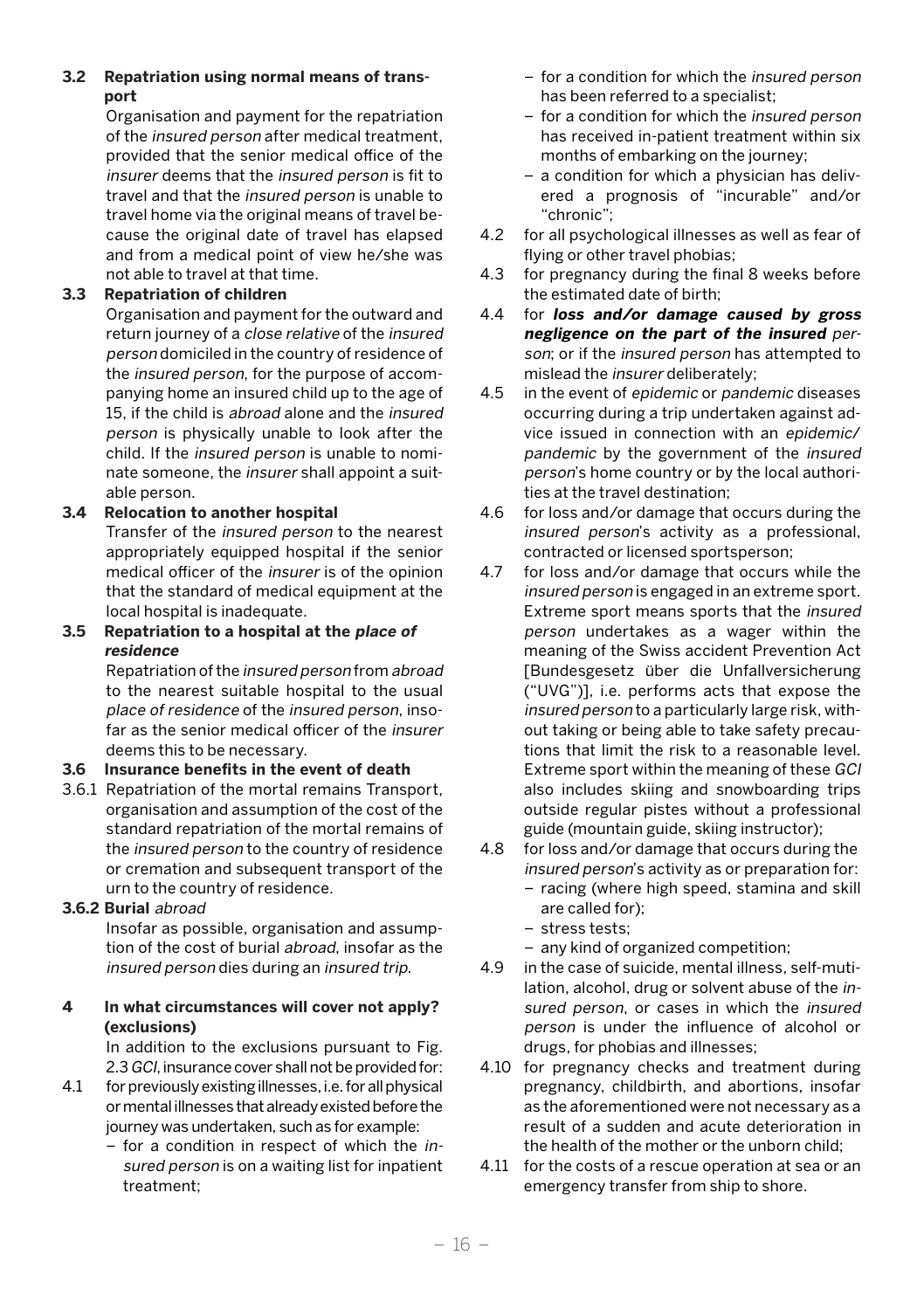## **IV.) D Cost of search, rescue and recovery operations**

## **1 What is covered when and where?**

 Insurance cover is provided for the cost of unforeseen search, rescue and recovery measures that the insured person incurs on account of an illness or accident or in the event of death during an insured trip.

## **2 What benefits and services are available?**

Assumption of the costs incurred by the insured person, up to the limit specified in the table of insurance benefits, for:

- 2.1 Search, rescue and recovery operations (even if an accident is only presumed to have happened) carried out by public or private search and rescue services insofar as the latter generally charge for their services.
- 2.2 Transport of patient to the nearest appropriate hospital for the treatment in question and, if medically prescribed, also back to the accommodation.

## **3 In what circumstances will cover not apply? (exclusions)**

 In addition to the exclusions pursuant to Fig. 2.3 GCI, insurance cover shall not be provided for:

- 3.1 for previously existing illnesses, i.e. for all physical or mental illnesses that already existed before the journey was undertaken, such as for example:
	- for a condition in respect of which the insured person is on a waiting list for inpatient treatment;
	- for a condition for which the insured person has been referred to a specialist;
	- for a condition for which the insured person has received in-patient treatment within six months of embarking on the journey;
	- for a condition for which a physician has delivered a prognosis of "incurable" and/or "chronic";
- 3.2 for all psychological illnesses as well as fear of flying or other travel phobias;
- 3.3 for pregnancy during the final 8 weeks before the estimated date of birth;
- 3.4 accidents suffered by the insured person as a result of mental disorders or impairment of consciousness (including disorders or impairments caused by ingesting drugs, medicines or alcohol), although excluding strokes, epileptic fits or other types of fit or convulsion affecting the insured person's whole body;
- 3.5 accidents suffered by the insured person:
- as the pilot of an aircraft (including sports aircraft), for which a pilot's license is required under Swiss law, or as any other crew member of an aircraft; when exercising a professional activity that involves an aircraft;
- while using spacecraft;
- as the driver or crew member of a means of public transport.
- 3.6 in the event of poisoning caused by the oral consumption of solid or liquid substances;
- 3.7 for the costs of a rescue operation at sea or an emergency transfer from ship to shore.

## **IV.) E Travel assistance**

## **1 What is covered when and where?**

 Insurance cover is provided for the organisation (with the exception of SCI E. Travel Assistance, Section 3.1) and cost of the below-listed travel assistance services, if the insured person requires assistance on account of the occurrence of an acute illness (including the diagnosis of an epidemic or a pandemic disease) or an accident during or in conjunction with an insured trip.

## **2 What preconditions apply if benefits are provided?**

 The provision of assistance services and the reimbursement of the associated financial outlay are subject to the insured person or a person appointed by him having contacted the insurer as soon as the insured event occurred, or as soon as they were physically able to do so, in order to coordinate the next steps and prove any costs in advance.

## **3 What benefits and services are available?** The following benefits shall be rendered up to the limit specified in the table of insurance ben-

- efits: **3.1 Assumption of costs for a substitute driver** Payment for the outward journey of a replacement driver in cases where the insured person is the driver of a passenger vehicle, minibus, small transporter or mobile home or motorbike with an engine bigger than  $125 \text{ cm}^3$  as well as associated trailers abroad or 30 km from the normal place of residence and, due to hospitalization lasting more than three days or death, is no longer able to drive the vehicle home himself and no other travel companion is in a position to do so either. The insured person must bear the cost of any motorway toll charges, as well as the cost of all fuel and lubricants.
- **3.2 Curtailment of journey**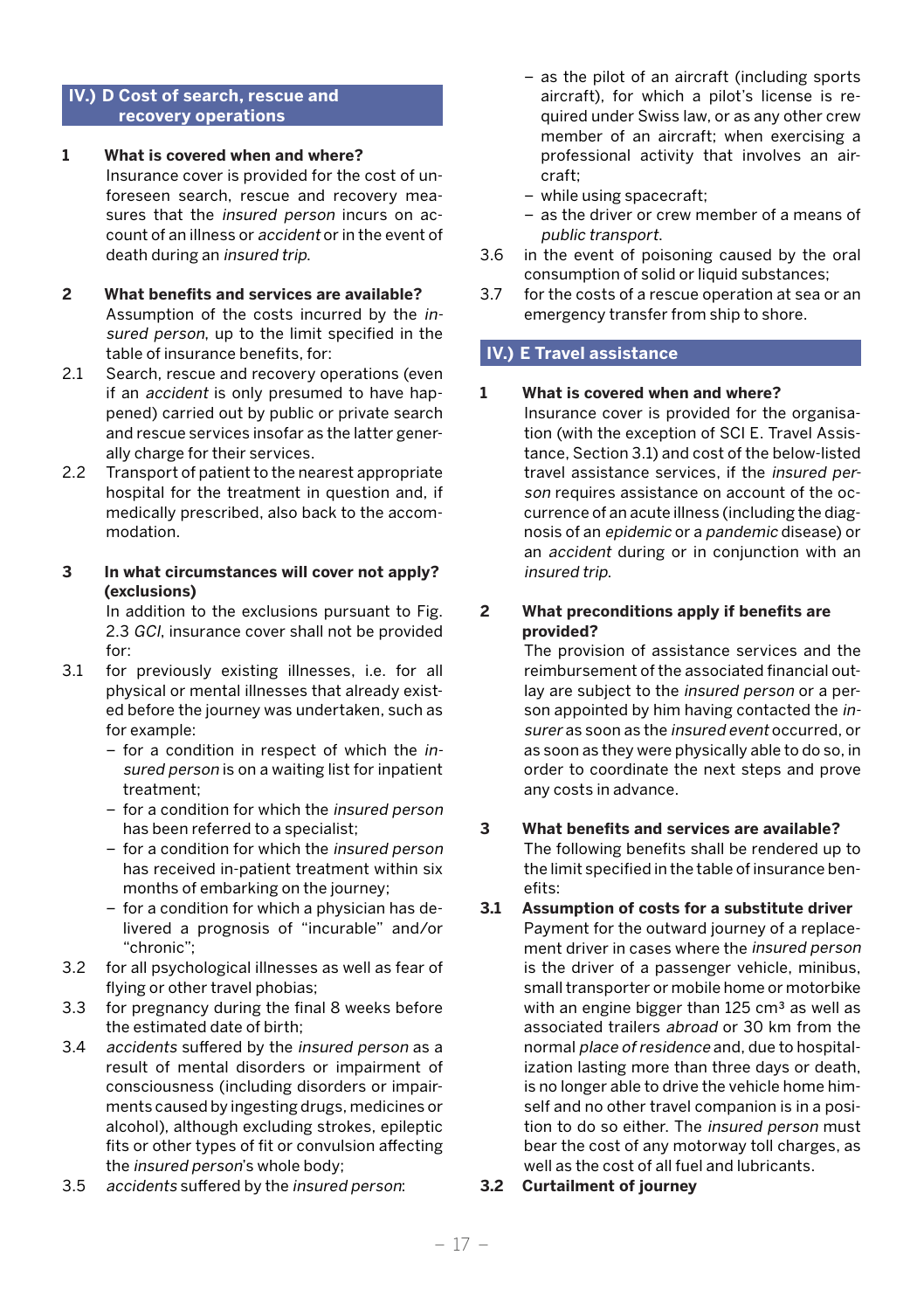Arrangement of and payment for the cost of the home journey of the insured person, to visit a close relative, up to the amount stated in the table of insurance benefits if a journey has to be curtailed due to the death or hospitalisation of a close relative lasting more than ten days.

**3.3 Hotel stay ordered by a physician**

 Payment of additional costs incurred in connection with a stay at a hotel ordered by a physician following a period of hospitalisation, up to the amount stated in the table of insurance benefits per night and per insured person, but not exceeding five nights.

## **3.4 Interpretation fees**

 Interpretation fees that become necessary in this conjunction shall be covered by the insurer.

**4 In what circumstances will cover not apply? (exclusions)**

> In addition to the exclusions pursuant to Fig. 2.3 GCI, insurance cover shall not be provided for:

- 4.1 for previously existing illnesses, i.e. for all physical or mental illnesses that already existed before the journey was undertaken, such as for example:
	- for a condition in respect of which the insured person is on a waiting list for inpatient treatment;
	- or a condition for which the insured person has been referred to a specialist;
	- for a condition for which the insured person has received in-patient treatment within six months of embarking on the journey;
	- for a condition for which a physician has delivered a prognosis of "incurable" and/or "chronic";
- 4.2 for all psychological illnesses as well as fear of flying or other travel phobias;
- 4.3 for pregnancy during the final 8 weeks before the estimated date of birth;
- 4.4 for l**oss and/or damage caused by gross negligence on the part of the insured person;** or if the insured person has attempted to deceive the insurer;
- 4.5 in the event of epidemic or pandemic diseases occurring during a trip undertaken against advice issued in connection with an epidemic/ pandemic by the government of the insured person's home country or by the local authorities at the travel destination;
- 4.6 for loss and/or damage that occurs during the insured person's activity as a professional, contracted or licensed sportsperson;
- 4.7 for loss and/or damage that occurs while the insured person is engaged in an extreme sport.

Extreme sport means sports that the insured person undertakes as a wager within the meaning of the Swiss Accident Prevention Act [Bundesgesetz über die Unfallversicherung ("UVG")], i.e. performs acts that expose the insured person to a particularly large risk, without taking or being able to take safety precautions that limit the risk to a reasonable level. Extreme sport within the meaning of these GCI also includes skiing and snowboarding trips outside regular pistes without a professional guide (mountain guide, skiing instructor);

- 4.8 for loss and/or damage that occurs during theinsured person's activity as or preparation for:
	- racing (where high speed, stamina and skill are called for);
	- stress tests;
	- any kind of organized competition;
- 4.9 in the case of suicide, mental illness, self-mutilation, alcohol, drug or solvent abuse of the insured person, or cases in which the insured person is under the influence of alcohol or drugs, for phobias and illnesses;
- 4.10 for the costs of a rescue operation at sea or an emergency transfer from ship to shore.

## **IV.) F Benefits in the event of abduction**

- **1 When and where does cover apply?**  Insurance cover is provided for costs incurred if the insured person is kidnapped during the insured trip.
- **2 What benefits and services are available?**  The insurer may choose to provide one of the following insurance benefits up to the limit specified in the table of insurance:
- **2.1 Journey extension or curtailment for fellow travellers in the event of abduction**  Reimbursement of the cost of necessary, extended stay at the location, or the premature return home of the fellow travellers of the insured person.
- **2.2 Travel of a** close relative **to the place of the kidnapping**

 Reimbursement of the travel expenses of close relatives of the Insured Party to the place of the kidnapping. The entitlement to benefits exists only for the first journey, irrespective of the duration and circumstances of the abduction.

## **3 In what circumstances will cover not apply? (exclusions)**

 In addition to the exclusion pursuant to Fig. 2.3 GCI, insurance cover shall not be provided for:

3.1 insured events caused by gross negligence on the part of the insured person ; or if the insured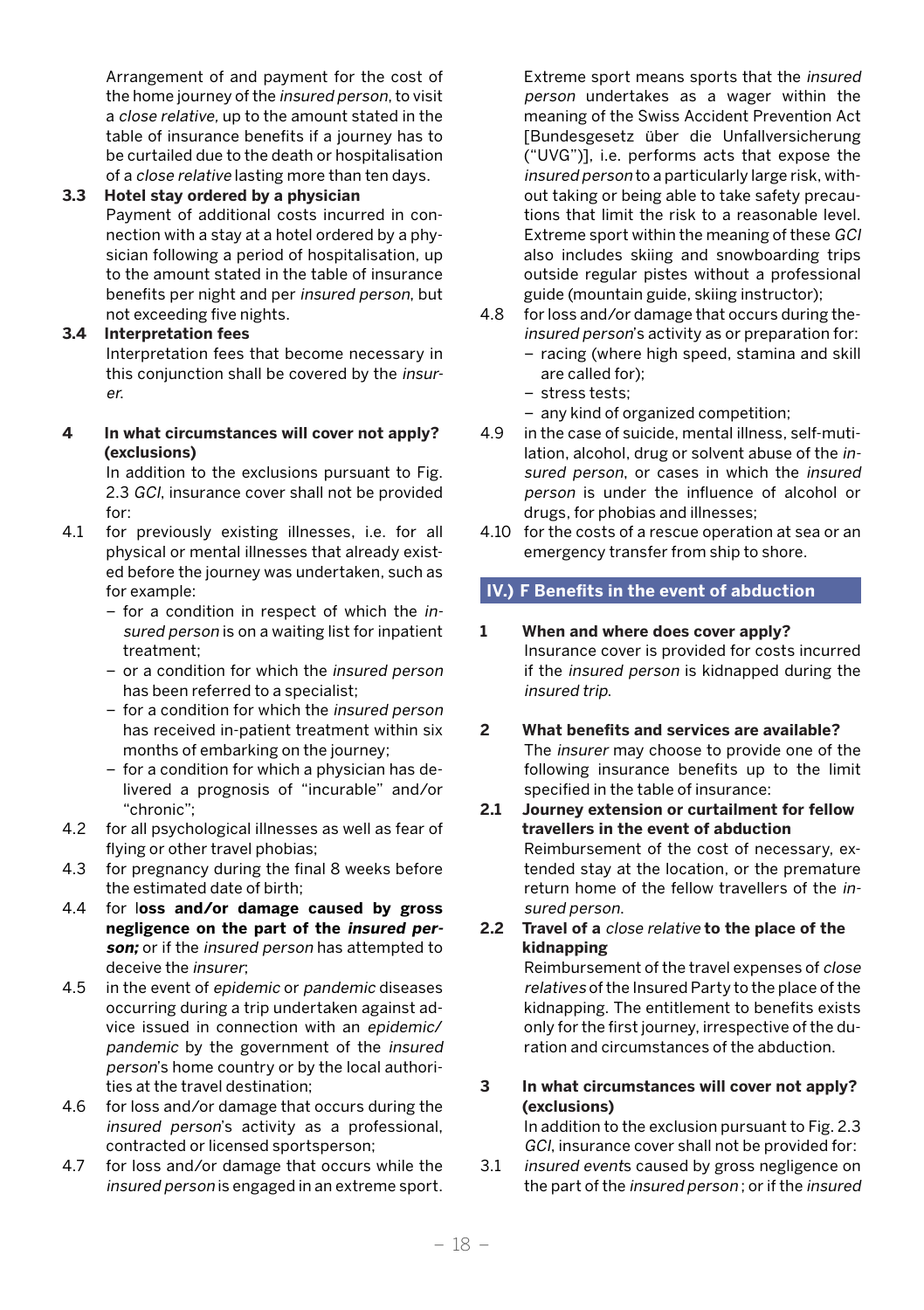person has attempted to deceive the insurer.

## **IV.) G Travel Cancellation and Curtailment Insurance**

**1 What is covered when and where?**

 Insurance cover is provided in respect of costs incurred in conjunction with travel benefits in accordance with the following provisions, insofar as at least 50% of the journey was paid using the card. The precondition is that the insured person is affected by one of the unforeseen events specified below:

## **1.1 Cancellation or curtailment of travel due to:**

- death, serious accident, sudden and unexpect ed onset of a serious illness (including the diagnosis of an epidemic or pandemic disease), or complications in the pregnancy of the insured person or a person with whom the insured person intends to travel, provided the latter is named in the travel confirmation documents;
- complications in the pregnancy of the spouse, registered partner or life partner of the insured person;
- death, serious accident, sudden and unexpected onset of a serious illness of a close relative of the insured person;
- death, serious accident, sudden and unexpected onset of a serious illness of a person with whom the insured person was intending to stay during the journey, insofar as a suitable alternative cannot be found;
- loss of permanent employment of the insured person, insofar as the latter can claim Swiss unemployment benefit or equivalent benefit in the country of residence of the insured person;
- an unexpected notice issued by the Federal Department of Foreign Affairs (FDFA) or a similar institution in the country of residence of the insured person warning against travelling to the country in which the insured person had intended to journey;
- allergic reaction of the insured person to vaccines or prophylactics;
- an unexpected requirement of the insured person to appear before an ordinary court as a witness or member of the jury (not, however, in a professional or advisory capacity);
- serious damage to the home or habitual place of business of the insured person caused by theft, flooding, fire and natural disasters, or if the police demand the premature return of the insured person to his place of residence or place of business in conjunction with such events.
- an order or other requirement by a government or public authority for quarantine based on suspicion that the insured person or a travelling companion has been exposed to a contagious disease (including an epidemic or a pandemic disease) before or during the trip. This does not include any quarantine that applies generally or overall to some or all of a population or geographical area, or that applies based on where the person is travelling to, from or through.
- denied transportation on the onward or return journey or denied entry based on the suspicion that the insured person or a travel companion is suffering from a contagious disease (including an epidemic or pandemic disease).
- Delayed departure ship or train on which the insured person is travelling is unexpectedly delayed by more than 12 hours.

## **1.2 Missed departure**

 The insured person misses his flight, his ship or his train on the outbound journey due to:

- unforeseen breakdown or unforeseen accident involving the passenger car used for the outbound journey;
- unforeseen cancellation or unforeseen restriction of scheduled public transport services due to:
- bad weather,
- strikes or labour disputes,
- machinery breakdown or accident,insofar as this was not known to the insured person before the journey was commenced.
- **2 What benefits and services are available?** The following benefits shall be rendered up to the limit specified in the table of insurance benefits:
- **2.1 In the event of cancellation as per Fig. G 1.1**  The costs incurred by the insured person in noncommencing/cancelling travel arrangements, i.e. the costs the insured person is obliged to pay by way of contract for cancelling a booked journey.
- **2.2 In the event of travel curtailment pursuant to Fig. G 1.1, late departure pursuant to Fig. G 1.2 or missed departure pursuant to Fig. G 1.3**

 The costs verifiably incurred by the insured person in cancelling travel and/or hotel arrangements, i.e. the costs the insured person is obliged to pay by way of contract for cancelling a booked journey and/or accommodation. Calculation of the indemnification payable is based on the total cost of the journey, minus any services/benefits already used. The re-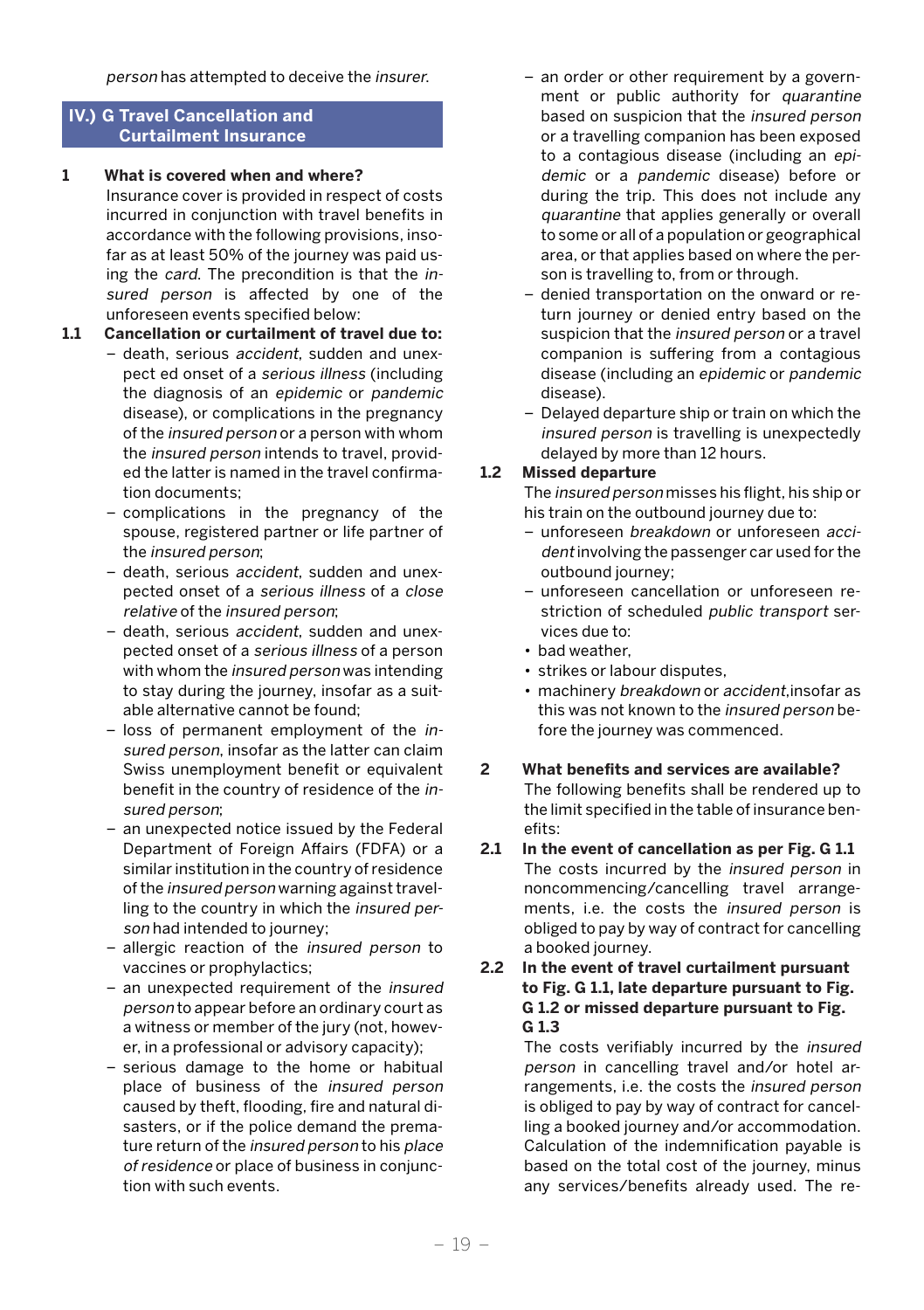maining costs will be reimbursed proportionately in the ratio of unused services/benefits to the total number of days of travel. The total cost of the journey is the price contractually agreed for the insured person's travel and accommodation, including rental cars and other services and benefits contained in the price. If no travel and/or accommodation benefits are claimed, costs for rebooking the travel may also be refunded.

## **2.3 In the event of missed departure pursuant to Fig. G 1.3**

 In addition to the benefits specified under G 2.2, the insurer shall provide the following benefits if the insured person misses his outbound journey for the insured trip booked in advance:

- 2.3.1 Notification of the transport company and/or tour company about the delayed arrival of the insured person;
- 2.3.2 Organisation and assumption of the cost of alternative and additional travel options and hotel stays (although not exceeding the level of costs that would have been incurred if the booked travel destination had been reached using the most direct route).

## **3 In what circumstances will cover not apply? (exclusions)**

 In addition to the exclusions pursuant to Fig. 2.3 GCI, there shall be no insurance cover for the fol-lowing insured events or incidents:

- 3.1 insured events caused by gross negligence on the part of the insured person; or if the insured person has attempted to deceive the insurer (for all benefits).
- 3.2 no reimbursement is made for the cost of the originally booked return journey;
- 3.3 The following cases or situations are excluded in the case of travel cancellation and travel curtailment:
	- cancellation or curtailment brought about by a pregnancy within a period of eight weeks before the estimated date of birth, insofar as the pregnancy was known at the time of the booking of the trip;
	- if an illness or the consequences of an accident, an operation, or a medical intervention already existed at the time the trip was booked, if the insured person is under medical treatment and the illness is not healed by the travel date. The exclusion mentioned above shall not apply, however, if an accredited physician attests in writing that the insured person is fit to travel within 30 days prior to the booking of the journey. if an insured event occurs, the insured person must be able to present this attestation to the in-

surer;

- additional costs arising out of the booking agency or travel company not being notified immediately of the plans to cancel or curtail the travel arrangements;
- withdrawal or curtailment arising out of travel having being booked to or within a country for which the Swiss Department of Foreign Affairs or a similar institution in the country of residence of the insured person issued a warning prior to the booking of the travel:
- in the event of epidemic or pandemic diseases occurring during a trip which was undertaken against advice issued in connection with an epidemic/pandemic by the government of the insured person's home country or by the local authorities at the travel destination;
- consequences resulting from official instructions, e.g. airport/airspace closures, road closures, quarantine measures (except as expressly covered under SCI G. Travel Cancellation and Curtailment Insurance), police measures, decrees, etc.;
- any claim arising out of the insured person not being able to embark on the journey because of failure to obtain a valid passport or visa in time.
- 3.4 In the case of late and missed departures, insured cover does not extend to:
	- insured events arising out of strikes or labour disputes which began on or were announced for a date prior to the commencement of the travel;
	- insured events arising out of an aircraft, ship or railway train on which the insured person had booked a trip being taken out of service on the instruction or recommendation of an official body in any country. In this case, the insured person shall direct any claims for compensation to the relevant transportation company;
	- insured events arising out of the non-provision of services or transport (whether it be due to error, insolvency, omission, delay or any other reason) by the travel organizer for any part of the booked journey, with the exception of events that are expressly listed as insured;
	- insured events arising out of the insured person failing to do his/her utmost to ensure that he/she checks in at the specified time;
	- insured events arising out of the insured person refusing the offer of comparable, alternative conveyance.

**IV.) H Travel Inconvenience Insurance**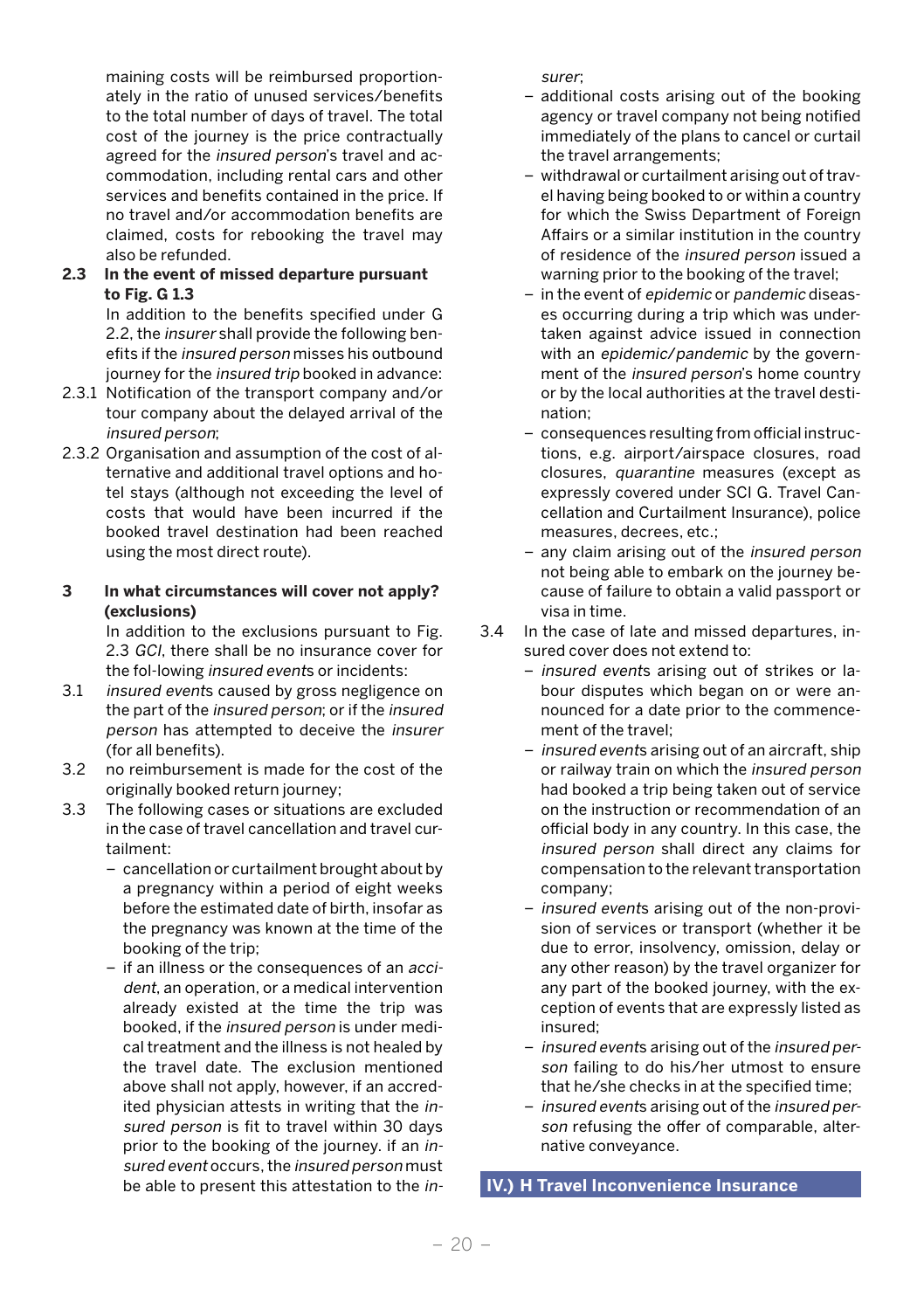## **1 What is covered when and where?**

 Insurance cover exists for costs that the insured person incurs for scheduled flights due to flight delay or the delayed arrival of baggage. The term "scheduled flight" within the context of these terms and conditions means flights subject to public tariffs and regular flight plans. Insurance cover is subject to the condition that at least 50% of the scheduled flight ticket was bought using the card.

## **2 Which benefits are provided in which cases?**

## **2.1 Flight delay**

## **2.1.1** Insured events

 the departure of a booked flight is delayed by more than four hours, because;

- the flight is cancelled or conveyance is refused due to overbooking, and alternative conveyance is not provided within four hours;
- the insured person misses a booked connecting flight due to a flight delay and alternative conveyance is not provided within four hours of the delayed flight arriving.

## **2.1.2 Insured benefits**

 The maximum sum paid out shall be the flatrate compensation sum set out in the table of insurance benefits.

## **2.2 Lost/delayed luggage**

## 2.2.1 Insured events

 Cover applies if the luggage is not returned within six hours of the arrival of the insured person.

## **2.2.2 Insured benefits**

 Compensation shall be provided for the cost of necessary clothing and hygiene articles, up to the sum specified in the table of insurance benefits. The precondition is that these are bought at the place of destination:

- within 4 days of the arrival of the insured person and,
- in the case of a delay in the return of luggage, prior to the arrival of the luggage.

 The maximum sum paid out shall be the sum specified in the table of insurance benefits or a flat-rate benefit, if the costs cannot be proven/ documented.

## **3 In what circumstances will cover not apply? (exclusions)**

 In addition to the exclusions pursuant to Fig. 2.3 GCI, insurance cover shall not be provided for:

– for claims caused by to confiscation or requisition by customs officials or other government authorities;

- if the insured person voluntary waives a flight, in return for compensation from the airline;
- costs that are incurred following the flight home to the destination airport or place of destination;
- costs incurred, insofar as the insured person:
- did not without delay notify the airline or competent agency at the place of destination immediately of the lost luggage;
- did not obtain a loss report from the airline or competent agency at the place of destination, and did not take all necessary and reasonable measures to get the luggage back as quickly as possible.

## **IV.) I Luggage Insurance**

## **1 What is covered when and where?**

 If during the course of the trip that was at least 50% paid with the card the personal luggage of the insured person is:

– lost, i.e. cannot be found, is stolen or robbed;

- damaged; or
- destroyed;

 the compensation listed below shall be paid to the insured person.

## **2 What benefits and services are available?**

## **2.1 Cost of replacement**

 Reimbursement of the replacement cost of the new value of the insured luggage of the insured person, up to the level of the sum specified in the table of insured benefits, less a percentage for wear and any possible third-party benefits.

## **2.2 Transport costs for relocated luggage**

 If lost or stolen luggage belonging to the insured person is relocated, the cost of transporting the luggage back to the place of residence of the insured person are reimbursed up to the amount stated in the table of insurance benefits, insofar as these expenses are not borne by the transportation company itself.

- 2.3 If stolen or robbed property is returned to the *insured person* after they have been reimbursed by the insurer, the insured person may elect either to repay the reimbursed sum or to hand over the property to the insurer. The insurer may require the insured person to make the decision within two weeks. Once this period has elapses, the insurer made decide.
- **3 In what circumstances will cover not apply, or only limited cover apply? (exclusions)** In addition to the exclusions pursuant to Fig.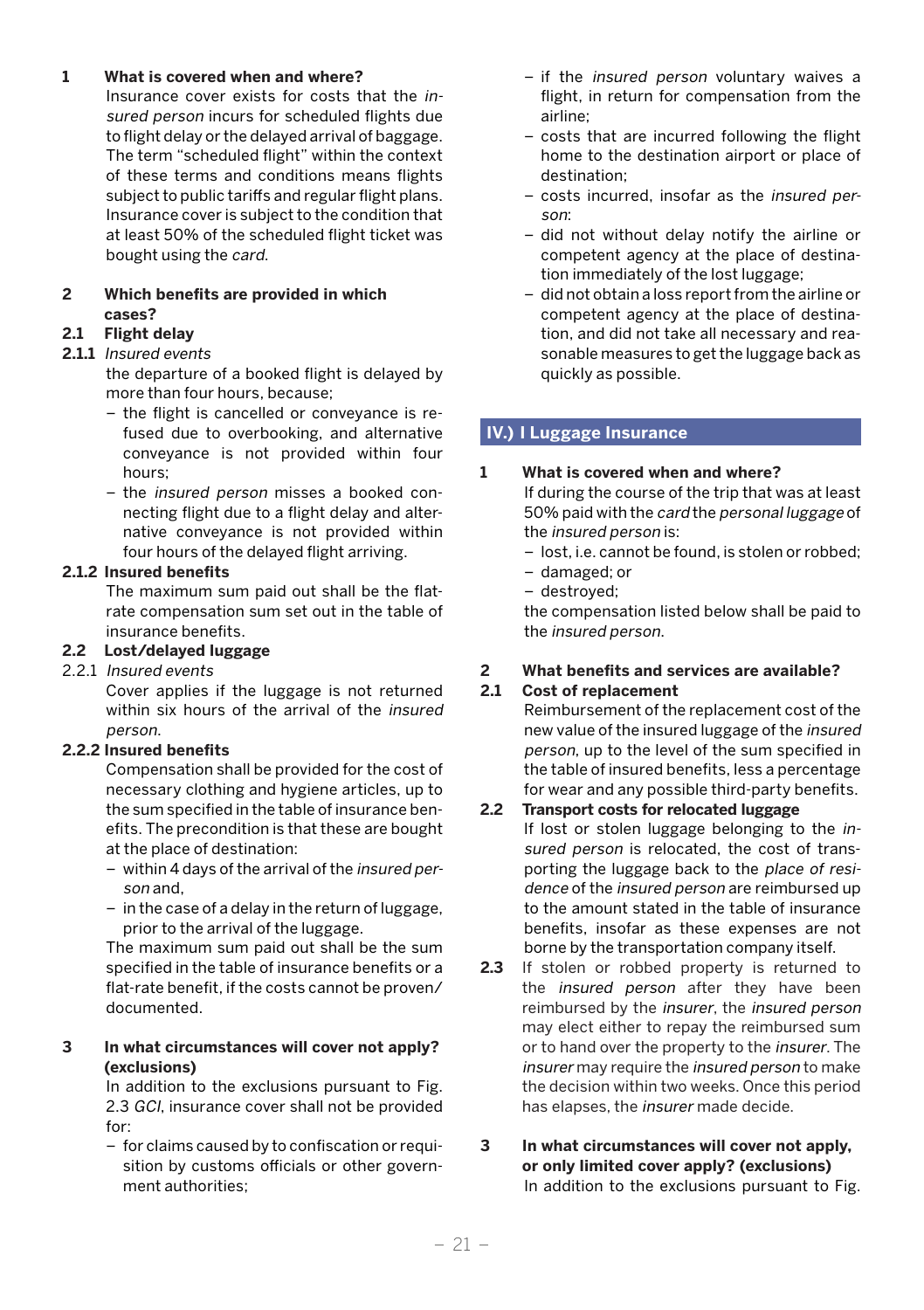2.3 GCI, insurance cover shall not be provided for claims:

- caused by failure on the part of the insured person to take ordinary precautions to secure his/her personal luggage and property; for instance if left in an area accessible to the public, where the item is not in the direct care of the insured person;
- caused by leaving, parting with or dropping luggage;
- with regard to spectacles, contact lenses, all kinds of prostheses, securities, debentures, bonds, cash, traveller's cheques, stamps, documents of any kind, animals, musical instruments, glass, china, antiques, merchandise used for trade fairs and exhibitions, pictures, sports equipment while in use, bicycles, hearing aids, trade samples or merchandise and items which are used for trade or other business activities, television sets, vehicles or related apparatus, boats and/or auxiliary equipment;
- caused to objects loaned or entrusted to or rented by the insured person;
- in respect of which no police report or report drawn up by the public transportation company is presented to the insurer;
- of personal items of luggage while in transit, which is not reported immediately to the public transportation company;
- caused by confiscation or requisition by customs officials or other government authorities;
- due to electrical or mechanical failure, general wear and tear, denting, scratching or any type of dyeing or cleaning process;
- to fragile or easily destructible items other than through fire or due to an accident involving a vessel, aircraft or motor vehicle.
- caused by theft from unsupervised motor vehicles, trailers, motorized homes, caravans, water sport craft and tents; however, insurance cover exists (except for valuables, computers and mobile phones) if the stolen luggage was kept invisibly from outside in a locked glove box, boot of the automobile or in the storage space of a camp mobile or mobile home or in a fixed mounted locked luggage box of an automobile;
- theft of valuables, computers and mobile phones from surrendered luggage or from unsupervised motor vehicles; valuables include jewellery, furs, valuable items containing precious metal or precious stones, watches, radios, binoculars, audio equipment, photographic equipment and video equipment, printers and games consoles.

## **IV.) J Home Assistance**

## **1 What is covered when and where?**

 Insurance benefits are provided for costs and services in the event of a sudden and unforeseeable emergency at the residential property of the insured person during an insured trip of the insured person or within 7 days of the return of the insured person, in order:

- to safeguard the security of the home of the insured person and to prevent damage or further damage to the home;
- to restore the principal utilities (mains water, gas or electricity supply, drains and waste water pipes including sanitary facilities and hot water supply) in the home of the insured person;
- to repair the central heating in the home of the insured person (only in case of danger of freezing pipes).

## **2 What benefits and services are available?**

 The insurer shall upon request by the insured person render the following services and insurance benefits in the case of an insured event up to the level specified in the table of insurance:

## **2.1 Arrangement of repair services**

 Arranging repair services for the emergency repair of the following installations or following parts of the home:

- sanitary and sewerage system, if there is a likelihood of flooding;
- gas or electricity supply to the home in the event of complete failure;
- roof, if there is a likelihood of interior damage;
- exterior locks, doors or windows upon which the security of the home depends;
- central heating system, in the event of a water or oil leak.

## **2.2 Advance for rescue costs**

 Upon the instruction of the insured person, the insurer shall take the necessary steps to protect and preserve the property of the insured person, and for this purpose shall make advance payments for rescue costs.

## **2.3 Hotel costs if the home is uninhabitable**

 The insurer shall also assume hotel costs for up to 2 days in the event that the home of the insured person has become uninhabitable as a consequence of serious damage.

## **2.4 House keys**

 If the house key of the insured person are lost or stolen, the insurer shall assume the cost of a locksmith.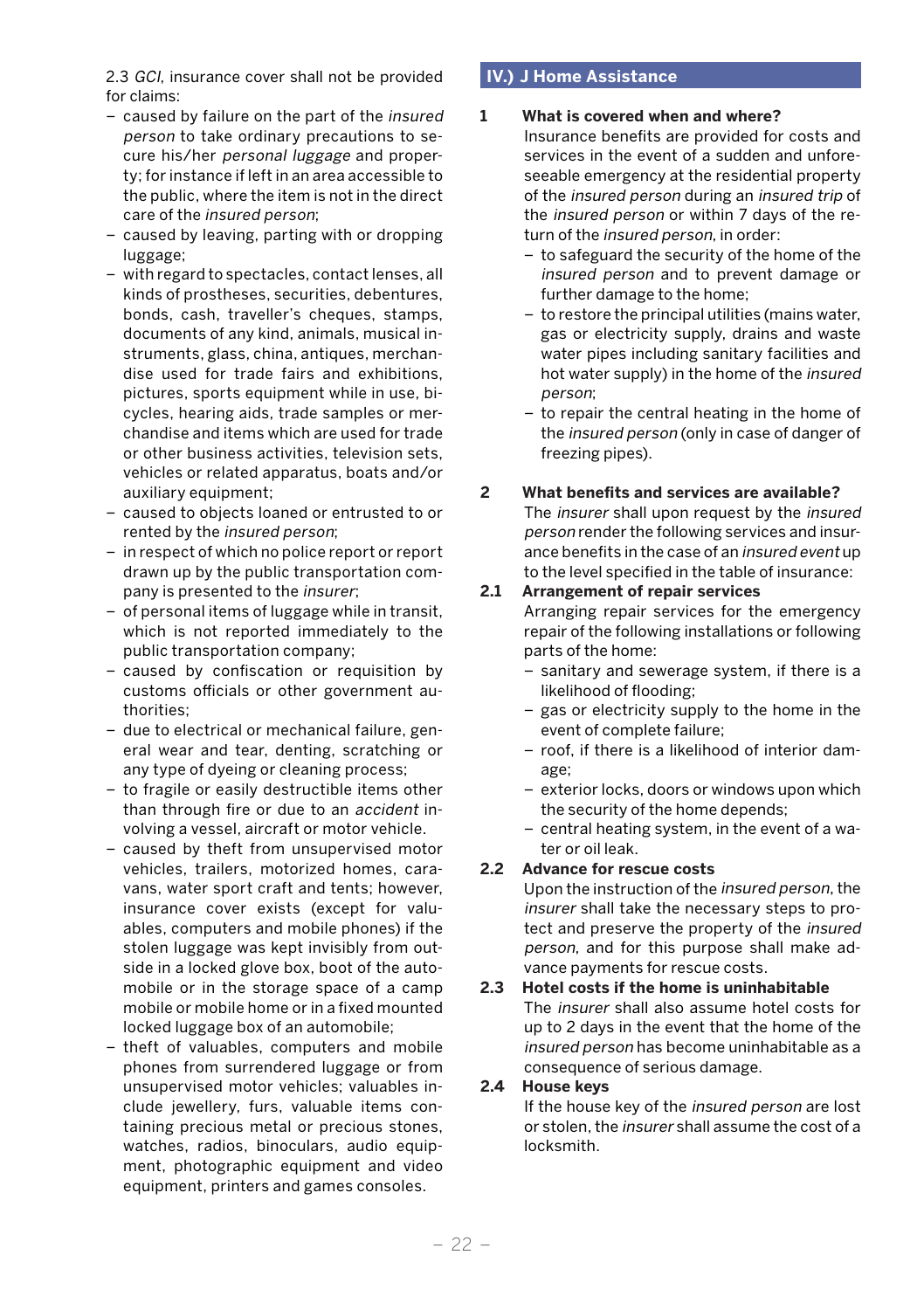**3 In what circumstances will cover not apply? (exclusions)**

 In addition to the exclusions pursuant to Fig. 2.3 GCI, insurance cover shall not be provided for:

- 3.1 for loss and/or damage caused by gross negligence on the part of the insured person; or if the insured person has attempted to deceive the insurer;
- 3.2 in the event of a blockage of the sanitary equipment that is not caused by a fracture, or in the event of sudden mechanical failure caused by a separately ascertainable insured event;
- 3.3 in the event of the failure of central heating, if no unreasonable inconvenience is caused to the insured person by the outside temperature or there is no risk of frost damage to the home;
- 3.4 in the event of insured events caused by leakage from water hoses or washing appliances;
- 3.5 in the event of flooding caused by leaks or damaged seals caused by gradual seepage;
- 3.6 for claims brought in conjunction with digesters;
- 3.7 for the removal of sedimentation and all work made necessary by deposits from water containing chalk;
- 3.8 for losses that are incurred by emergency access to or repair of the building;
- 3.9 for damage to household contents;
- 3.10 for claims involving the reconnection of supplies, where the fault occurs outside the home;
- 3.11 in the event of subsidence, landslide or movements, except to protect the home against water penetration or against intruders;
- 3.12 for subsequent claims arising out of the same cause or the same event, where the original fault was not properly repaired;
- 3.13 for all costs incurred without the prior approval of the insurer.

## **IV.) K Loss Damage Waiver for Rental Cars (LDW)**

## **1 What is covered when and where?**

- 1.1 Insurance cover is provided for rented and utilised passenger cars (hire cars) if at least 50% of the rental fee has been paid using the card and that were driven by a driver named in the hire contract (natural person), provided that the driver:
	- is at least 21 and maximum 80 years of age; and
	- is in possession of a driving license valid for the class of rented vehicle. Only one passenger car rented by the cardholder will be insured at any one time.
- 1.2 Hire cars within the meaning of these GCI are passenger vehicles authorized to use public roads (passenger cars, estate cars and vans, auto carry up to 9 people) hired on a daily or weekly basis from an authorised rental agency or hire car firm.
- 1.3 Insurance cover is granted for the duration specified in the rental agreement, but not more than 31 days.
- 1.4 The minimum claim is CHF 400.

## **2 Which benefits are provided in which cases?**

## **2.1 Loss damage waiver insurance**

 The insured person shall be compensated up to the level specified in the table of insurance benefits in respect of compensation claims that the rental car agency or company asserts against the insured person and/or the driver named in the hire contract arising out of:

- property damage to the rental car due to collision, incl. wilful damage by a third party (vandalism) and fire;
- theft of the rental car, including its tyres and other equipment;
- loss of use of the rental car;
- loss of profits suffered by the rental agency or rental car firm as a result of any of the aforementioned losses and/or damage; provided that minimum claim level specified in the table of insurance benefits has been reached or exceeded.

## **2.2 Rental time not used**

 If the cardholder has hired the rental car and the driver is unable to drive because:

– he is unable to operate the vehicle due to hospitalisation for more than 24 hours during the rental period or is ordered to remain in bed by a registered physician, and

– according to the rental agreement, no other person is eligible to drive the rented vehicle; the insurance will indemnify the insured person up to the amount shown in the table of insurance benefits for each day (full 24-hour period) of rental charges for the days on which the driver is unable to operate the vehicle.

## **2.3 Cost of returning the vehicle**

 If the rental car cannot be returned at the end of the rental period because the only eligible driver is hospitalised due to an accident or sudden and unforeseen illness, the insurance will indemnify the insured person up to the amount shown in the table of insurance benefits for the charge levied by the rental agency or rental car firm for having the car returned.

**2.4 Cost of a locksmith/replacement of keys** If an insured person accidentally locks him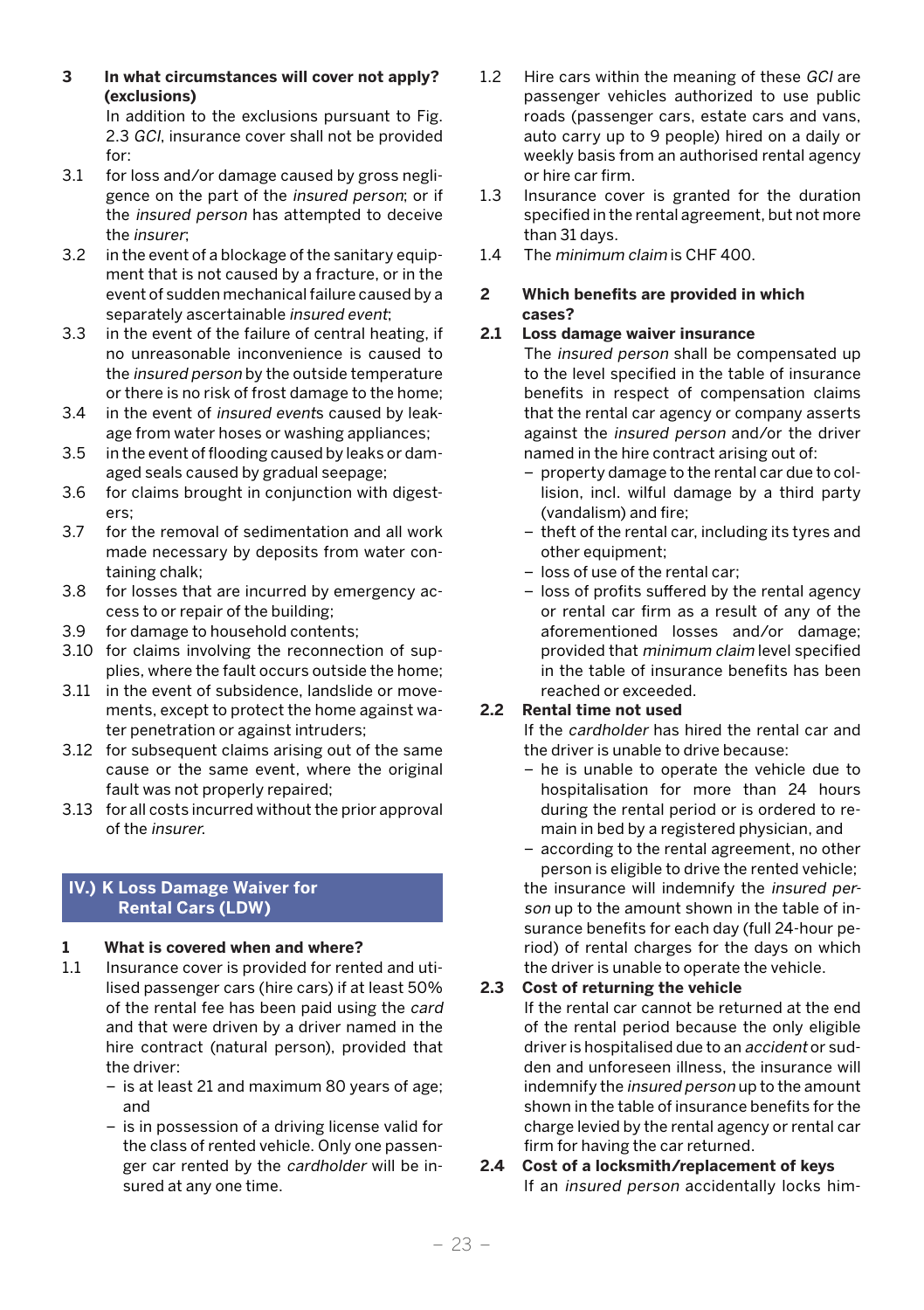self out of the rental car, then the cost of opening the rental car (without further damaging the passenger car) shall be reimbursed up to the level set out in the table of insurance benefits. The car rental agency or company must approve the deployment of the locksmith. Approval of reimbursement is subject to the insured person retaining all receipts and presenting them to the insurer. Failure to observe these obligations can lead to insurance cover being voided for this insured event.

## **3 In what circumstances will cover not apply? (exclusions)**

 In addition to the exclusions pursuant to Fig. 2.3 GCI, insurance cover shall not be provided for claims:

- pertaining to vintage cars, meaning cars over 20 years old, or cars that have not been manufactured for at least 10 years;
- that are caused directly or indirectly by war, terrorist attacks, unrest of all kinds or seizure, damage or destruction by government agencies;
- resulting from failure of the insured person to observe the maintenance and operating instructions supplied with the insured vehicle;
- caused by gross negligence on the part of the insured person;
- caused by wear and tear, insects or vermin;
- resulting from alcohol consumption, if the driver's blood/alcohol concentration at the time of the accident was above the alcohol level defined as legal in the jurisdiction in which the driver was operating the vehicle at the time of the accident;
- resulting from the influence of other intoxicating substances on the driver (e.g. drugs);
- arising from the rental car being employed for a purpose other than that stated in the rental agreement.

## **IV.) L Vehicle assistance**

## **1 What is covered when and where?**

## **1.1 Insured persons**

 Notwithstanding Fig. I.) B., insured persons with regard to vehicle-related benefits are only the cardholders, solely and exclusively.

## **1.2 Insured vehicles**

The insurance covers

- private cars, minibuses and small commercial vehicles,
- mobile homes,
- motorbikes with engines in excess of 125

cm<sup>3</sup> driven by the *insured person*, including trailers and any luggage and goods being carried.

Insurance cover is contingent upon:

- the insured vehicle being registered in a European country (excluding Turkey and Russia);
- the vehicle type and equipment of the insured vehicle being designed and registered to carry no more than nine persons, including the driver;
- the insured vehicle not being used for commercial purposes;
- the insured person having possessed the necessary driving licence when the insured event occurred;
- the insured event occurring in Switzerland, EU, EFTA, Turkey (European part), Albania, Montenegro or Bosnia-Herzegovina, but at least 30 km away from the customary place of residence of the insured person.

## **1.3 Insured events**

 The insurance covers breakdowns, accidents (a sudden, unexpected, violent and involuntary external event) or theft of the insured vehicle.

#### **2 What benefits and services are available?** The following benefits shall be rendered up to the limit specified in the table of insurance benefits:

## **2.1 Recovery**

 The insurer shall organise and pay for the cost of recovering an insured vehicle that has left the road.

## **2.2 Cost of towing and emergency repairs**

 If the insured vehicle is unable to embark upon or continue its journey immediately, the assistance service provider shall organise and pay for the cost of:

- restoring the roadworthiness of the vehicle at the location of the event by means of a breakdown assistance vehicle (including the small spare parts usually carried by the breakdown assistance vehicle); the cost of spare parts that are not usually carried and for workshop repairs shall not be paid;
- towing costs from the site of the breakdown/ accident to the nearest workshop, if the vehicle cannot be repaired in situ.

## **2.3 Shipment of spare parts**

 If the insured vehicle is no longer roadworthy due to a breakdown or accident, and if the spare parts required to repair the vehicle are not available locally, the insurer may organise and pay for the shipment of these parts. The cost of spare parts and customs duty will be indemnified in the form of an advance.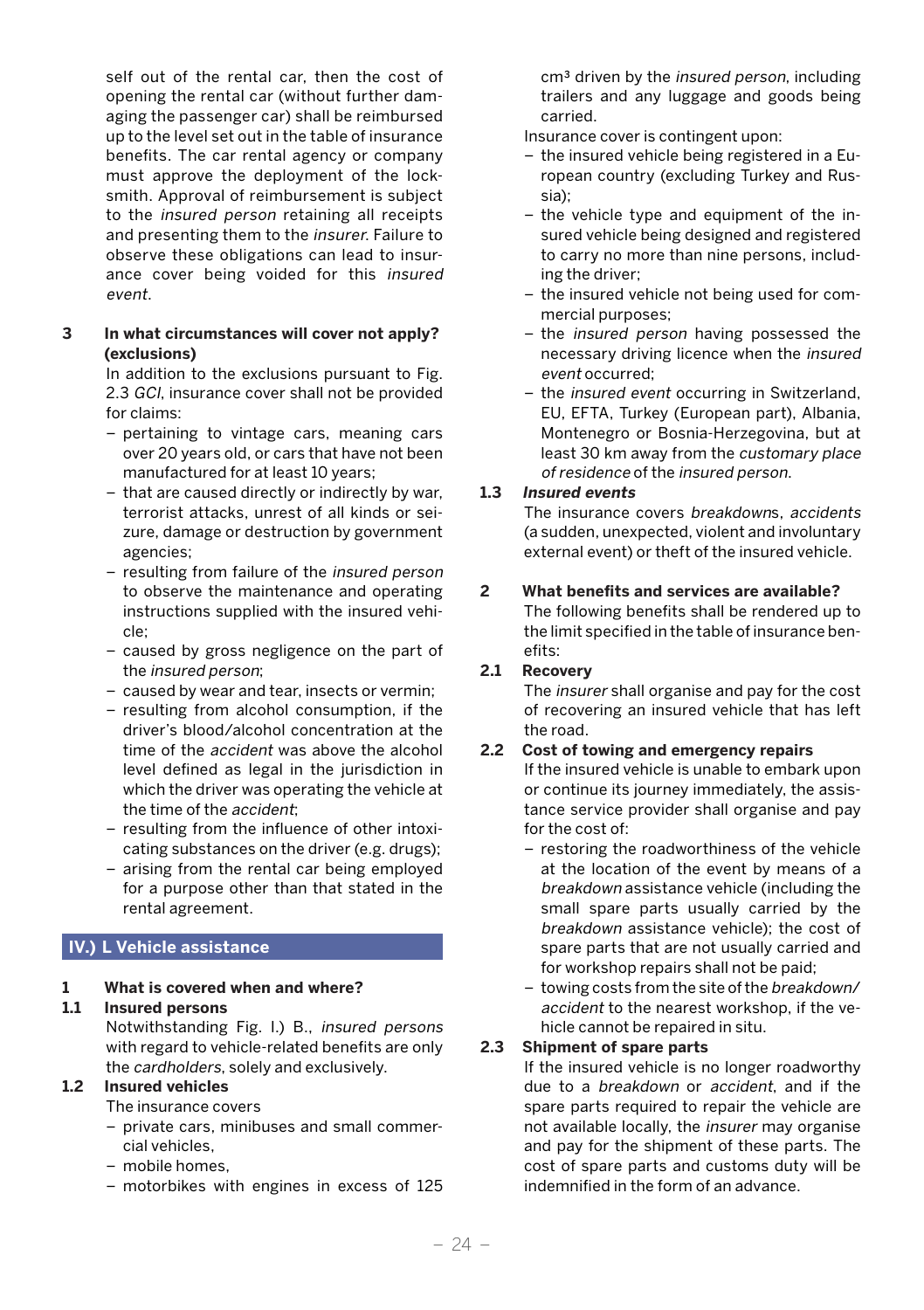## **2.4 Return transport of a vehicle**

The insurance covers an insured vehicle that:

- is not roadworthy and cannot be repaired locally; and
- is not roadworthy for more than two days; or
- is recovered in an unroadworthy state after a theft, and is not roadworthy for more than two days. Insurance cover is provided for the organisation and payment of:
- returning the insured vehicle from the breakdown/accident site to a garage of the insured person's choice in his place of residence; or alternatively
- moving the vehicle to a different location, provided that the cost does not exceed that of a return transport and the vehicle can be repaired at the different location;
- the necessary parking prior to the return or onward transportation.

 Criteria for the return of the insured vehicle are that the insured person has provided the insurer with written authority to return the vehicle and has provided all necessary documents for the return transport.

 The return transport shall not be performed if the transport costs are higher than the market value of the insured vehicle following the insured event. In this case, however, the insurer shall help organise and pay for the vehicle to be scrapped.

## **2.5 Vehicle collection**

 Following the successful repair or discovery of the stolen insured vehicle, the insured person or the appointed representative shall receive a travel allowance to enable them to recover the vehicle.

## **2.6 Hotel costs during the repair**

 If the insured person has to interrupt a journey because of repairs to an unroadworthy vehicle, the insurer shall pay for the necessary hotel costs incurred by the insured person, provided the repair cannot be performed on the day the vehicle became unroadworthy.

 This benefit is restricted to five nights per insured person.

**2.7 Continuation of the journey or return home** If the insured person is unable to continue a journey within 2 days of the insured vehicle becoming unroadworthy or being stolen, and if the insured person elects not to take advantage of the aforementioned hotel cost benefit, the cost of the journey (rail 1st class and taxi up to CHF 80) or flight (economy class), insofar as the destination is located more than 700 km away from the principal place of residence of the insured person, shall be reimbursed for:

– the further journey to the destination in Swit-

zerland, EU, EFTA or state bordering the Mediterranean; and/or

- the return journey to the place of residence in the country of residence.
- **3 In what circumstances will cover not apply? (exclusions)**

 In addition to the exclusion pursuant to Fig. 2.3 GCI, insurance cover shall not be provided for:

- Loss/damage caused by gross negligence on the part of the insured Person; or where the insured person has deliberately attempted to deceive the insurer;
- loss and/or damage that occurs during the insured person's activity as or preparation for: racing (where high speed, stamina and skill are called for);
- any kind of organized competition;
- loss and/or damage resulting from failure of the insured person to observe the maintenance and operating instructions supplied with the insured vehicle;
- Rental and carsharing vehicles.

## **IV.) M Travel information & advances**

## **1 Which benefits are provided when and where?**

 The following services shall be rendered at the request of the insured person in conjunction with a trip:

## **2 Organisation and agency services**

## **2.1 Travel advice:**

- Information on current visa and entry requirements for all countries around the world. If the insured person holds a passport from a country other than Switzerland or Liechtenstein, the insurer may possibly be obliged to refer the insured person to the embassy or the consulate of the respective country.
- Information on current vaccination requirements for all countries prior to commencing any trip and information on current World Health Organisation warnings.
- Information about the probably climatic conditions in the holiday destination, information about time zones and time differences and in-formation about the opening hours of the most important banks in the holiday destination, including and information and details concerning the acceptance of various currencies and specification of the principal currency of the holiday destination.

## **2.2 Medical information and referral services** If the insured person suffers an accident during a trip, or in the event of an illness that makes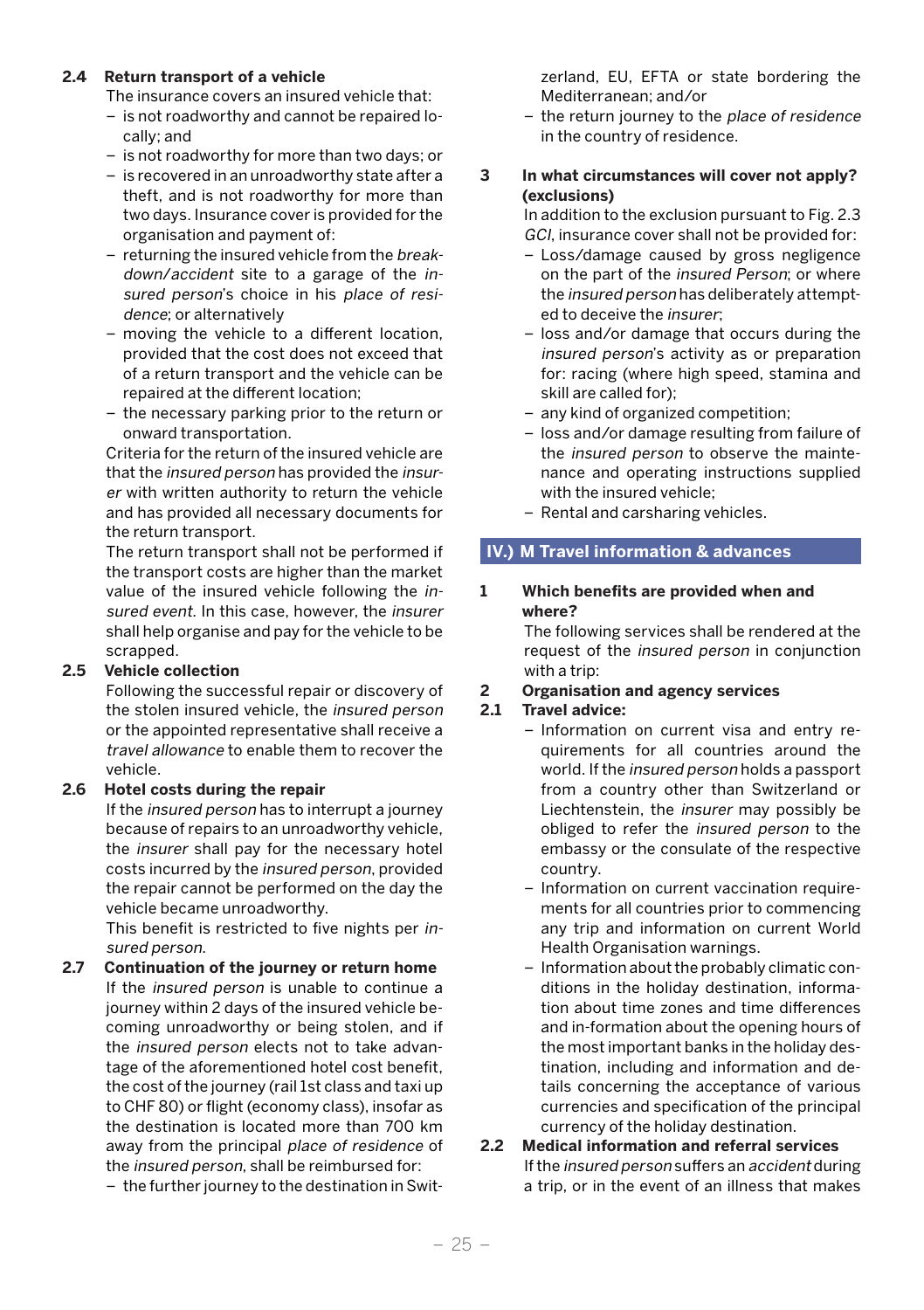immediate inpatient or outpatient treatment by a licensed physician necessary, and if this cannot be delayed until the after the insured person has returned to his home country, the following services shall be rendered:

- Information on options for outpatient treatment, referrals to English or German-speaking physicians, or a physician plus interpreter over the telephone if no English or German-speaking physician is available;
- Referral of hospitals and physician contact details;
- Insofar as the law permits, arranging for any physician's prescriptions which have been mislaid or forgotten to be sent by a pharmacist in the insured person's country of residence to a local pharmacist.

## **2.3 Forwarding of urgent messages**

 In an emergency, the insurer shall pass on any urgent messages from or to the insured person to or from close relatives, business partners and/or friends in the country of origin.

**2.4 Repatriation of accompanying dogs and cats** 

> The insurer shall provide assistance for the repatriation of accompanying cats and dogs if the insured person is hospitalised.

## **2.5 Assistance with luggage**

 The insurer shall assist in locating lost luggage and provide the insured person with regular updates on the current situation.

## **3 Provision of advances**

## **3.1 Medical emergency**

 Advances payable in the event of medical emergencies.

## **3.2 Prosecution/dealings with public authorities**

 If the insured person is arrested or threatened with arrest while travelling, or is required to deal with any public authority, the following services shall be provided:

- Procurement of a lawyer and/or interpreter;
- Advance in respect of any legal fees and interpreter's fees payable in the circumstances described above;
- Advance in respect of any bail bond or other security required by the authorities.

#### **3.3 Loss of means of payment and travel documents**

 If the insured person is robbed while travelling or loses his cash, his card or his travel documents, the following benefits shall be provided:

## **3.3.1 Loss of means of payment**

 In the event of the loss of means of payment, the insurer shall provide advances in an emergency.

## **3.3.2 Loss of travel documents**

 If travel documents required for the return journey are lost or stolen, the *insurer* shall assist in obtaining replacement documents. The assistance service provider shall not pay the charges payable for issuing new documents. In the event that tickets for the return journey are lost or stolen, an advance shall be paid to enable purchase of a replacement ticket.

- **3.4 What is the situation regarding advances that are not reimbursable by a third party?**  All advances, forwarding/remittance fees as well as the cost of procurements:
	- shall only be paid if neither an American Express® travel agency nor ATM is available in the vicinity of the insured person;
	- shall be debited from a card subject to authorisation by the issuer and the insured person.

 If the insured person is not in possession of a card, then either the cardholder must consent to the cost being debited from the card account or the insured person must provide the insurer with some other form of security.

- **4 When will assistance services not be provided? (exclusions)** In addition to the exclusions pursuant to Fig. 2.3 GCI, insurance cover or benefit entitlements shall not be provided:
- 4.1 for expenses incurred for any physician's fees, medical and/or treatment costs;
- 4.2 for damage that was foreseen by the insured person as highly likely to occur
- 4.3 for damage caused by gross negligence on the part of the insured person .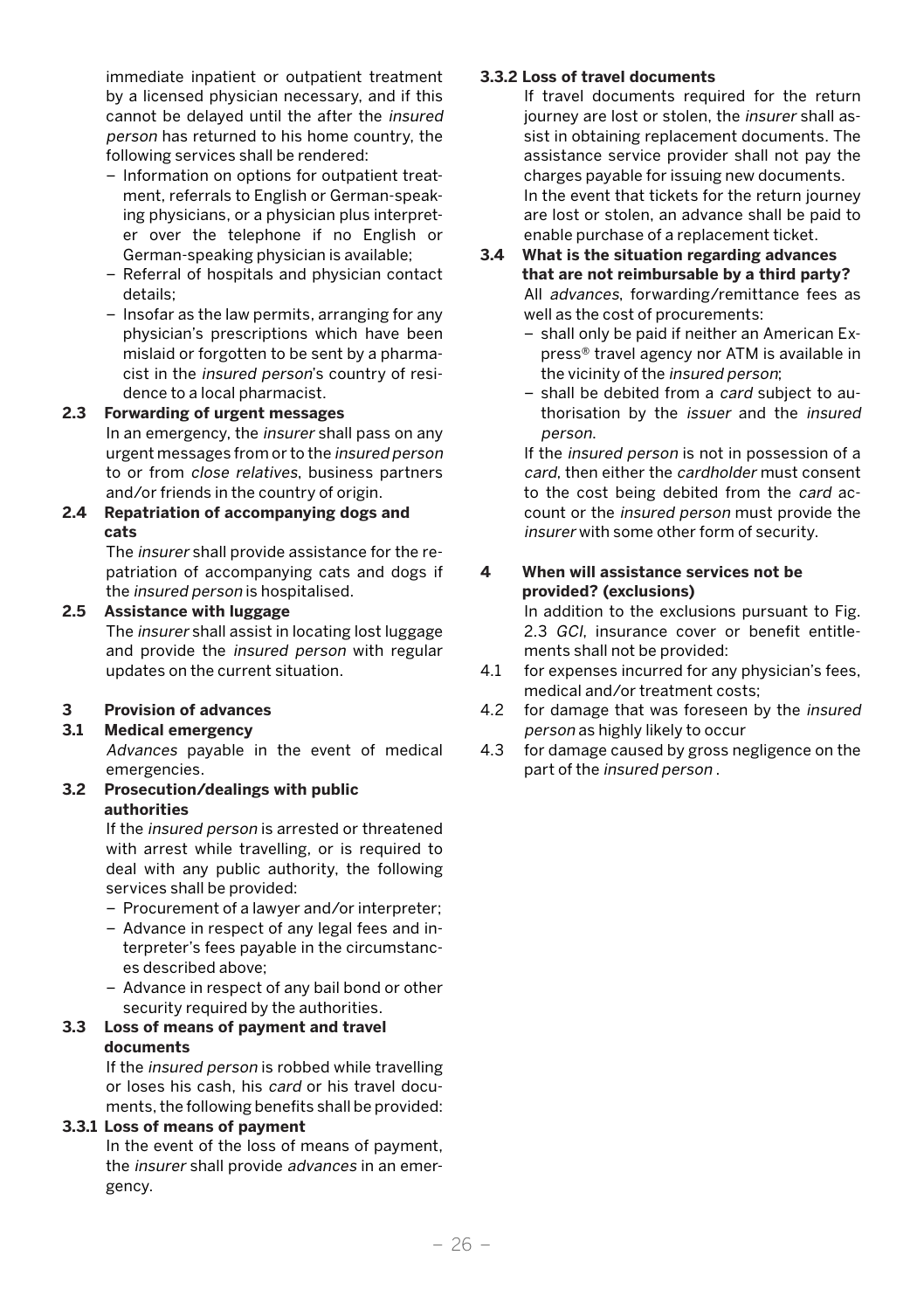## **IV.) N Return Protection Insurance**

## **1 What is insured and when does cover apply?**

## **1.1 Insured goods**

 Insured cover is provided for undamaged and properly functioning moveable goods for personal use with a purchase value of CHF 60 or more, which are bought by an insured person who paid at least 50% of the purchase price using his card.

## **1.2 Insurance period**

 Insurance cover commences with the transfer of the goods at the point of purchase and lasts for 90 days, including transport to the definitive place of destination. Payment of this benefit is subject to the insurer having been notified of the insured event at the latest on the next working day following the 90th day.

## **1.3 Scope of the insurance cover**

 The insured event is triggered when the insured person attempts, for whatever reason, to return goods within 90 days of taking possession of them, and the seller refuses to take the goods back.

## **1.4 Insured benefits**

 The insurer shall reimburse the insured person for the price of the insured goods as stated on the monthly credit card statement of the issuer (incl. handling fee for foreign currency transactions) or on the receipt, up to the amount shown in the table of insurance benefits.

## **2 What is not insured? (exclusions) Goods that are not insured**

 In addition to the exclusions pursuant to Fig. 2.3 GCI, insurance cover shall not be provided for:

- 2.1 cash, cheques, traveller's cheques, any other type of security (e.g. bills of exchange, postage stamps), admission tickets and other qualification certificates;
- 2.2 animals and plants;
- 2.3 foodstuff and luxury foods, cosmetic articles and medication;
- 2.4 jewellery, precious metals, gemstones and furs;
- 2.5 objects of predominantly artistic or sentimental value as well as antiques;
- 2.6 mobile phones;
- 2.7 motor vehicles and their components;
- 2.8 any type of recording (e.g. audio, photo, video, digital recordings), computer software and books unless where returned unopened in their original packaging;
- 2.9 medical aids (e.g. spectacles, implements, prostheses, facilities, equipment, medication);
- 2.10 objects intended for permanent use in the home, office, car, etc. (e.g. devices for opening

garage doors, vehicle alarm systems);

- 2.11 reduced and sale items:
- 2.12 second-hand, repaired, reconditioned or transformed articles;
- 2.13 real estate (property and land);
- 2.14 all types of services related to the insured items (e.g. installation costs, warranties, authorizations, transportation costs or affiliations).

## **IV.) O Purchase Protection Insurance**

## **1 What is insured and when does cover apply?**

#### **1.1 Insured goods**

 The insurance covers moveable items for personal use purchased by an insured person which were at least 50% paid with his card.

## **1.2 Insurance period**

 Insurance cover commences with the transfer of the goods at the point of purchase and lasts for 90 days, including transport to the definitive place of destination.

 Payment of this benefit is subject to the insurer having been notified of the insured event at the latest on the next working day following the 90th day.

## **1.3 Scope of the insurance cover**

Insurance cover exists for:

- 1.3.1 robbery;
- 1.3.2 burglary;
- 1.3.3 simple theft;
- 1.3.4 destruction or damage to the insured goods.

## **1.4 Insured benefits**

- 1.4.1 After determining the extent of the loss or damage, the insurer may decide to do one of the following:
	- if the goods were lost due to robbery, burglary or theft or if the goods were destroyed, the insurer may provide replacement in kind or reimburse the price paid by the insured person for the goods;
	- if the goods were damaged, the insurer may have them repaired or reimburse the necessary repair costs at the time of the insured event, in each case taking account of a possible residual value reduction, although up to the price paid for the goods.
- 1.4.2 In the case of goods belonging to a pair or set, reimbursement shall be provided up to the level of the price paid using the card if the undamaged items are useless on their own or the other half of the pair or remainder of the set cannot be purchased individually or partially.
- 1.4.3 The maximum compensation corresponds to the price that the insured person paid for the insured goods as stated on the monthly credit card statement of the issuer (incl. handling fee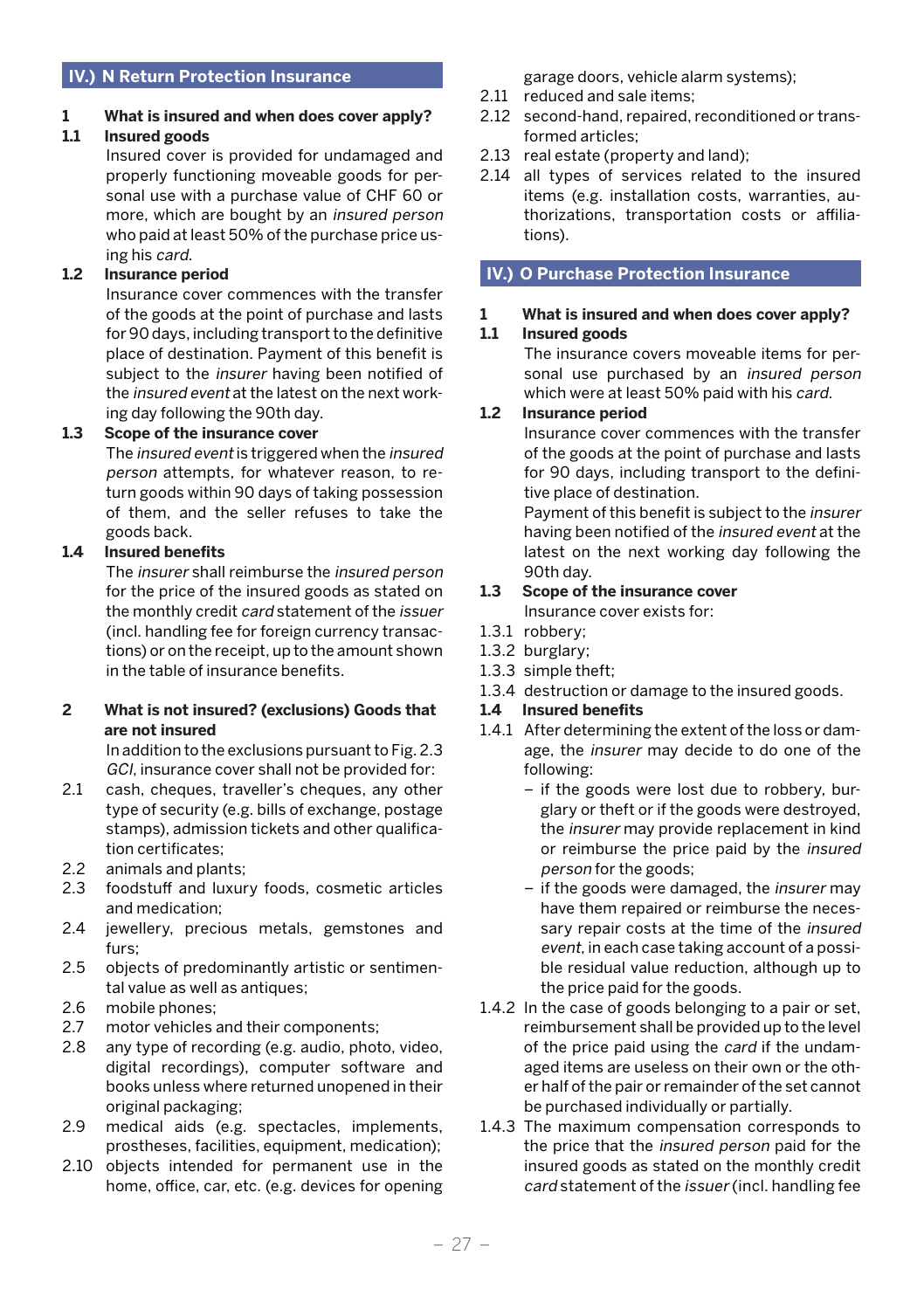for foreign currency transactions) or on the receipt, less any possible third-party performances, up to the sum shown in the table of insurance benefits.

1.4.4 Unless otherwise agreed, the insurer will transfer the payment to the insured person's card account.

## **2 What is not insured? (exclusions)**

 In addition to the exclusions pursuant to Fig. 2.3 GCI, insurance cover shall not be granted:

- 2.1 for cash, cheques, traveller's cheques, any other type of security (e.g. bills of exchange, postage stamps), admission tickets and other qualification certificates;
- 2.2 for animals and plants;
- 2.3 for foodstuff and luxury foods, cosmetic articles and medication;
- 2.4 for jewellery and watches, precious metals and gemstones in luggage, unless they are being worn or used for their intended purpose or are in the personal custody of the insured person or of a travel companion previously known to the latter;
- 2.5 for corrective lenses (corrective spectacles and contact lenses);
- 2.6 for items of electronic equipment at the workplace;
- 2.7 in the event of gross negligence;
- 2.8 for goods that were lost after being left unattended in a place generally accessible by all (goods "left behind");
- 2.9 in the event of the confiscation, requisition, damage, or destruction of goods by a government authority, as well as seizure of goods;
- 2.10 in the event of normal wear or ordinary wear and tear;
- 2.11 in the event of manufacturing or material faults and spoiling, or in respect of the natural characteristics of the goods;
- 2.12 in the event of operating errors;
- 2.13 in the event of forced entry to or theft in or from motor vehicles;
- 2.14 in the event of robbery and burglary/theft, unless this was reported to the local police and the insurer was notified in writing within 48 hours of the event occurring;
- 2.15 in the case of goods purchased from a private individual;
- 2.16 for damage/loss for which a third party is contractually responsible in the capacity of the manufacturer, vendor or repair agent (including guarantees).

## **IV.) P Extended warranty**

**Please comply with the following obligation: The insurer must be notified immediately by telephone of the insured event (tel. no.: +41 44 283 38 32) and consent obtained for any remedial action. As a rule, the organisation and processing of remedial action comes under the insurer's remit; the provisions of section 2.2 remain reserved.**

## **1 What is covered when and where?**

## **1.1 Insured devices**

 The following categories of new devices at least half the cost of which is paid for by the insured person with a valid charge and/or credit card from the issuer that have a manufacturer's or dealer warranty and a value (purchase price) of at least CHF 100 and are not older than four years at the time of a claim are insured:

- Electrical household appliances (so-called "white goods") such as washing machines, dryers, dishwashers, cookers, ovens, microwave ovens, food processors, refrigerators, vacuum cleaners, irons, toasters, electric toothbrushes, shavers, hair dryers.
- Consumer electronics equipment (so-called "brown goods") such as televisions, projectors, DVD/BluRay players, home cinema systems, hi-fi systems, MP3 players, cameras, video cameras, GPS devices, games consoles.
- Electrical communication devices (so-called "grey goods") such as mobile phones, tablets, wearables, computers, notebooks, printers, copiers, fax machines, scanners, external hard drives.

## **1.2 Insured accessories**

 Accessories (such as adapters, cables and transformers) are also insured only if they were purchased with an insured device and used for/ with the device as intended.

## **1.3 Geographical scope**

 The insurance applies exclusively to devices that were purchased from a commercial supplier (e.g. retail outlet, mail order business, Internet supplier) with headquarters in Switzerland, neighbouring countries (Germany, France, the Principality of Liechtenstein, Italy and Austria) or Luxembourg. There is no insurance cover if the supplier merely acts as an agent for a seller based outside the geographical area of application, provided the latter is the sole contractual partner of the insured person.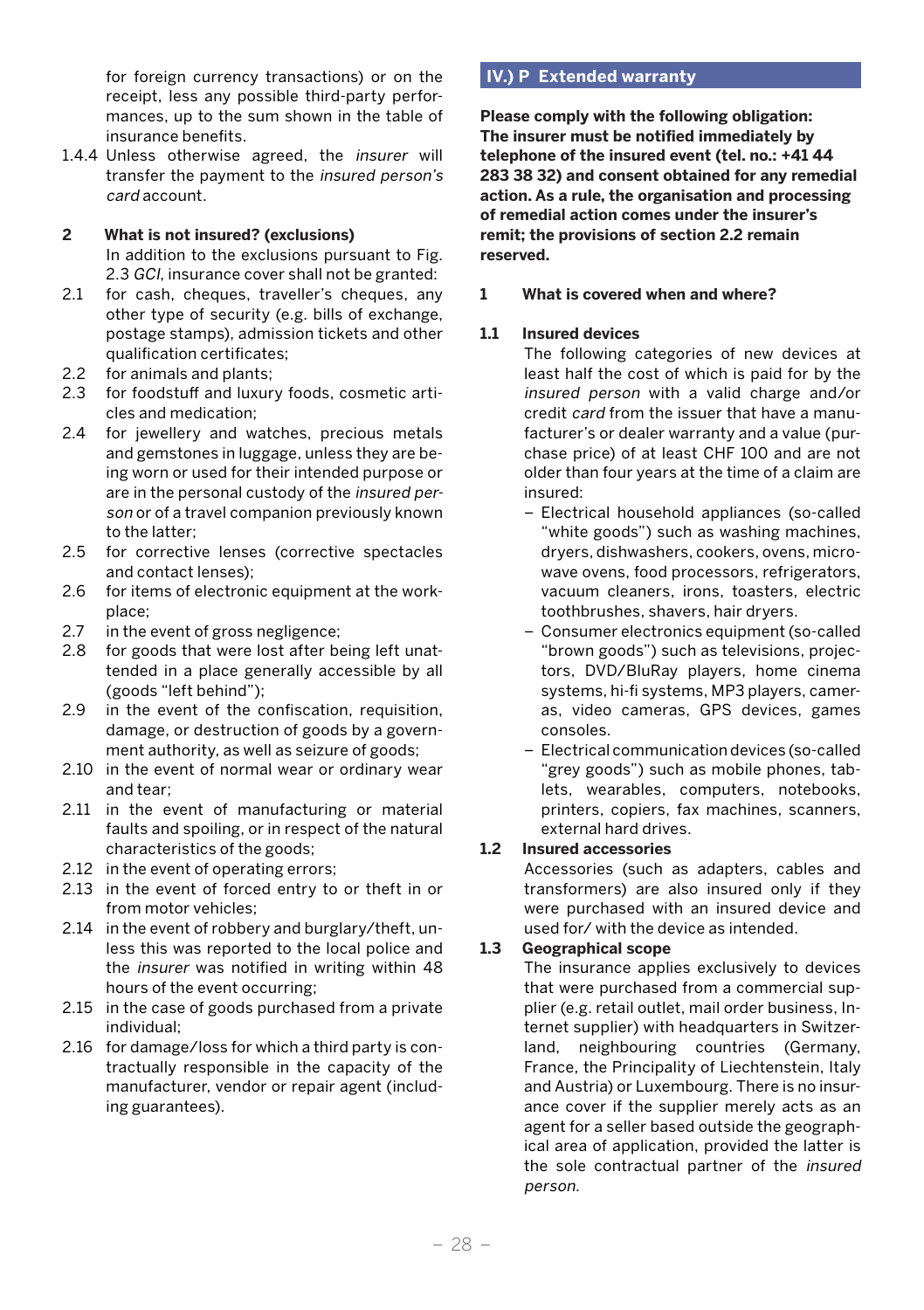## **2. What benefits and services are available?**

- 2.1 Allianz Assistance will compensate the entitled person for costs directly incurred for the repair or replacement of a device and accessories insured under section 1.1 and 1.2 which are not working due to material and/or manufacturing defects, up to a maximum of the amount outlined in the overview of the insurance benefits per calendar year. The cover provided under this extended warranty starts on the expiry of the included manufacturer's or dealer warranty and lasts 24 months. In the event of a claim, the insured device must not be more than four years old.
- 2.2 If the repair costs exceed the insured amount that is still available for the claim, the insurer pays the amount still available. In this case, the insured person decides for themselves whether the device is to be repaired or replaced.

## **3. Uninsured events, devices and benefits**

 In addition to the exclusions pursuant to section. 2.3 GTC, there shall be no insurance cover for the following insured events or incidents:

- 3.1 Devices with a value (purchase price) of less than CHF 100.
- 3.2 Devices which have no serial number or whose serial number is indecipherable.
- 3.3 Devices which have no manufacturer's or dealer's warranty.
- 3.4 Devices for which the statutory or contractual warranty period of the manufacturer, seller or repairer has not yet expired at the time of the claim.
- 3.5 Devices which are being/have been used for professional purposes only.
- 3.6 Events and causes directly or indirectly attributable to external factors such as transportation, delivery, installation, accidental damage, misuse, fire, water or liquid damage, corrosion, lightning, sand, gross negligence, power failure, power fluctuations or incorrectly connected supply and return cables.
- 3.7 Errors or malfunctions that are not covered under the original manufacturer's warranty.
- 3.8 Consequential losses, third party costs, servicing, inspections, cleaning, cosmetic repairs that do not affect functionality, viruses, software errors.
- 3.9 Repair or replacement of insured devices, if repair or replacement has not been approved in advance by Allianz Assistance.
- 3.10 Building control equipment (such as heating, underfloor heating, swimming pools, whirlpools, built-in vacuum cleaners, electrical shutters and awnings, lighting, power generators, antennae).
- 3.11 Vehicles and aircraft of any kind including accessories and equipment.
- 3.12 Power tools, ride-on lawnmowers, robotic lawnmowers.
- 3.13 Replaceable device components or consumable parts with a limited service life that regularly need to be replaced such as fuses, rechargeable batteries, disposable batteries, data media, audio tapes, buttons, printer cartridges, toner cartridges, print heads, computer mice, remote controls, joysticks and other external controllers, vacuum cleaner bags, brushes and tools, light bulbs and fluorescent tubes.

## **IV.) Q Ticket insurance**

## **1 What is covered when and where?**

- **1.1 Insured tickets and entitled person**
	- Tickets for events where at least 50% is paid for by an entitled person with a valid charge and/or credit card from the issuer
	- The entitled person who purchased the insured ticket in accordance with section 1.1 is entitled to make a claim.
	- The definition of an insured journey under section I C does not apply.

## **1.2 Beginning and duration of insurance cover**

 The insurance cover starts from the time the ticket is bought and ends when the event begins, i.e. on arrival at the venue where the event takes place.

## **1.3 Insured events**

 If an entitled person cannot attend an event for which they have purchased insured tickets in accordance with section 1.1 due to one of the following reasons (events giving rise to benefits), the insurer shall provide the benefits in accordance with section 2.

 The following that occur after booking are events giving rise to benefits:

- 1.3.1 Serious illness, serious accident, complications in pregnancy or death
- 1.3.2 Mental illness, as long as a psychiatrist confirms an inability to work and the employer confirms absence from work.
- 1.3.3 Chronic illness, if attendance at the event had to be cancelled through a medically documented, unexpected, acute deterioration, provided that the claimant's state of health was stable at the time the ticket was bought.
- 1.3.4 Pregnancy, if the pregnancy occurred after the ticket was bought and the event is scheduled after the 24th week, or if the pregnancy occurred after the ticket was bought and the event presents a risk to the unborn child.
- 1.3.5 Delay or absence of public transport for the out-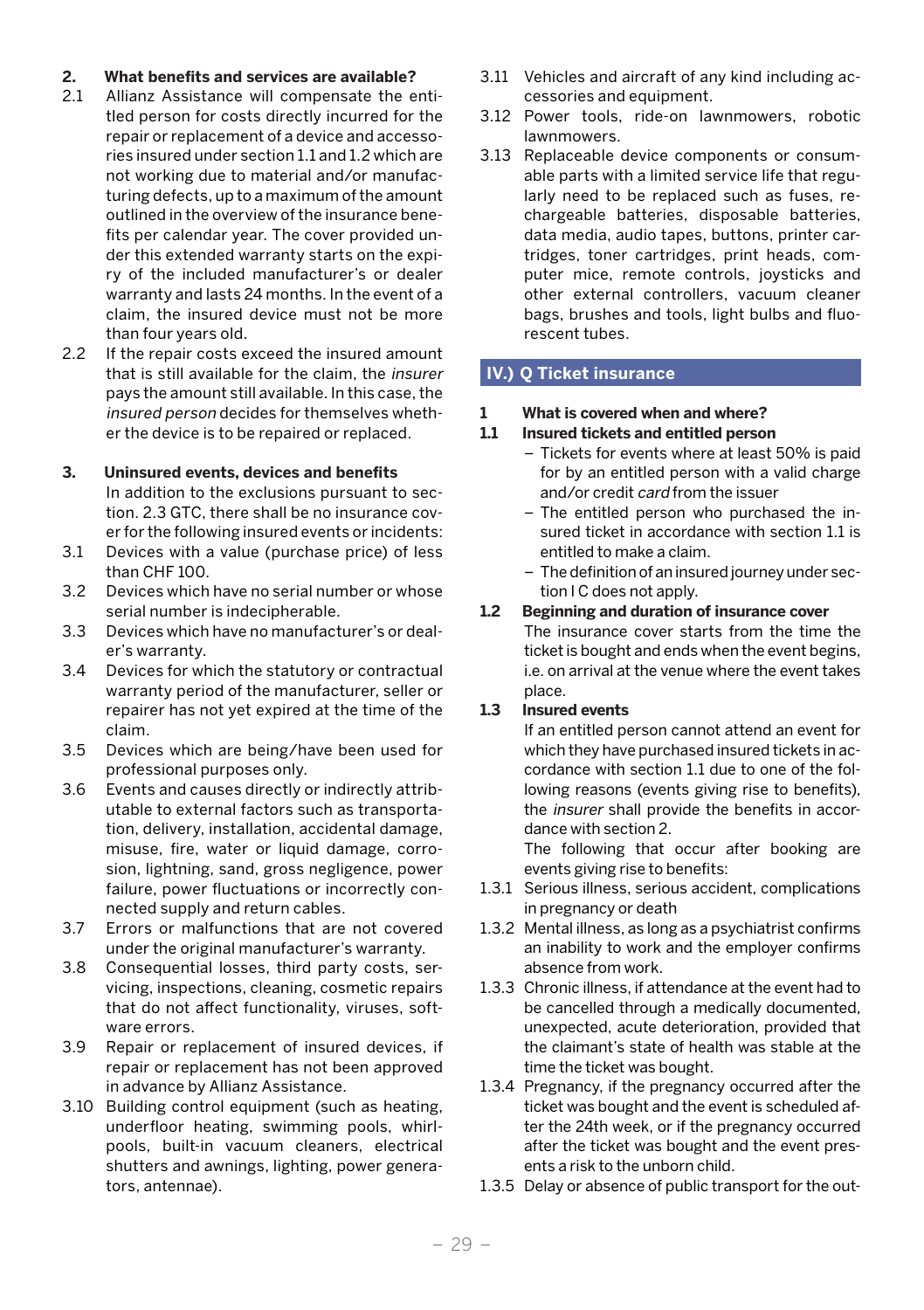ward journey which makes attending the event impossible (i.e. if admission was no longer possible or the event had already finished).

- 1.3.6 Absence of a vehicle for the outward journey: this applies if the private vehicle or taxi used to travel to the event becomes unusable due to an accident or breakdown. Problems due to keys and fuel are not insured.
- 1.3.7 Change of event venue or postponement of the event if the ticket bought is valid for the new date or venue and the entitled person cannot attend the postponed/relocated event for one of the reasons listed below and this reason was already known at the time the postponement was announced.
	- Official summons: This applies if the entitled person receives a summons to appear as a witness or member of the jury in court, and the court date prevents attendance at the event.
	- Military service or civil protection which means the entitled person cannot attend the event.
	- Holidays provided they had already been booked when the event was postponed.
	- Business event that was already planned and prevents attendance at the event.
	- Marriage to which the entitled person has been invited.

 The insured person is also eligible if a person close to them is affected by an event giving rise to benefits as per sections 1.3.1 to 1.3.4 and the insured person cannot attend the event for this reason. This applies regardless of whether the person close to them also booked the event or not.

## **2 What benefits and services are available?**

- For all tickets bought by the entitled person, Allianz Assistance will refund the ticket price up to a maximum of the amount outlined in the overview of the insurance benefits per calendar year in the event of an insured occurrence.
- Expenses for processing fees and insurance premiums will not be reimbursed.
- It is the actual ticket price printed on the ticket that is paid out (if there is no statement from the Swisscard Travel and Lifestyle Service available).

## **3 In what circumstances will cover not apply (exclusions)**

3.1 There is no insurance cover if an illness or the consequences of an accident, an operation or a medical intervention had already occurred by the time the ticket was purchased and have failed to heal by the date of the event. The same applies if recovery is not yet complete, by the date of the event, from the consequences of an operation/medical intervention, which was already planned at the time the ticket was purchased but only performed after the purchase.

- 3.2 There is no insurance cover if the organiser is unable to fulfil its contractual services either fully or in part, cancels the event or has to cancel due to specific circumstances and is obliged, according to the relevant contractual and legal provisions, to pay compensation by way of reimbursement for those services not provided. This does not apply if the organiser postpones/ moves the event as described in section 1.3.7
- 3.3 If an event has already occurred on conclusion of the contract or when the ticket is bought, or if its occurrence was foreseeable by the entitled person on conclusion of the contract or when the ticket was bought, there is no entitlement to benefits.
- 3.4 Events are not insured if the entitled person has triggered them in the following ways: Abuse of alcohol, drugs or medicines, suicide or attempted suicide, participation in strikes or unrest, participation in races or training sessions with motor vehicles or boats, participation in adventurous acts whereby the entitled person knowingly exposes him/herself to danger, negligent or premeditated actions/or failure to act, committing of crimes and/or committing or attempting to commit an offence.
- 3.5 Activities related to an insured event are not insured, e.g. the cost of obtaining a medical certificate or for law enforcement purposes.
- 3.6 Losses that are the result of war, terror attacks, any type of unrest, epidemics, pandemics, natural catastrophes and incidents involving atomic, biological or chemical substances are not insured.
- 3.7 The consequences of events stemming from official decrees, e.g. confiscation of assets, imprisonment or a ban on leaving the country, are not insured. Decrees as per section 1.3.7, first and second indentations, are reserved.
- 3.8 If the assessor (expert, doctor etc.) directly benefits or is related to the entitled person or related by marriage.
- 3.9 Tickets that were purchased on the grey or black market are not insured (tickets that were booked via the Swisscard Travel and Lifestyle Service are an exception).

## **4 Definition of closely related people**

 In addition to section I C: Definitions of closely related people also include:

- Parents of life partners or registered partners;
- Very close friends with whom there is very close contact.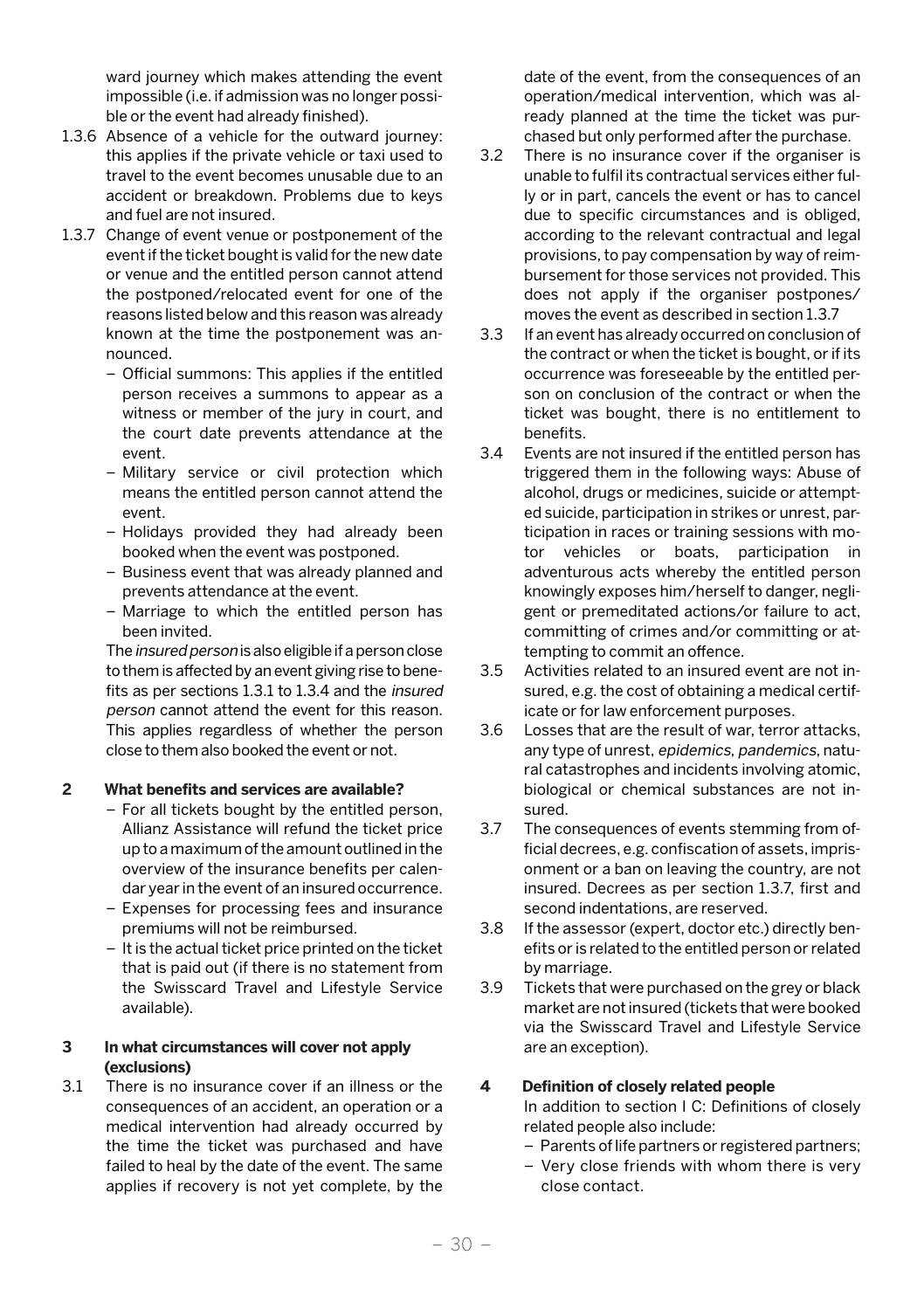## **IV.) R Online buyer protection**

## **1 Which risks are insured?**

- 1.1 The insurance covers moveable items for private use purchased by the insured person via the Internet (online), which were at least 50% paid with his card and which also:
	- are damaged or destroyed during transport by an unforeseen and sudden external influence between the time of the online purchase and completed delivery;
	- go missing during transport by a carrier (dispatch);
	- are not delivered or only partially delivered by the seller;
	- do not correspond to the purchased item due to false declaration by the seller relating to one of the following assessment criteria:
		- condition, e.g. "new and unused" instead of "used" or "functional" instead
		- of "no longer functional";
		- material, e.g. "real leather" instead of "artificial leather" or "solid wood" instead of "veneered wood";
		- product generation, e.g. "latest generation" instead of "first generation" or "Playstation 4" instead of "Playstation 3";
		- the completeness of a product, e.g. "complete chess set" instead of "chess set with one piece missing"
		- brand compliance, e.g. a purchased item that is not from the named producer (this also applies if the item is confiscated at customs). However, the purchase with intent or conditional intent of forgeries is not covered;
	- are not taken back by the seller despite the valid use of the buyer's right of return/refund with the insured person not being re-funded for the purchase price.

## **2 Which benefits are provided exclusively in an insured event?**

 Compensation exclusively to the amount outlined in the Table of Benefits is provided in an insured event.

## **2.1 Calculation of loss and compensation**

- 2.1.1 Damage to insured items is calculated on the basis of their replacement value, minus the residual value.
- 2.1.2 The market price of an item of the same type and quality at time of payment is used to determine the replacement value and compared to the purchase price paid, whereby the lower value is definitive.
- 2.1.3 If damaged items can be repaired, the repair

costs will be reimbursed up to the amount of the replacement value.

- 2.1.4 In the case of goods belonging to a pair or set, the loss is calculated on the basis of the entire entity's replacement value minus the residual value, provided the items unaffected by the loss are useless on their own or the other half of the pair or remainder of the set cannot be purchased individually or partially.
- 2.1.5 The Insurer may choose to provide replacement in kind or reimburse the price.
- 2.1.6 When compensating an item without deducting the residual amount as per IV. R 2.1.1, proprietary rights pertaining to the item in question transfer to the Insurer when compensation is provided, unless there is an agreement to the contrary.

## **3 Under which circumstances does cover not apply? (Exclusions)**

 In addition to the exclusions under 2.3 GCI, there shall be no insurance cover for the following insured events and/or losses and items:

- 3.1 Losses resulting from normal wear and tear.
- 3.2 Losses resulting from manufacturing faults and material defects, intrinsic decay and loss due to the natural properties of the goods.
- 3.3 Insured events relating to a description open to interpretation or deviating from the status description of the purchased item relating to the extent of wear and tear and traces of usage or in relation to the packaging.
- 3.4 Cash, coins, medals, cheques, Travelers Cheques, qualification certificates and/or admission tickets and all other securities.
- 3.5 Foodstuffs, animals, plants and motor vehicles.
- 3.6 Jewelry, watches, precious metals, precious stones and pearls.

## **4 Processing of a claim**

- 4.1 To avail of the Insurer's services, the insured person must report an insured event to the Insurer within 72 hours from the occurrence of the event or from learning of the event and submit to the Insurer a signed claims statement with all the required information in writing. Contact number +41 44 283 38 39
- 4.2 Proof must be provided that the item has been paid for at least 50% by the insured person with a valid charge and/or credit card.
- 4.3 Damaged or wrongly delivered items must be kept available for the company and sent for assessing at the company's request at the entitled person's own expense until the claim is settled definitively.
- 4.4 The incident must be reported to the nearest police station at the company's request.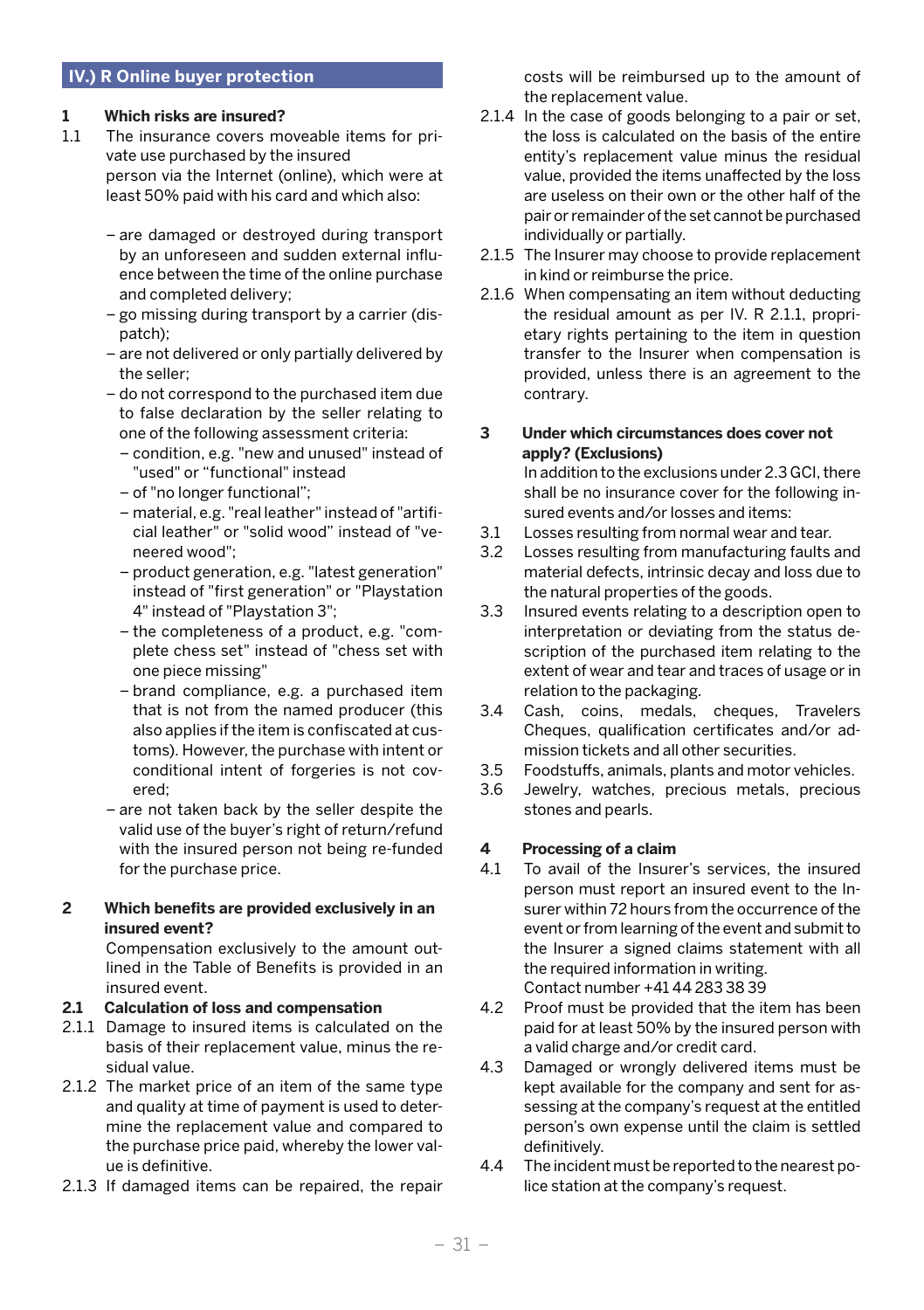- 4.5 In the event of incorrect delivery / delivery of damaged online purchases, the buyer is obliged to return the goods to the seller and to demand material or financial compensation. In the event of a claim, a written confirmation from the store where the goods were purchased clearly stating the reason for the goods not being accepted.
- 4.6 The Insurer must also be provided with the following documents in writing in the event of a claim:
	- claims form;
	- documents/receipts/details of the insured event;
	- If applicable, criminal complaint or confirmation by the police that criminal charges have been filed in relation to the claim;
	- purchase receipt with details of the purchase price and date incl. time and confirmation of the order or mandate;
	- transaction receipt or statement monthly statement of the card account;
	- proof that the item was sent (e.g. online confirmation of dispatch, confirmation of postal dispatch or similar);
	- other crucial information for determining the extent of the loss.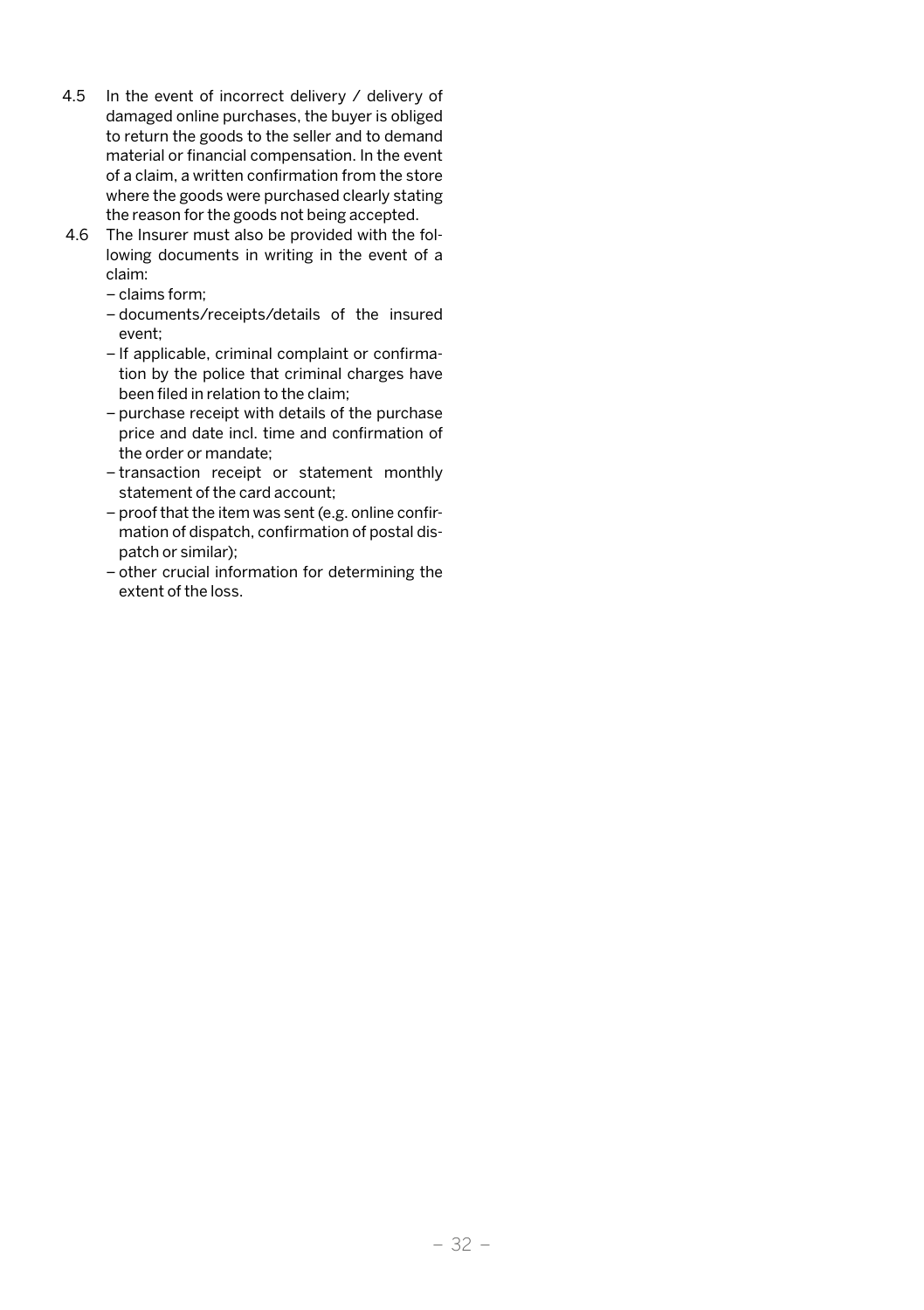## **Please note the obligations which apply upon occurrence of an insured event pursuant to Fig. 3 of the GCI (Section III).**

In order to be able to process the insured event, the insurer requires documentary evidence detailing the occurrence of the damage, the magnitude thereof etc. The following table lists the documents that must be presented to the insurer in order to receive a benefit without delay. Of course, only the documentary evidence relevant to the benefit(s) being claimed by the insured person need to be submitted. In case of doubt, please contact the claims adjuster, who will tell you what documents are required.

| <b>Benefits</b>                                                                             | Documents required for the insurance benefit                                                                                                                                                                                                                                                                                                                                                                                                                                                                                                                                                                                                                                                                                                                                                                                                                                                                                                                                                                                                                                                                                                                                                                                                                                                                                                                                                                                                              |
|---------------------------------------------------------------------------------------------|-----------------------------------------------------------------------------------------------------------------------------------------------------------------------------------------------------------------------------------------------------------------------------------------------------------------------------------------------------------------------------------------------------------------------------------------------------------------------------------------------------------------------------------------------------------------------------------------------------------------------------------------------------------------------------------------------------------------------------------------------------------------------------------------------------------------------------------------------------------------------------------------------------------------------------------------------------------------------------------------------------------------------------------------------------------------------------------------------------------------------------------------------------------------------------------------------------------------------------------------------------------------------------------------------------------------------------------------------------------------------------------------------------------------------------------------------------------|
| Generally                                                                                   | . The card number<br>. Notice of claim that has been completed comprehensively and truthfully<br>• Original receipts (photocopies are sufficient if the originals are being processed by other parties at<br>the same time) showing the purchase price and the date of purchase, as well as the relevant card<br>statement<br>• Proof of payment for the public transport ticket/agreement/contract or service using the card, where<br>payment by card is a condition of insurance cover<br>. Name of the physician providing the treatment and the document releasing this individual from the<br>duty of professional confidentiality<br>• Police report insofar as the police were involved<br>• Your bank details<br>• Evidence of expenses met by third parties (e.g. an airline, other insurers)<br>• Copy of the monthly card statement, including details of applicable exchange rates if goods were<br>purchased in a foreign currency                                                                                                                                                                                                                                                                                                                                                                                                                                                                                                          |
| <b>Transport Accident Insurance</b><br><b>Claims adjuster:</b><br><b>Allianz Assistance</b> | • Evidence that the <i>accident</i> occurred while using or on the way to a means of <i>public transport</i><br>• Evidence showing how the <i>accident</i> happened and the consequences of the <i>accident</i><br>(degree of disability or death)<br>• In the event of a disability claim, additional evidence that the course of treatment has been completed,<br>insofar as such evidence is required to make an assessment of full disability<br>. In the event of death, the <i>insurer</i> shall be given the right to ask a physician appointed by it to perform<br>an autopsy, if required<br>• Evidence of costs incurred through search, rescue, recovery and repatriation costs<br>• Police evidence of kidnapping/hijacking of the means of <b>public transport</b> in which the<br>insured person was traveling                                                                                                                                                                                                                                                                                                                                                                                                                                                                                                                                                                                                                              |
| <b>Travel Inconvenience Insurance</b>                                                       | Generally<br>• Card receipts evidencing expenses incurred for purchased goods, hotel accommodation and/or<br>alternative conveyance (this evidence is not required if the costs were paid in cash by chil-dren who are<br>not themselves cardholders)<br>• Original receipts (photocopies are sufficient if these documents are being processed by other parties<br>at the same time)<br>• Ticket or other proof of travel (e.g. confirmation from the airline) containing detailed information (e.g.<br>airline, flight number, departure airport, destination, scheduled departure time and flight time, arrival<br>time, destination airport)<br>• Information stating whether the journey in question was a homeward journey<br>. Information stating whether fellow travellers (e.g. children, spouse/registered life partner) were also<br>affected<br>Flight cancellation, refusal of conveyance, missed connecting flight<br>. Written confirmation from the transport operator that the flight was cancelled or over-booked or that<br>the connection was missed, incl. details of scheduled and actual departure and arrival times<br>. Proof (e.g. confirmation from the airline) that suitable alternative conveyance was not offered within 4<br>hours<br>• Confirmation from the relevant organisation (e.g. emergency <b>breakdown</b> assistance, garage, police) of<br>the reasons for the delay that led to the connection being missed |
| <b>Claims adjuster:</b>                                                                     | Delay in return of luggage<br>. Written confirmation from the airline of the reasons for the delay in returning the luggage (Property                                                                                                                                                                                                                                                                                                                                                                                                                                                                                                                                                                                                                                                                                                                                                                                                                                                                                                                                                                                                                                                                                                                                                                                                                                                                                                                     |